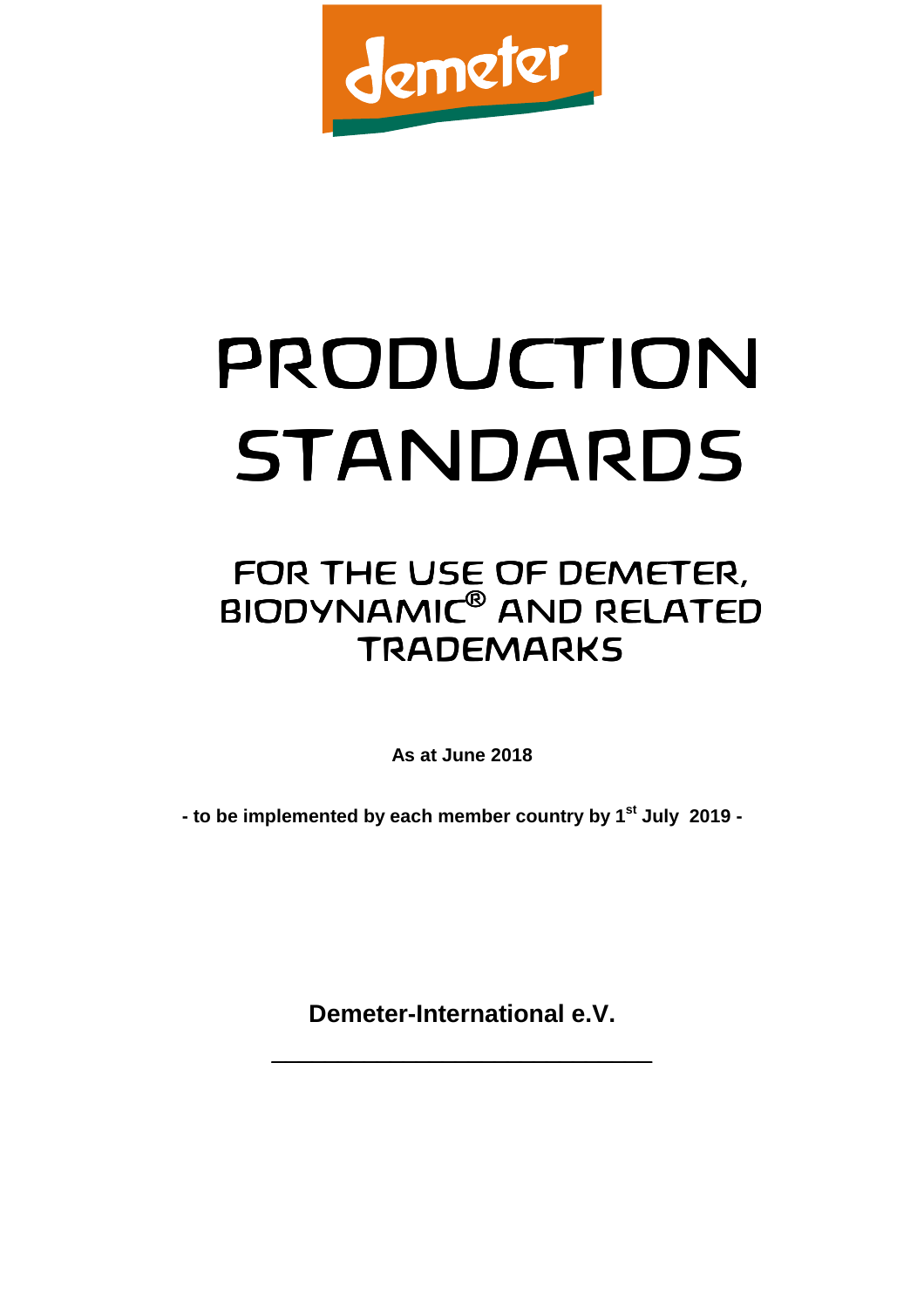#### **Table of Contents**

| 3.1  |         |                                                               |  |
|------|---------|---------------------------------------------------------------|--|
|      | 3.1.1.  |                                                               |  |
|      | 3.1.2.  |                                                               |  |
|      | 3.1.2.1 |                                                               |  |
|      | 3.1.2.2 | Propagation material for tree crops and perennial             |  |
| 3.2  |         |                                                               |  |
|      | 3.2.1.  |                                                               |  |
|      | 3.2.2.  |                                                               |  |
| 3.3  |         |                                                               |  |
|      | 3.3.1.  |                                                               |  |
| 3.4  |         | Market gardens and field vegetables, hops and other perennial |  |
|      | 3.4.1.  | Seed, propagation material and seedlings  10                  |  |
|      | 3.4.2.  |                                                               |  |
|      | 3.4.3.  |                                                               |  |
|      | 3.4.4.  |                                                               |  |
|      | 3.4.5.  |                                                               |  |
|      | 3.4.6.  |                                                               |  |
|      | 3.4.7.  | Exceptions for market gardens with vegetables and             |  |
| 3.5. |         |                                                               |  |
|      | 3.5.1.  |                                                               |  |
|      | 3.5.2.  |                                                               |  |
|      | 3.5.3.  |                                                               |  |
|      | 3.5.4.  |                                                               |  |
| 3.6. |         |                                                               |  |
|      | 3.6.1   |                                                               |  |
|      | 3.6.2   |                                                               |  |
|      | 3.6.3   |                                                               |  |
|      | 3.6.4   |                                                               |  |
|      | 3.6.5   |                                                               |  |
|      | 3.6.6   |                                                               |  |
|      | 3.6.7   |                                                               |  |
| 3.7. |         |                                                               |  |
| 3.8. |         |                                                               |  |
| 3.9. |         |                                                               |  |
| 3.10 |         |                                                               |  |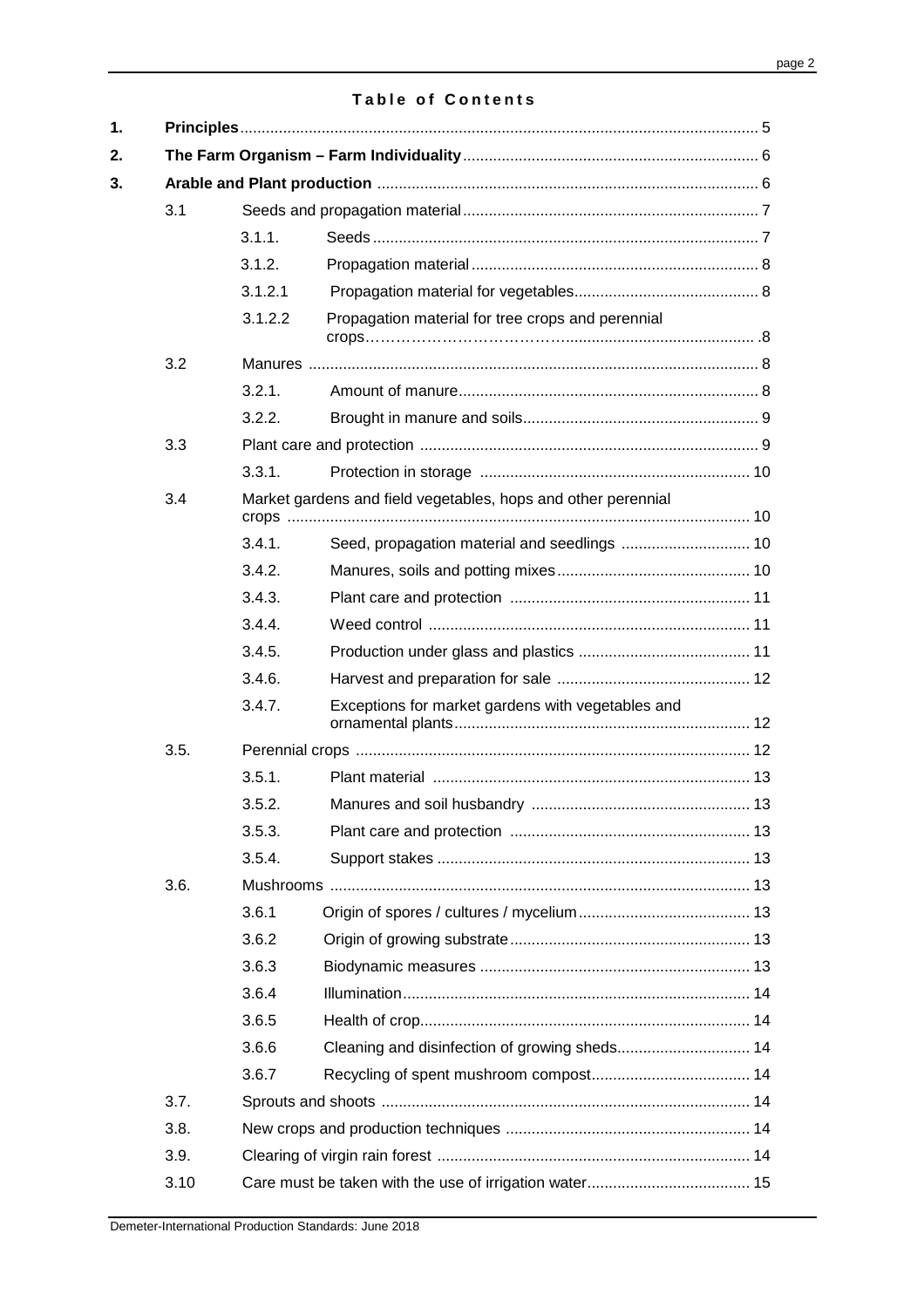|    | 3.11 |        |                                               |    |
|----|------|--------|-----------------------------------------------|----|
|    | 3.12 |        |                                               |    |
|    |      |        |                                               |    |
|    |      |        |                                               |    |
|    |      |        |                                               |    |
|    |      |        |                                               |    |
|    |      |        |                                               |    |
| 4. |      |        |                                               |    |
| 5. |      |        |                                               |    |
|    | 5.1. |        |                                               |    |
|    | 5.2. |        |                                               |    |
|    | 5.3  |        |                                               |    |
|    | 5.4. |        |                                               |    |
|    |      | 5.4.1. |                                               |    |
|    |      | 5.4.2. |                                               |    |
|    |      | 5.4.3. |                                               |    |
|    |      | 5.4.4. |                                               |    |
|    | 5.5. |        |                                               |    |
|    |      | 5.5.1. |                                               |    |
|    |      | 5.5.2. |                                               |    |
|    |      | 5.5.3. |                                               |    |
|    |      | 5.5.4. | Feeding of replacement calves, calves for     |    |
|    |      | 5.5.5. | Nomadic livestock and grazing of uncultivated |    |
|    |      | 5.5.6. | Guest animals.                                | 27 |
|    |      | 5.5.7. |                                               |    |
|    |      | 5.5.8. |                                               |    |
|    |      | 5.5.9. |                                               |    |
|    | 5.6. |        |                                               |    |
|    |      | 5.6.1. |                                               |    |
|    |      | 5.6.2. |                                               |    |
|    | 5.7. |        |                                               |    |
|    |      | 5.7.1. |                                               |    |
|    |      | 5.7.2. |                                               |    |
|    |      | 5.7.3. |                                               |    |
|    |      | 5.7.4. |                                               |    |
|    |      | 5.7.5. |                                               |    |
|    |      | 5.7.6. |                                               |    |
|    | 5.8. |        |                                               |    |
|    | 5.9. |        |                                               |    |
|    |      |        |                                               |    |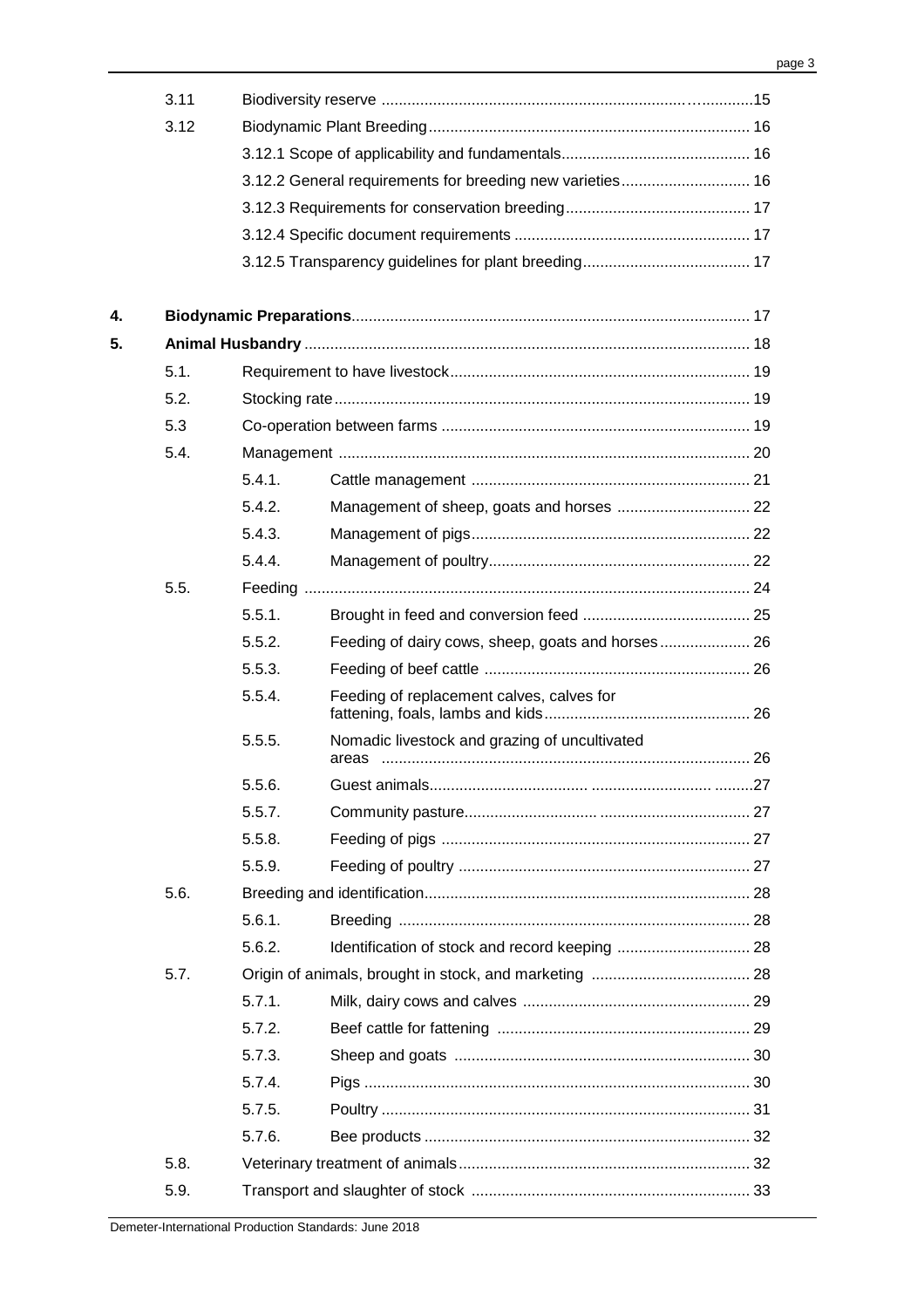|                   | 5.10.                                                            |        |                                                                                                                                 |  |
|-------------------|------------------------------------------------------------------|--------|---------------------------------------------------------------------------------------------------------------------------------|--|
| 6.                | Exclusion of Genetically Modified Organisms and Nanotechnolgy 34 |        |                                                                                                                                 |  |
| 7.                |                                                                  |        |                                                                                                                                 |  |
|                   | 7.1.                                                             |        |                                                                                                                                 |  |
|                   | 7.2.                                                             |        |                                                                                                                                 |  |
|                   | 7.3.                                                             |        |                                                                                                                                 |  |
|                   |                                                                  | 7.3.1. |                                                                                                                                 |  |
|                   |                                                                  | 7.3.2. |                                                                                                                                 |  |
|                   |                                                                  | 7.3.3  |                                                                                                                                 |  |
|                   |                                                                  | 7.3.4  |                                                                                                                                 |  |
| <b>Appendix 1</b> |                                                                  |        |                                                                                                                                 |  |
| <b>Appendix 2</b> |                                                                  |        |                                                                                                                                 |  |
| <b>Appendix 3</b> |                                                                  |        |                                                                                                                                 |  |
|                   | <b>Appendix 4</b>                                                |        | Permitted and restricted fertilisers and soil conditioners  40                                                                  |  |
|                   | <b>Appendix 5</b>                                                |        | Allowable materials and methods for plant care and protection  42                                                               |  |
|                   | <b>Appendix 6</b>                                                |        |                                                                                                                                 |  |
|                   | <b>Appendix 7</b>                                                |        |                                                                                                                                 |  |
|                   | <b>Appendix 8</b>                                                |        |                                                                                                                                 |  |
|                   | <b>Appendix 9</b>                                                |        | Products authorised for cleaning and disinfecting of livestock,<br>buildings and installations (e.g. equipment and utensils) 46 |  |
|                   | <b>Appendix 10</b>                                               |        |                                                                                                                                 |  |
|                   |                                                                  |        |                                                                                                                                 |  |
|                   | <b>Postscript</b>                                                |        |                                                                                                                                 |  |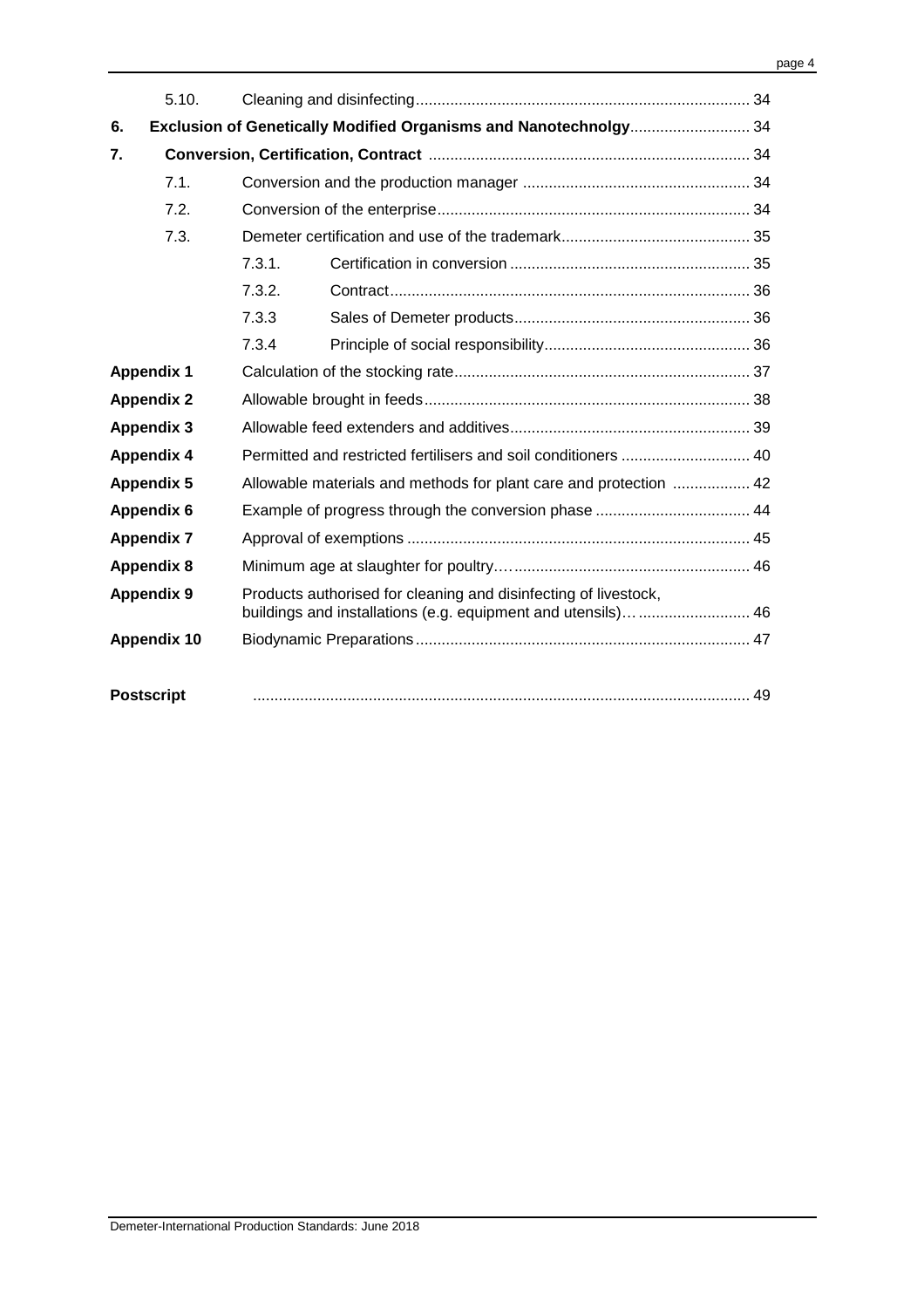# **1. Principles**

In life processes many diverse forces, which do not originate solely from material interactions, work together. All agricultural measures rely on activating processes which enhance and enliven these natural connections.

The Biodynamic method has largely to do with the forming of living interactions and cannot be defined in the way the production methods for an inanimate article can be. Work done by the human hand in caring for the fertility of the soil, the plants, the seeds and propagating material, and the animals, in harmony with local conditions, can develop the farm or garden into a living organism. The huge diversity of the natural world means that agricultural practices that are suitable in one place may be completely inappropriate in another. The inclinations and capabilities of the farmer need to be taken into account for the various farm organisational possibilities which meet these standards. The correct timing of those measures which affect living processes plays an important role. To this belongs in particular also the conscientious and regular use of the Biodynamic preparations, and the consideration of cosmic rhythms in plant production and animal husbandry.

The production standards for Demeter certification express an internal agreement covering the outwardly active Biodynamic agriculture. They set the framework for the guidelines which are formulated by the respective organisations for Biodynamic agriculture in the different countries (hereafter called the "respective organisation"). Products that are marketed with the Demeter trademark must have been produced within these standards. The legal requirements of these standards are equally applicable to all producing enterprises.

Biodynamic work requires that one is strongly connected with the essential nature of the Biodynamic method, its principles and aims. To this end it is necessary to live into the natural processes using observation, thinking and perception. An ever-deepening understanding of the connections in nature, based on knowledge, can be gained by constant striving. Cooperative work in the various advisory associations, public events, magazines and books are all important sources of aid and support.

The special body of knowledge which is the basis for Biodynamic agriculture, insofar as it extends beyond practical and scientific experience, is derived from Rudolf Steiner's "Agricultural Course" of 1924 , and the spiritual context of anthroposophy within which this course was held.

The aim is always to practise agriculture in such a manner that structuring the farm as an integrated unit results in productivity and health, and that those inputs needed for production are generated out of the farm itself. If one however wants to use these standards in such a way as is often the case with laws, that the only concern is with adherence to formalities, or loopholes are sought for economic advantage, one should practise agriculture in some other fashion. It is the task of the respective organisations, with their representatives and the advisory services, to prevent such developments from occurring.

In the end it is important that each grower is increasingly able to act responsibly toward these standards from his own knowledge. Each individual can thank the greater Biodynamic activity for a part of his existence and success, and each local act, even when unseen, contributes to the wider community. Therefore everyone should at all times act in such a way that the trust of the consumer in the Biodynamic method and in Demeter products is confirmed and justified.

On the Structure:

In the present time there is a material world view arising from natural science which has as its basis the materialistic evolutionary principle which states that the next evolutionary step develops from a lower one through competition and selection. In Anthroposophy, developed by Rudolf Steiner, a starting point can be found in spiritual science because there the following evolutionary principle can be found: over the progress of world evolution the physical has been increasingly able to incorporate higher beings such as animals and man. The physical embodiment of much older, higher, world-beings is the newest step in world evolution

Agriculture is the expression of an active formative meeting between mankind and the natural world. The form of the landscape is determined by the needs of people living together in a particular culture. The products, which this agriculture yields, must speak to the being of mankind in order to be able to truly nourish. The keeping of cattle, with the resulting manure production, has been and still is the basis for arable production. Animal husbandry requires feed production, cattle in particular needing roughage, which is an important factor to consider when designing the crop rotation. Plant production is determined by the needs of both man and animal, and requires a conscientious approach to soil husbandry. Locally appropriate management acknowledges the needs of plant and soil, animal and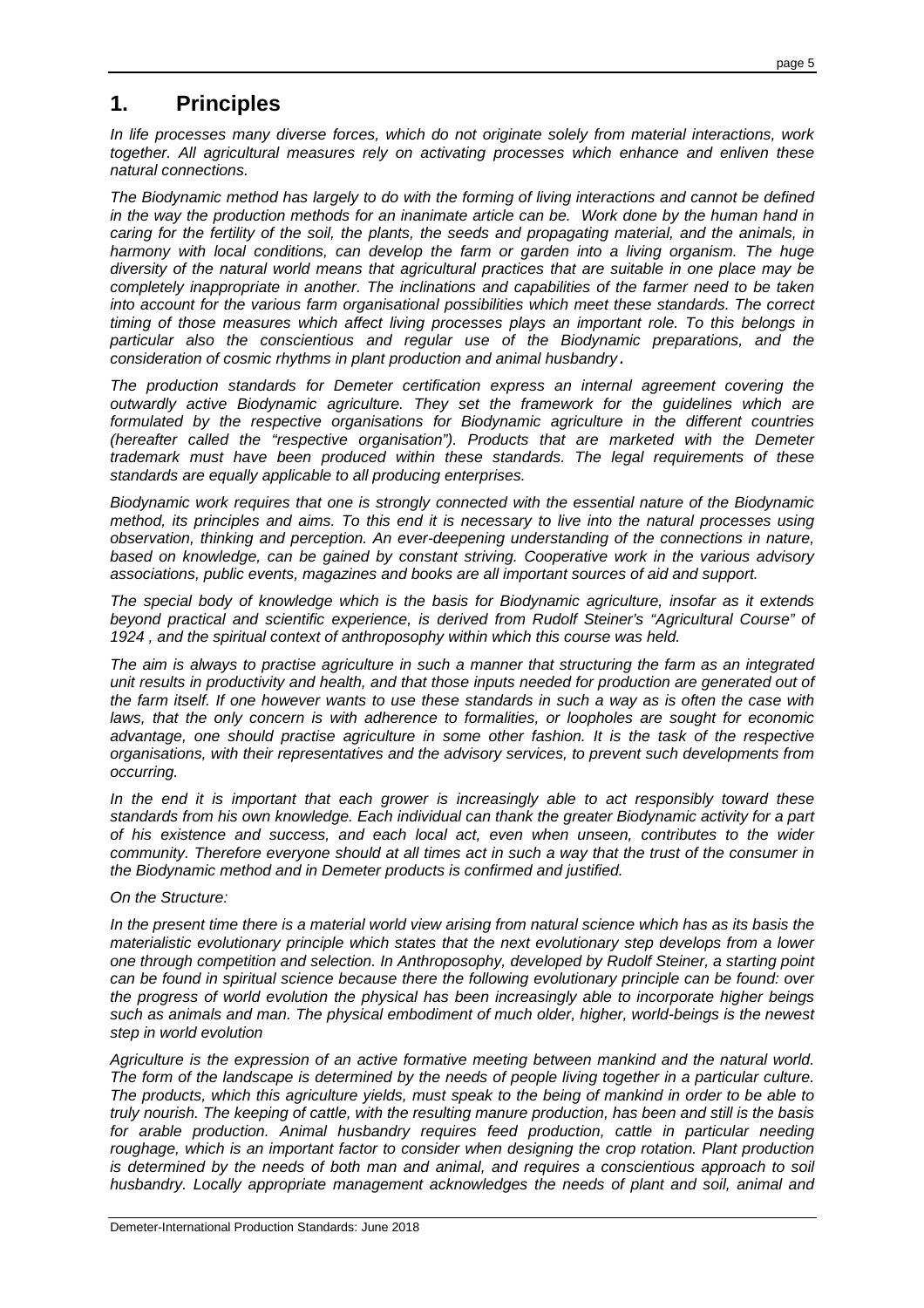man. Therefore the section on arable and plant production including manure and soil considerations stands first in the standards, then the preparations are detailed, followed by the animal kingdom. Finally the legal regulations are summarised.

With the exception of the introduction, which puts the ideas in context, the text is laid out in two columns. In the right hand one are keywords and summarised descriptions, which are fully elaborated, in the left hand one.

On labelling:

The labelling of produce with the legally registered (and hence protected) word(s) and/or logos "**demeter**", "In conversion to **demeter**", "from the Biodynamic method", or "from Biodynamic production", as well as any other indications which state or imply a connection to this method legally requires that there is a certification contract covering the producer, processor and trader.

For the certification contract for agricultural, horticultural, orcharding, vineyard and forestry enterprises, the legal requirements, in particular those of EC reg. 834/2007 and 889/2008 governing organic agriculture (Organic Growing), The 'Organic Foods Production Act' dated November 1990 in the United States of America, or the "National Standard for Organic and Biodynamic Produce", edition 3.4 version 1<sup>st</sup> July 2009 or later in Australia, must be met in addition to the following standards. The currently valid standards from Demeter-International are to be used for processing and labelling of both food and nonfood production from Biodynamic agriculture. At all places in these standards where the word, stylised word, logo, or trademark "Demeter" appears, Biodynamic® is implied. These standards shall be the criteria for the use of "Demeter", "Biodynamic®" and other related trademarks.

# **2. The Farm Organism – Farm Individuality**

**"Now a farm comes closest to its own essence when it can be conceived of as a kind of independent individuality, a self-contained entity. In reality, every farm ought to aspire to this state of being a self-contained individuality.** 

Rudolf Steiner (GA 327, "Agricultural Course", 2<sup>nd</sup> Lecture.)

All life is formed according to organic principles. Separately emerging organs unite together to give a living entity. This organism is more than the sum of its parts. Organisms are contained by a skin, allowing an inner life to develop which exists in relation to the outer terrestrial and cosmic environment. If this inner life is subject to a self-determined development, an individuality is formed.

If an agricultural enterprise is organised on these principles, and forms from its own resources a system of soil life, plant development and appropriate animal husbandry, then we can justifiably speak of a farm organism. Such enterprises produce healthy food because of the resultant soil fertility, the enhanced life forces in the plants, and animal husbandry compatible to the livestock type. At the same time the activities of these enterprises promote, through their environmental awareness, a landscape that is capable of development and regeneration.

Each locality is different from every other one. Every agricultural practice through its methods of working the soil, its rotations, and its fertiliser policies develops a particular soil flora and fauna. Which animals are kept, and the type of stabling chosen for them, determines soil fertility parameters. The human decisions and ways of working co-operatively give the enterprise a particular character. On top of that man can develop a greater harmony and order in the structure of the farm organism out of spiritual-scientific awareness.

# **3. Arable and Plant production**

As plants are life forms that are particularly dependent on environmental influences, they require as well as a suitable growing location, sufficient light and warmth. The prerequisite for good development of leaves, flowers and fruit/seeds is a vital living soil that allows good root penetration. The design of this growing location is of greater importance for the health of the plant than are individual plant husbandry measures. Equally important is the choice of appropriate varieties and species. The one sidedness of various cultivated plants can be balanced out if a crop rotation appropriate to the local conditions is implemented. In this regard, the development of sustainable soil fertility requires that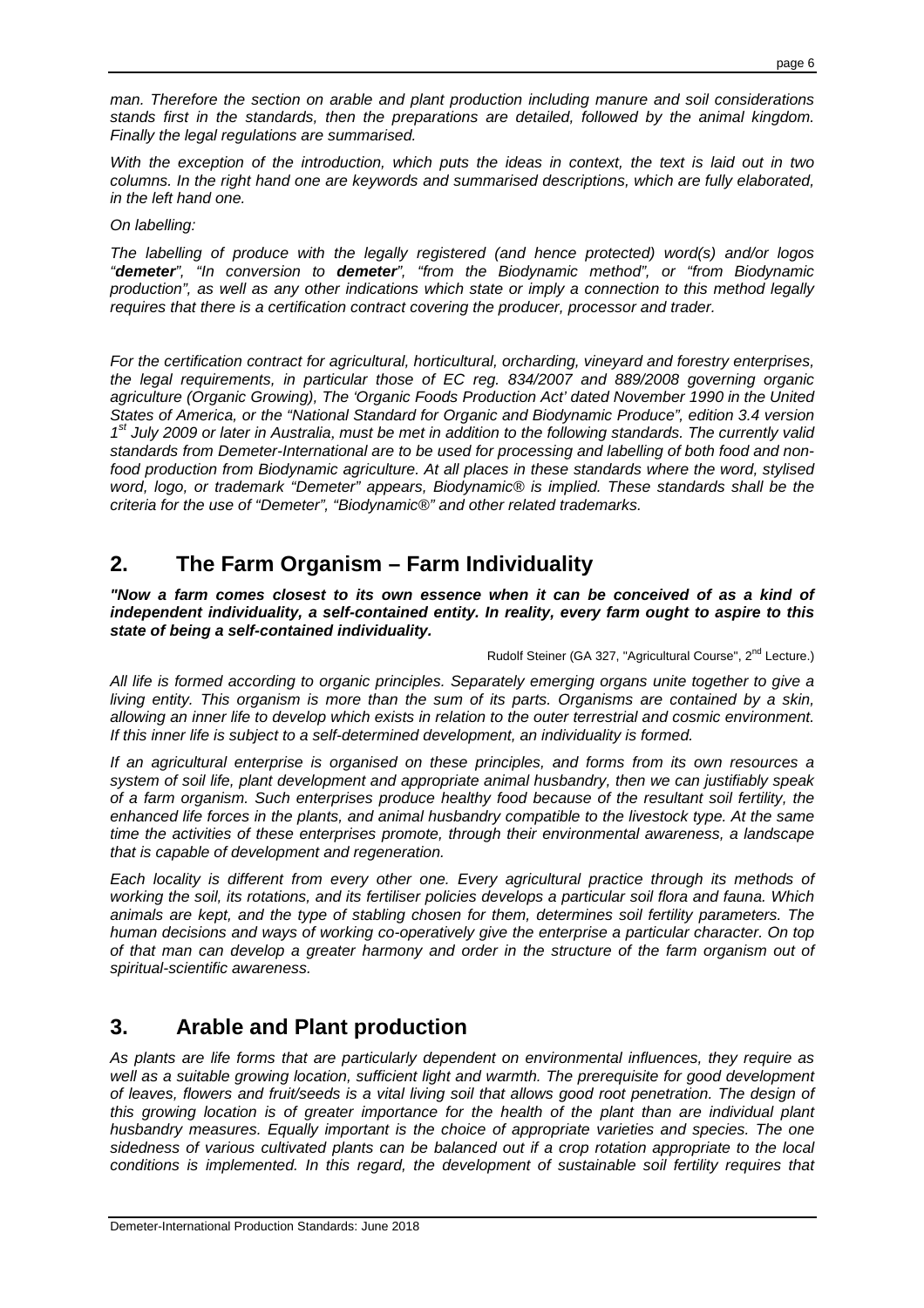consideration be given to including sufficient legumes (if possible not only annuals) as well as a high proportion of leaf crops in the rotation.

**"To fertilise means to enliven the soil". This dictum leads us towards a method of fertility building that has its origins in the connections between the life spheres of plant and animal. In any fertility programme, the appropriate use of the Biodynamic preparations is of prime importance.**

An important aim when working the soil is the intensification of soil biological processes. Energy efficient methods should be given priority.

# **3.1. Seed and propagation material**

The inner qualities and the outer characteristics of the seed influence on the one hand the resistance of the crop during its growth, and on the other the yield potential (as related to its growing location) and its nutritional qualities. In order to achieve the qualities set as goals for Biodynamic agriculture, particular care and attention to detail is required. Open pollinated varieties, propagated in Biodynamic agriculture, shall be used in preference.

Seed of genetically modified varieties may not be multiplied or sown on Demeter enterprises.

The use of seed, propagation and plant material produced by new plant breeding techniques (NPBTs) is prohibited in production on a Demeter enterprise. This comprises all NPBTs considered by IFOAM EU as techniques of genetic modification leading to GMOs according to the existing EU legal definition. As at June 2017 these are:

- Oligonucleotide directed mutagenesis (ODM)
- Zinc finger nuclease technology types I to III (ZFN-I, ZFN-II, ZFN-III)
- CRISPR/Cas
- **Meganucleases**
- **Cisgenesis**
- Grafting on a transgene rootstock
- Agro-infiltration
- RNA-dependent DNA methylation (RdDM)
- Reverse Breeding
- Synthetic Genomics

The use of plant seeds treated with low-energy electrons is prohibited if alternative treatment according to this standard is available.

#### **3.1.1 Seeds and Seed potatoes**

Seeds and seed potatoes must originate preferably from Biodynamic agriculture, or else from organic agriculture, if Biodynamic seed is unavailable.

Seeds and seed potatoes from Biodynamic agriculture or from organic agriculture must not be treated with synthetic chemical seed treatment agents at all, including in storage. Irradiation with ionising radiation is excluded.

If seeds or seed potatoes are unavailable in Biodynamic or organic quality, untreated material of conventional origin may be used after approval by the respective organisation. (APP 1: see Appendix 7)

Hybrids of cereals, with the exception of corn (Zea mays), are excluded for the production of feed and food. Seeds and plant material produced using protoplasm and cytoplasm fusion techniques are prohibited.

**Seed and seed potatoes must originate from Biodynamic agriculture if available.** 

**Synthetic chemical seed treatment agents are not allowed at all.** 

**Only measures conforming to these standards are allowed.** 

**Genetically modified seed and plant materials are forbidden.**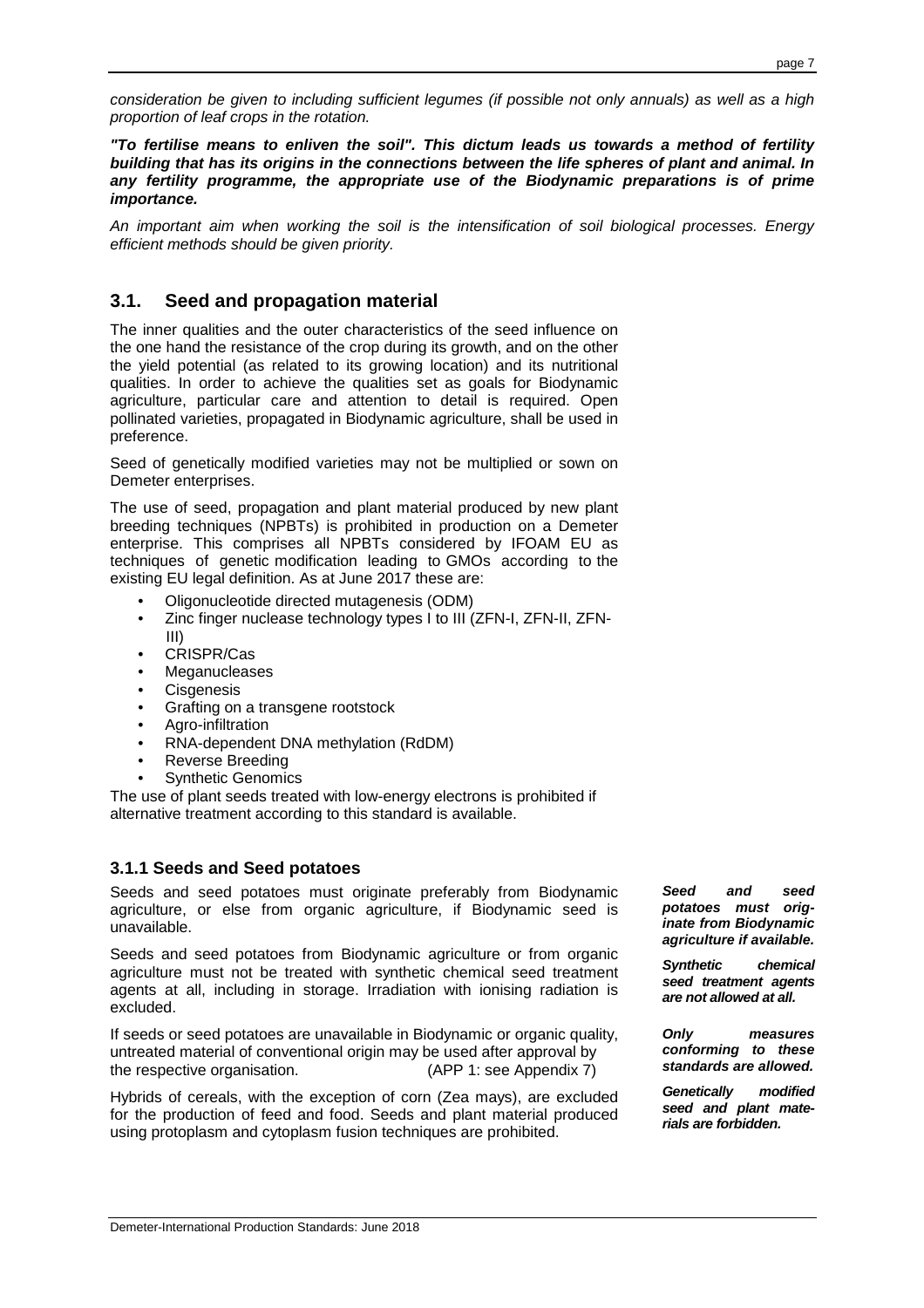# Demeter-International Production Standards: June 2018

#### **3.1.2. Propagation material**

Propagation material must originate preferably from Biodynamic or if not available then from organic agriculture.

#### **3.1.2.1. Propagation material for vegetables**

The respective organisation can issue an exemption to use conventional propagation material (produced without the use of genetic engineering) in the case of unavailability of Biodynamic or organic propagation material. This exemption may not be given for vegetable seedlings and young plants for growing on that have a short time to maturity and sale (e.g. lettuce, etc.) (APP 1: see Appendix 7)

#### **3.1.2.2. Propagation material for tree crops and perennial crops**

If propagation material for tree crops and perennial crops can be documented as being unavailable in Biodynamic or organic quality, conventional propagation material may be imported. Post-harvest treatment with chemical synthetic pesticides (e.g. disinfectants) is not permitted (APP 1: see Appendix 7)

Imports of no more than two trees per year per farm are exempt.

#### **3.2. Manures**

Enlivening the soil, and the maintenance and development of soil fertility are basic objectives of the Biodynamic method. The greatest influence in this regard, besides the methods used to work the soil, and the structure of the crop rotation, is the careful use of prepared manures from domesticated animals, in particular the cow.

#### **3.2.1. Amount of manure**

The maximum amount of nitrogen that may be supplied by way of the manures used, averaged over the crop rotation, may not exceed the amount that would be produced by those animals which the farm could support from its own fodder production (Max. 1.4 manure unit/ha based on the total area of the farm; see Appendix 1).

For perennial crops in tropical or sub-tropical climates it is allowed to import up to a maximum of 170 kgN/ha if nitrogen export is higher than 96 kgN/ha. The deficit has to be substantiated by a nitrogen balance, to be approved by the respective organisation.

Greenhouses are allowed a higher level of nitrogen if they can prove by a nitrogen-balance during inspection that total input of kg N equals total output of kg N with a margin of 5%.

Market gardens are allowed to import up to a maximum of 170 kgN/ha if nitrogen export is higher than 112 kgN/ha. The deficit has to be substantiated by a nitrogen-balance, to be approved by the respective organisation.

If the organic manures produced by the farm, together with other plant husbandry methods are not sufficient for the soils' requirements, commercial organic manures may be used. However, forced growth is to be avoided.

The amount of nitrogen on the area in question, imported in commercial organic manures, may not exceed that which could be supplied by compost, stable manure and/or green manures, and in any case must be less than 0.5 manure unit/ha (exception: perennial crops).

The allowable manures are listed in appendix 4.

**The total amount of nitrogen may not exceed 1.4 manure units/ha based on the total area of the farm.** 

**The unavailability of organic seed and/or propagation material must be proven to the respective organisa-**

**tion.** 

**The use of commercial organic manures is limited.** 

**Imported nitrogen In commercial organic manures must not exceed 0.5 manure unit/ha**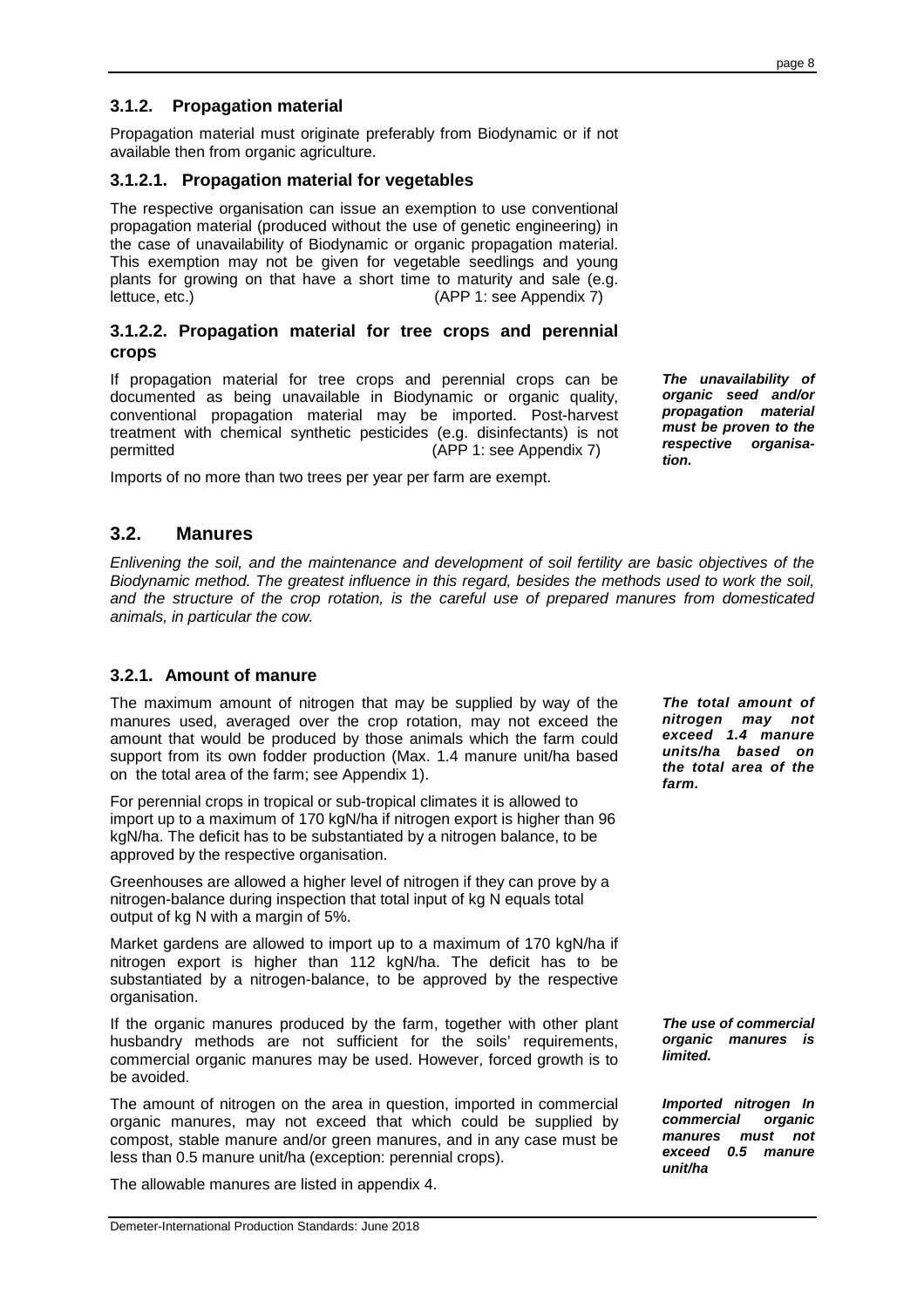All manures must be handled with care and attention. The storage capacity must be adequate, and an appropriate method for spreading is required. Nutrient losses during storage and use by volatilisation and leaching are to be minimised.

## **3.2.2. Brought in manures and soils**

Rock dusts (including those containing phosphate) and soils can be used. Synthetic nitrogen sources, Chile saltpetre, water soluble phosphatic fertilisers, as well as pure potassium salts with a chloride content of greater than 3% are totally prohibited. Municipal composts and sewage sludge are not allowed.

The fertilisers that may be imported are listed in appendix 4.

Imported animal manures may not originate from animals kept in intensive animal husbandry systems, or systems using no floor litter. In this section "intensive" includes any animals that do not have regular, reliable and effective access to the outdoors (e.g. hens kept in barns etc.); or subject to unethical practices (e.g. beak clipping of hens, tooth cutting of piglets etc.)

Appropriate systems must be applied to prevent the contamination of certified land by residues of veterinary remedies, feed additives such as antibiotics, natural feed contaminants such as mercury in fish meal and other residues such as herbicides in the litter.

Animal manures from animals fed genetically modified fodder must not be brought in.

If proof that the manure is free from GMOs cannot be given or GMO free manure is not available, the respective organization can give an exemption

(APP 1A: see Appendix 7)

Criteria for issuing an exemption must include:

- 1. The manure must be composted for at least a year, or by using an intensive, fast composting method.
- 2. The compost must be identified and processed as a separate pile.

The origin, amount, and use (which area, which crop) of all brought in fertilisers must be adequately documented.

Soil pH is to be maintained and regulated according to soil and crop requirements. If necessary lime may be used.

#### **3.3. Plant care and protection**

A high degree of resistance to fungal, bacterial and insect attack in the crops is the aim of using the many faceted Biodynamic method, (which includes aspects of landscape care and development), over the whole farm.

If these methods prove insufficient, the techniques and materials listed in appendix 5 may be used.

Synthetic chemical materials to control pests, fungal attack (including prophylactic usage), viral or other diseases, weeds, or to regulate growth in crops are prohibited.

Any usage of a material not permitted by these standards leads to

**Careful storage, preparation and spreading.** 

**Synthetic nitrogen fertilisers, Chile saltpetre, water soluble phosphate, pure potassium salts with more than 3% chloride are strictly prohibited.** 

**No animal manures from intensive animal husbandry systems.** 

**The origins and use of brought in fertilisers and soils are to be documented.** 

**pH-value to be maintained at optimal levels.** 

**Natural crop resistance to be strengthened.**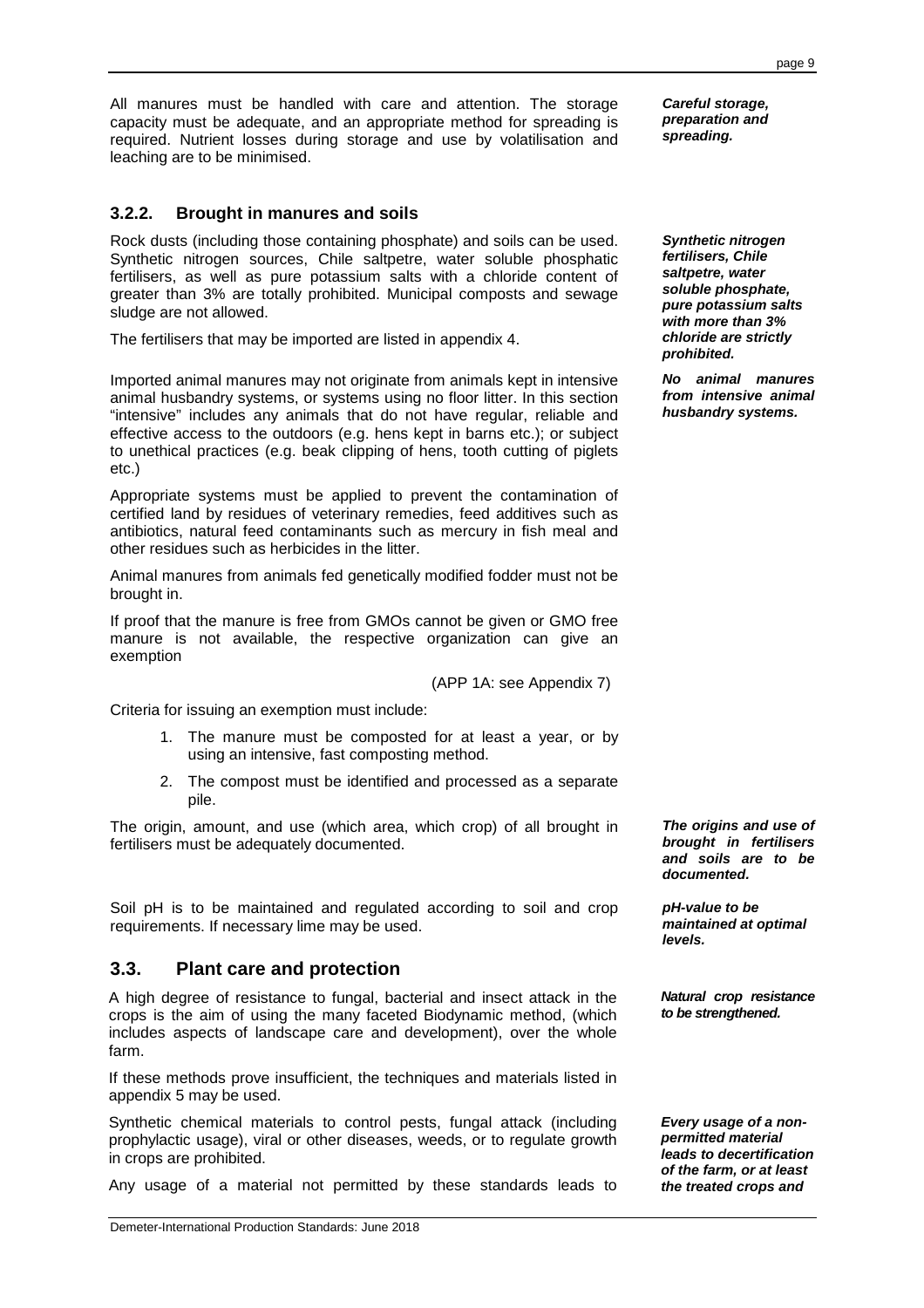page 10

New materials and methods may be tested only with the agreement of the respective organisation (see appendix 5).

decertification of the farm, or at least the treated crops and areas.

#### **3.3.1. Protection in storage**

Storage of Demeter products is to be carried out in the spirit of these standards, in such a way that any loss of quality is avoided (e.g. through the choice of storage containers, methods of protection against pests etc.)

If a significant pest problem arises the respective organisation is to be informed. It will decide how to implement control measures based on the principles in these standards. Product contamination during control measurements must be strictly avoided.

# **3.4. Market gardens and field vegetables, hops and other perennial crops**

Production from market gardens, field vegetable production, hop production and other perennial crops are just as much organs in the farm enterprise as arable production. However farms with a large proportion of such production require a particular overall plan for the enterprise.

On intensive market gardens, which have different crops following each other frequently on the same area of land, particular care in the soil husbandry is necessary. A fertiliser programme based on animals kept on the enterprise itself is strongly recommended. If it is not possible to keep animals, cooperation with another Biodynamic enterprise that does, by exchanging feed or manure, is recommended. The preparation of manures using the Biodynamic compost preparations is to be given particular attention.

A further recommendation is to extend the crop rotation to include representatives of plant families not normally grown, (e.g. Phacelia or buckwheat) as break crops. Legumes and other plants useful for soil development or for beneficial insects should always be in the crop rotation.

As well as the methods described in the sections above, market gardens, intensive field vegetable production, orcharding and other perennial crops must meet the following requirements:

Biodynamic soils, which are highly active, will have a high rate of metabolism when they are worked intensively, and hence measures to build the humus content require particular attention.

Manure from conventional animal husbandry can only be obtained when it is not available from organic enterprises and needs approval from the respective organisation.

The soil however may not be kept free of vegetation through the whole year. Mulching is allowed (see 3.4.4.).

# **3.4.1. Seed, propagation material and seedlings**

The regulations in Section 3.1 – Seed and propagation material - apply.

#### **3.4.2. Manures, soils and potting mixes**

Well rotted, prepared manure from ruminants, which are part of the farm herd, form the most important basis for fertilising. If manures have to be brought in, special care has to be taken that they are residue free, and that the animals are not from enterprises using intensive animal husbandry methods.

Soils and potting mixes should be produced from a mixture of on farm materials if possible. At least 25% by volume of such materials should consist of prepared composts made from plant material or animal manure.

**Manure imported only from non-intensive animal husbandry.** 

**Humus content is of particular importance. Market gardens and farms with animal husbandry should cooperate as one unit.** 

**At least 25% by volume of soils and potting mixes shall be prepared compost.** 

**areas.** 

**problem.** 

**Requirement to notify a significant pest**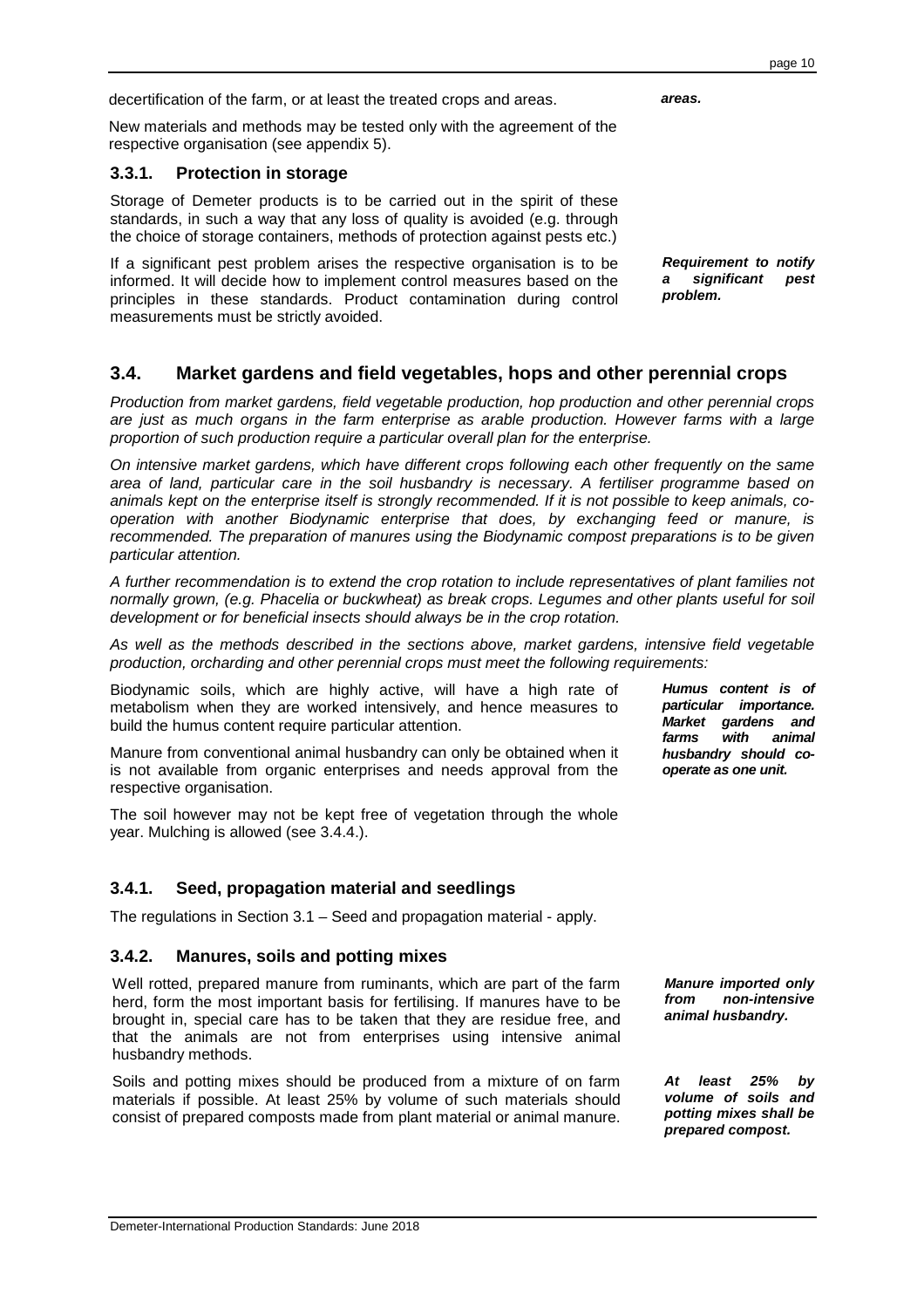Plant materials for composting, and finished compost made from bark, leaves, wood shavings etc. that comes from community areas may be used if a residue test proves that they are acceptably clean. The use of commercial potting mixes requires the agreement of the respective organisation.

Fertilisers, crop rotation and growing techniques used are to be arranged so as to minimise nitrogen leaching to the ground water, or the enrichment of nitrates in the vegetables.

Peat is only allowed as a constituent for propagation beds and potting mixes. The proportion of peat is to be kept as low as possible, and may not exceed 75%. The use of synthetic soil improving agents is not allowed. All fertilisers must meet the requirements of these standards (see appendix 4).

Soil-less growing techniques (hydroponics, thin soil layer etc.), crops grown on inert substrates (e.g. scoria) and container crops are not allowed. Thin soil layer techniques (with the exception of cress, and sprouts grown on a base that is sold with the sprouts) are not allowed.

Chicory roots should be forced in soil. If water techniques are used, the water must have no additives, which are prohibited in these standards. If water-forcing techniques are used, the chicory must be marketed with a declaration to this effect.

Potting mixes and growing substrates may be steam sterilised. After sterilisation, the Biodynamic compost preparations, liquid compost extracts, the horn manure preparation or the cow pat pit preparation are to be promptly used to guide the microbial re-colonisation of the soil.

## **3.4.3. Plant care and protection**

The regulations in section 3.3 "Plant care and plant protection" apply.

Production under cloth or film especially plastic which covers the soil, should be kept to a minimum. Perforated materials suitable for reusing are to be preferred.

#### **3.4.4. Weed control**

Crop rotation, how the soil is worked and crop husbandry are of decisive importance for weed control. Mechanical measures are to be preferred over thermal techniques. Steaming of the soil in the field is not permitted.

The use of industrial mulching materials, such as mulching paper or weed suppressing mats, is restricted to soils heavily covered with weeds, because of the wider ecological effects of complete weed suppression and the difficulty of spraying the field sprays. The use of such materials requires the agreement of the respective organisation.

#### **3.4.5. Production under glass and plastic**

The energy usage for heating crops under glass or plastic should be kept as low as possible.

Energy saving techniques, such as the use of special heating systems (e.g. ground or vegetation heating) must be introduced to the enterprise wherever possible.

In glasshouses, shallow soil steam sterilisation/heat treatment is not permitted. Only in case of emergencies can an exemption be given by the national certification organisation. (APP 1B : see Appendix 7)

**A residue analysis is required for compost from communal areas.** 

**Nitrogen leaching and nitrate deposition in vegetables to be minimised.** 

**The proportion of peat in propagating beds and potting mixes must not exceed 75%.** 

**Soil-less and thin soil layer techniques are not allowed.** 

**Water forced chicory must be declared as such.** 

**After steam sterilising measures must be taken to ensure microbial recolonisation.** 

**The use of industrial mulch materials is allowed with restrictions.** 

 **Energy used to heat to be kept to the minimum.** 

**Energy saving techniques must be used in preference.** 

**After steam sterilising measures must be taken to ensure microbial recolonisation.**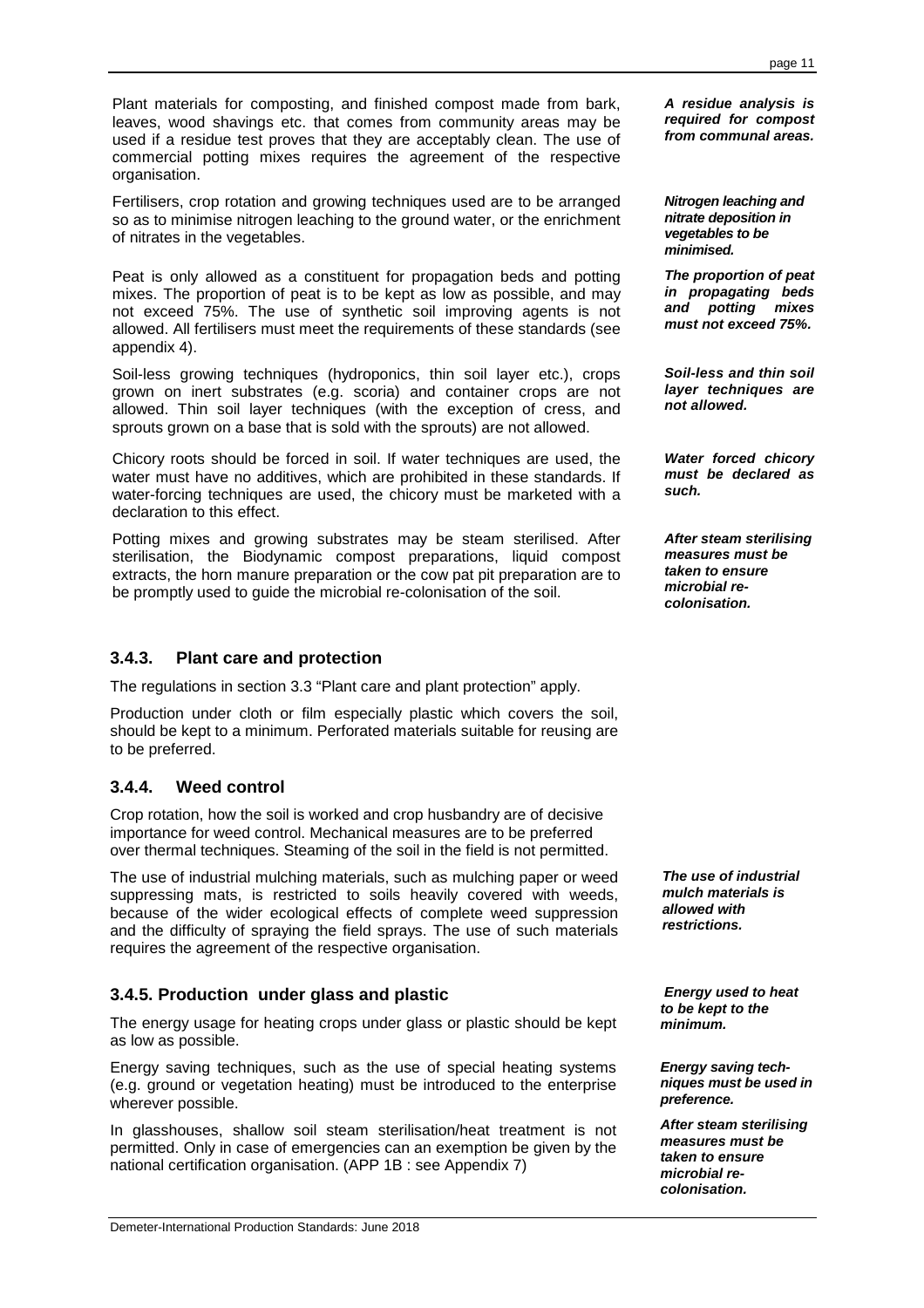After sterilisation, the Biodynamic compost preparations, liquid compost extracts, the horn manure preparation or the cow pat pit preparation are to be promptly used to guide the microbial re-colonisation of the soil. The first harvest after sterilisation cannot be marketed as Demeter.

# **3.4.6. Harvest and preparation for sale**

The high quality of biodynamically produced products is to be maintained by careful harvest, preparation and storage techniques.

#### **3.4.7. Exceptions for market gardens with vegetables and ornamental plants**

Enterprises growing ornamental plants as well as vegetables must convert the areas in ornamental production at the same time if there is no clear, permanent, spatial separation of the production areas and glasshouses. Fertilisers, plant protection, soils and potting mixes must meet these standards requirements.

If there is clear, permanent, spatial separation of the production areas and glasshouses as separate production units, the respective organisation can approve the ornamental section to be converted in steps. The aim is to convert the entire enterprise inside five years.

During these five years, the use of conventional soils and potting mixes is possible on the ornamental section. Origin, type, amount, and usage, must be documented.

The plant protection materials used must however meet these standards.

The separation of the production areas must be defined by careful documentation (plot history cards, plot layout, farm diary, and/or other similar records).

Organic wastes from the ornamental production areas which are not yet fully converted must be composted separately, and used only on this area.

Conventional raw and ready to use materials may be imported on to the ornamental production area. Here again, exact records are to be kept.

The varying production methods between the ornamental plants and vegetables, as well as conventionally produced brought in ornamentals must be declared to the consumer as such by labelling in a clear unambiguous fashion.

# **3.5. Perennial crops**

All the available measures of mixed planting, green sward, inter-planting and soil husbandry are to be used. These measures can be supported by intensive husbandry of the perennial crop. That perennial crops remain rooted in the one locality demands better husbandry of the immediate environment. Creating harmony here can help to reduce the requirement for particular treatments.

The green sward should suit the locality and consist of many different plant species. The soil may not be kept free of vegetation or natural cover throughout the whole year. The establishment year may be an exception to this regulation if necessary. (APP 2: see Appendix 7)

Exemptions for orchards in semi-arid climates require approval of the respective organisation.

**If no clear separation exists the ornamental production area must be part of the whole conversion.** 

**If clear separation exists the ornamental production area may be converted in steps.** 

**Plant protection materials used must meet these standards.** 

**Separate composting is necessary.** 

**Requirement to document the importation of conventional raw and ready to use materials.** 

**Unambiguous labelling of Demeter and conventional produce.** 

**The aim is a wide variety of species in the green sward. The soil may not be kept bare all year.**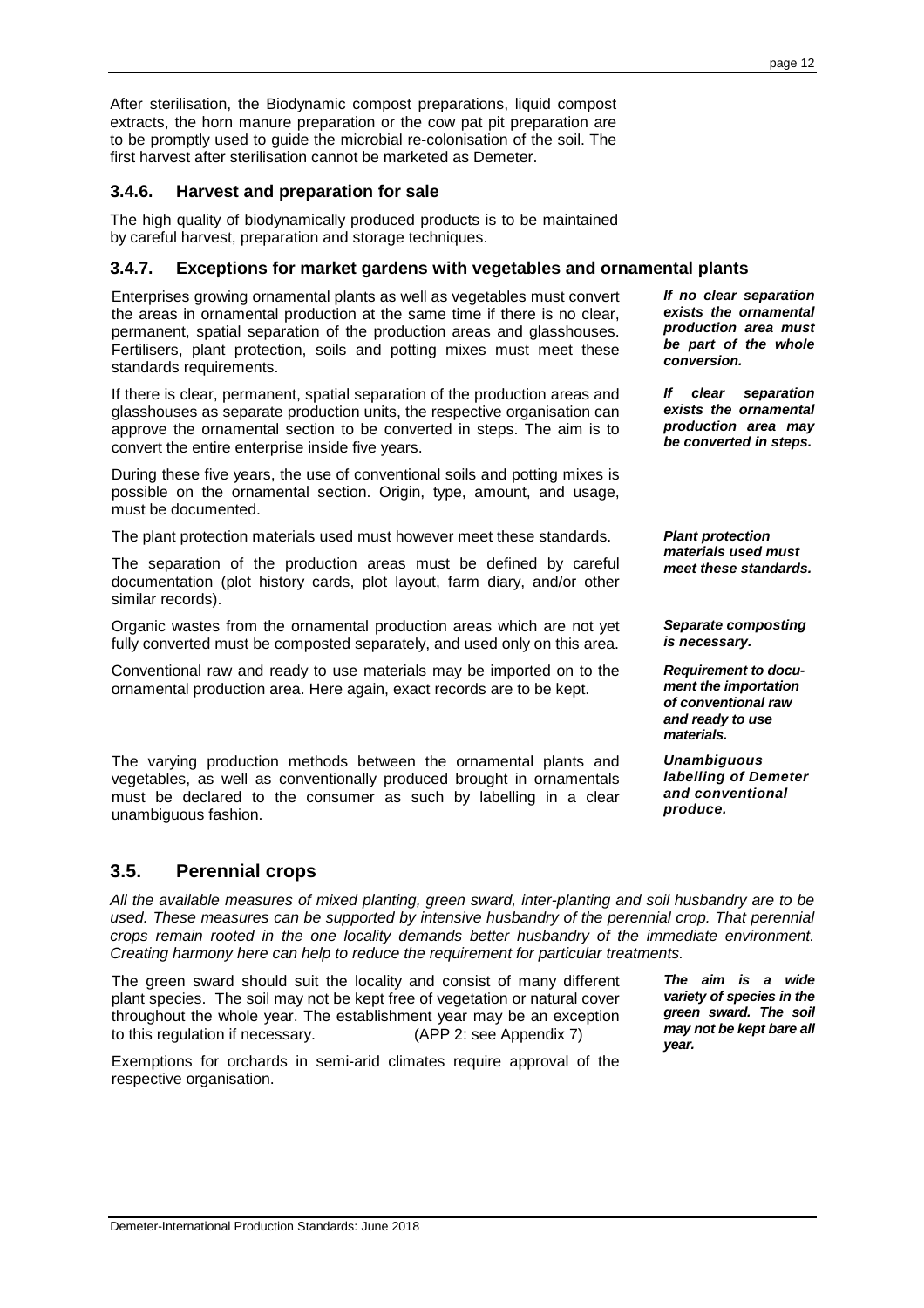# **3.5.1. Plant material**

If plant material of the required varieties is available from Demeter production, then this must be used in preference. If plant material is available only from organic production, then this must be used.

The regulations in Section 3.1 – Seed and propagation material - apply.

## **3.5.2. Manures and soil husbandry**

In orchards that have no animals of their own, the amount of outside organic fertiliser that may be imported is limited to 1.2 manure unit/ha of orchard area. The total amount of fertiliser used may not exceed the equivalent of 96 kg N/ha of orchard area. In grapes for wine the total amount of fertiliser in 3 consecutive years shall not exceed 150 kg N/ha.

#### **3.5.3. Plant care and protection**

Recognising the particular conditions in orcharding the regulations in section 3.3 - Plant care and protection – apply

#### **3.5.4. Support stakes**

In northern climates no tropical or sub tropical woods are allowed to be used as support stakes for reasons of environmental degradation. The tropical grasses, bamboo and tonkin, may be used.

# **3.6. Mushrooms**

#### **3.6.1 Origin of spores / cultures / mycelium**

It is recommended that own mycelium/inoculum material will be developed according to these standards and that this will take over as the starting culture.

Spawn may be bought in from organic sources or derived from the wild. When spawn is produced on the Demeter farm the ingredients of agricultural/forestry origin must be Demeter certified, if available.

#### **3.6.2 Origin of growing substrate**

Mushroom substrate must consist of materials derived from organic farming or those permitted for use in organic farming, such as mineral products. Farmyard manure from organic farms containing uncertified straw residues and uncertified agricultural materials e.g. green waste and manures from extensive animal husbandry may be used as substrate provided they have been composted on an organic or biodynamic holding for at least 6 months prior to use as mushroom compost. At the start of this period biodynamic compost preparations must have been added.

Straw harvested in the second year of conversion may be used in the substrate.

In the case of imported wood e.g. oak logs (for shitake), chippings or sawdust, no insecticidal treatments must have occurred since original felling.

Peat as a covering material is permitted in mushroom cultures. Other permitted inputs are listed in the appendices.

#### **3.6.3 Biodynamic measures**

The compost preparations must be introduced into the substrate at an appropriate stage prior to inoculation. If sterilisation is used, the sets of compost preparations should be applied after this has occurred and before subsequent incubation. Mushrooms growing on sterilised wood substrate shall have the compost preparations inserted in the sawdust during aging prior to the heat treatment if they are not used after it. The horn manure (500) preparation must be applied at least once per crop

**Demeter or organic plant material is to be used.** 

**Maximum organic fertiliser import is 1.2 manure unit/ha, and** 

**96kg N/ha of orchard area.** 

**In northern climates tropical and subtropical woods are not permitted.**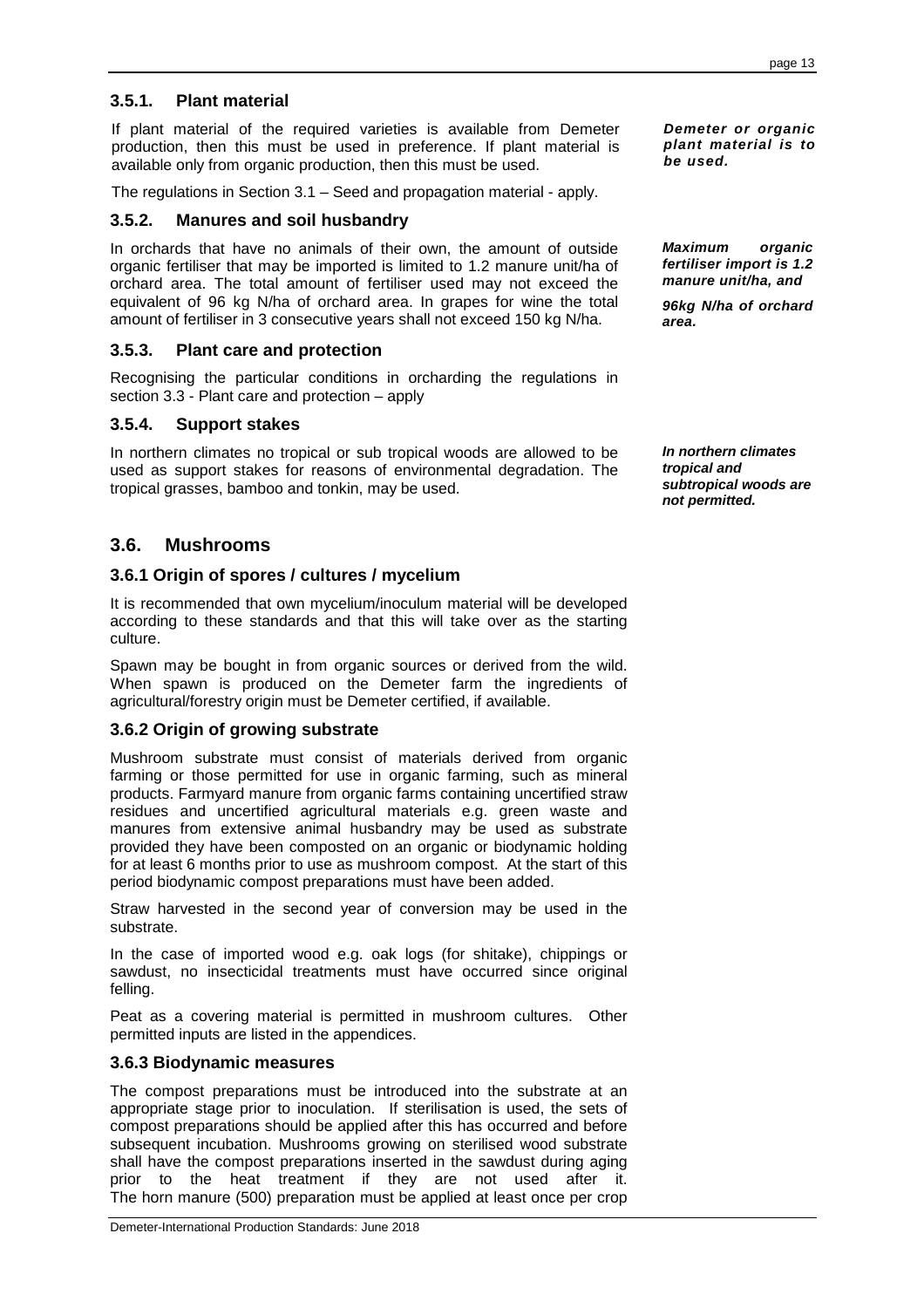cycle. This must be after the substrate has been inoculated. The horn silica (501) preparation must be applied at least once per crop cycle.

Timing work activities using astronomic rhythms is encouraged.

#### **3.6.4 Illumination**

Mushroom species which are known to react to light, e.g. Shii-take, are to be cultivated with light. An exemption may be given by the responsible organisation if climate requires insulated growing sheds.

#### **3.6.5 Health of crop**

Prevention is the overriding principle for maintaining the health of the cultures through hygiene, climate control, mechanical pest repellents and the biodynamic preparations.

Salt may be used to control fungal diseases. Other products for plant pest and disease control are listed in Appendix five.

#### **3.6.6 Cleaning and disinfection of growing sheds**

For cleaning mushroom growing rooms / sheds, physical procedures must be used, together with water or steam. Permitted detergents, disinfectants, sterilants and other sanitizers are listed in part A section 8 of the processing standards. They must be DDAC/BAC free.

Equipment may be sterilised with 70% alcohol or with agents based on peracetic acid. Formaldehyde must not be used.

After cleaning all interior space, surfaces must be rinsed with potable water. This is not required only where the mushroom substrate is introduced after complete biodegradation of the cleaning / sterilising agent.

#### **3.6.7 Recycling of spent mushroom compost**

There must be a plan for the routine recycling of all spent mushroom compost. Licensees are encouraged to find Biodynamic operations which can benefit from such material.

# **3.7. Sprouts and shoots**

The production of sprouts and shoots must use seeds, roots and rhizomes, which have been multiplied biodynamically.

Material of conventional origin is not allowed.

The water used in the production of sprouts and shoots must be of drinking quality. If used, all substrates and carriers must meet the requirements of these standards. In cases of doubt, Demeter-International subcommittee for production standards will give a ruling.

# **3.8. New crops and production techniques**

New crops or production techniques not covered in these standards, and which are not usual practice in organically managed enterprises, may only be trialled with the permission of Demeter-International or the respective organisation. (APP 3: see appendix 7)

# **3.9 Clearing of virgin rainforest**

The clearance of virgin rain forest for agricultural usage is forbidden. Other high value conservation areas must also be protected, and may only be cleared after an exemption has been approved by the respective organisation. (APP 4: see appendix 7)

**Seeds, roots and rhizomes from conventional production are not allowed.** 

**Water of drinking quality only must be used.** 

**High value conservation areas must be protected**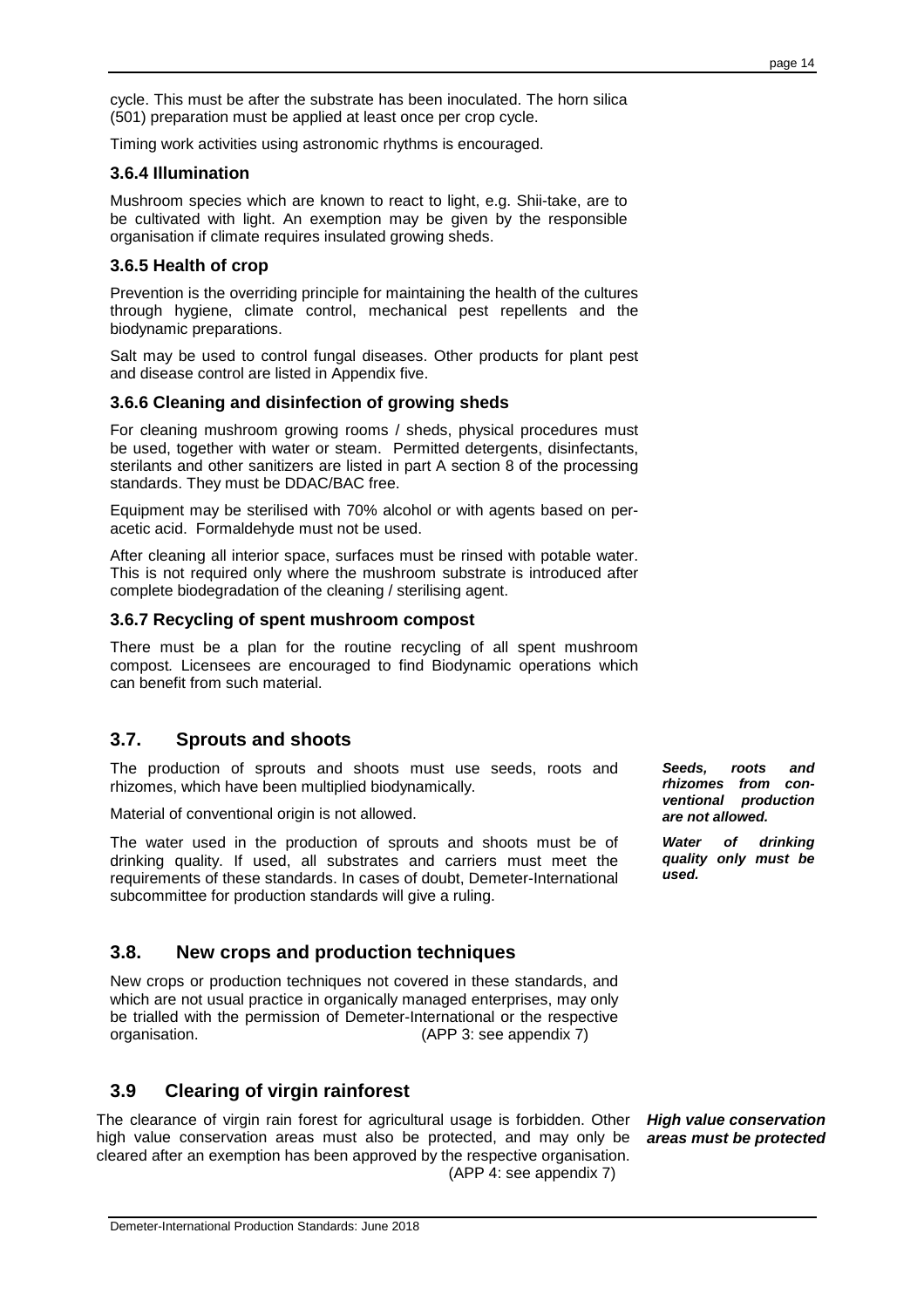# **3.10 Care must be taken with the use of irrigation water.**

The water must not be contaminated with pesticide residues, disease causing bacteria or parasites, or contaminate the end product in any way. In cases of doubt water quality tests are required. Irrigation must be scheduled so that the amount of water and/or the frequency of application does not lead to soil degradation (e.g. salination, erosion). All ground or river water abstraction must have the required official approval and the use of fossil water is permitted only when a plan detailing the impact of the usage is approved by the respective organisation.

#### **3.11 Biodiversity reserve**

The farm must show a commitment to the maintenance of farm biodiversity. If the Biodiversity reserve on the farm and in areas directly adjacent to it does not reach 10% of the total farm area, a biodiversity plan that documents how this will be achieved, with a clear time frame, must be approved by the respective organisation. This plan can include other cultural elements such as the maintenance of rare or endangered breeds of plants and animals, fostering bird/insect life by providing habitats, utilisation of Biodynamic plant and animal breeding, etc.

#### **Areas counting as Biodiversity reserve**

- Lightly grazed fields that allow for some vegetation to flower and go to seed.
- Forested fields (agro forestry)
- Undisturbed forest
- **Headlands**
- Land seeded to annual/ perennial plants that are allowed to go through flowering. The plants may not be the main (intensive, commercially harvested) agricultural crop on the land unless it's green manure or grassland, and it has to be a crop pollinated by insects
- Fallow land as part of the rotation or otherwise
- Undisturbed grasslands (No mowing in the courses of a year)
- Fence lines (width of undisturbed land can be counted)
- Native trees, single trees appropriate to the location (100 $m^2$  per tree) and tree lined avenues
- Hedges, field and stream bank tree groves
- Water races, ponds, wet lands, riparian areas
- Ruderal areas, (e.g. landslips), stone windrows and heaps
- Drv stone walls
- Unsealed natural paths and tracks
- Other biodiversity reserve contributions, including husbandry of rare or endangered plant and animal species
- Other elements approved in the Biodiversity plan

Those member countries who do not implement Biodiversity as a standard are to include biodiversity as an obligatory issue for farm talks or similar instruments of quality management, which focus on the development of the farm and the motivation of the people.

**Biodiversity reserve shall be 10% of the total farm area. If this is not achieved with the listed elements, the respective organisation may approve a biodiversity plan**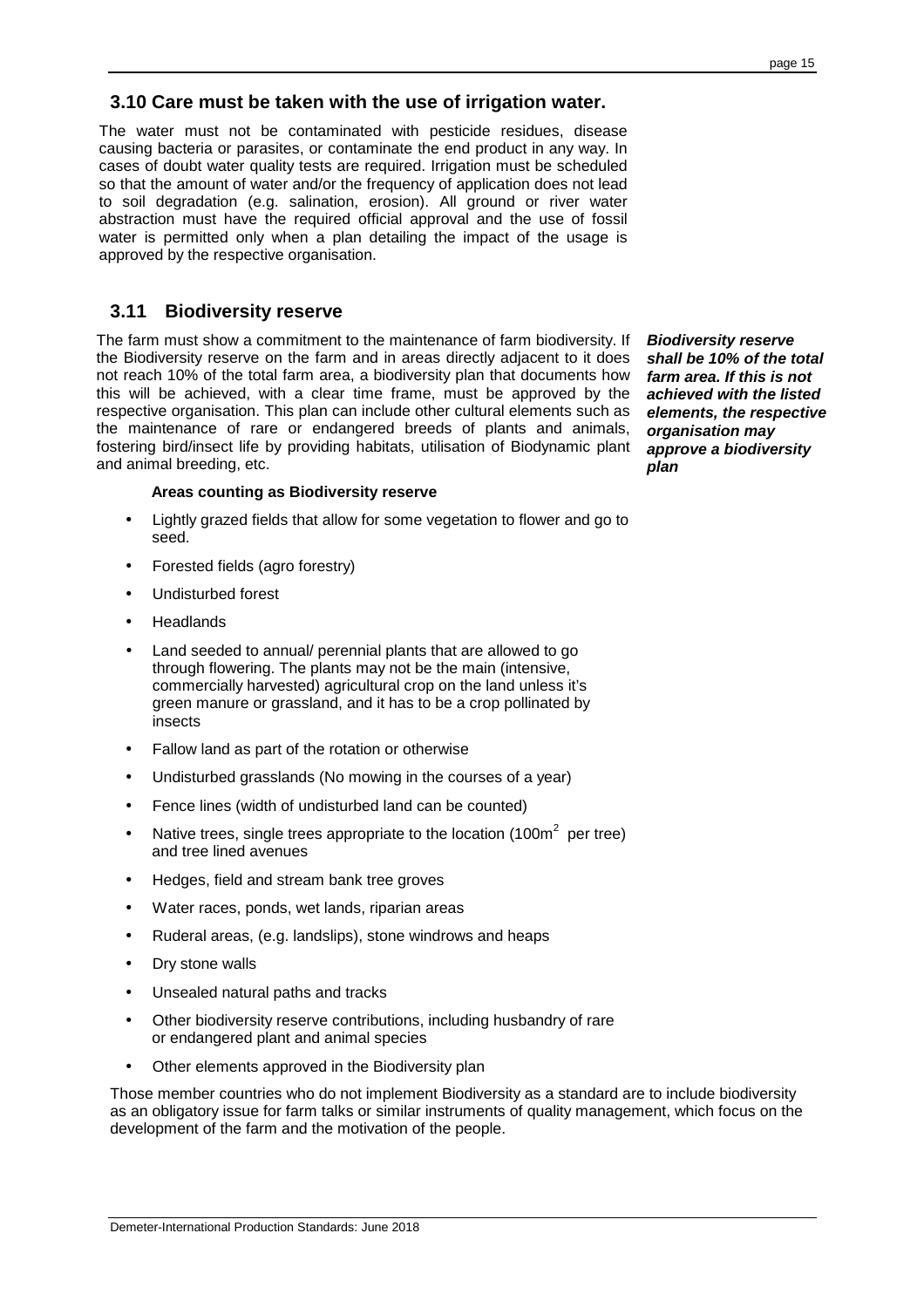# **3.12 Biodynamic plant breeding**

## **3.12.1 Scope of applicability and fundamentals**

The standards for Biodynamic plant breeding were developed primarily by the Association of Biodynamic Plant Breeders (Assoziation biologisch-dynamischer Pflanzenzüchter, ABDP). These standards lay the foundation for the agreement between the users of the phrase "Biodynamically bred plant varieties" and the respective organisation responsible for issuing contracts to Biodynamic plant breeders and regulating the use of the above phrase for labelling their products. For details concerning the labelling of Biodynamically bred plant varieties please see the labelling section of this standard.

The intention of the Biodynamic plant breeding standard is to provide a standardized set of criteria for identifying and labelling Biodynamically bred plant varieties. This makes it possible to differentiate Biodynamically bred varieties from other varieties that do not meet the standard's criteria. While the Demeter logo indicates that plants or plant products were produced on a Demeter certified farm, it does not currently identify the origin of the seed used to grow the plants. The Biodynamic plant breeding standard aims to draw special attention to the breeding background of the plants by labelling Biodynamically bred plant varieties as such.

#### **3.12.2 General requirements for breeding new varieties**

- Breeding must take place on Demeter certified fields or otherwise appropriate plant breeding facilities. If this is not possible, breeding can take place under the conditions outlined below.
- If breeding takes place on certified organic fields, the Biodynamic preparations must be applied as follows: minimum one annual crop-appropriate application of horn manure and horn silica preparations, as well as the application of Biodynamically prepared compost or, if not available, cow pat pit (CPP) preparation on all fields. These requirements are to be agreed upon in writing with the certified organic farm, for e.g. with a crop management contract.
- The farm where the breeding takes place as well as the relevant documentation of all breeding activities must be accessible and available for a Demeter inspection at all times.
- The development of a new variety is initiated either via intentional or incidental crosspollination or the mutation of heritable traits and subsequent selection. A minimum of four years of selective breeding under Biodynamic conditions, as described in Paragraph 1 and 2, is essential.
- The following breeding methods are not permitted:
- All methods not permitted under the IFOAM standards
- Hybrid breeding, regardless of production method
- Double haploidy or polyploidization
- Plants produced using cytoplast or protoplast fusion
- The use of hybrids or double haploid varieties as parent lines for the development of new, Biodynamically bred varieties is permitted.
- In order to be recognized as a registered plant variety, it is essential that all newly developed Biodynamic varieties are registered with the responsible patent office. Only then can the variety (seed) be sold to others.
- In case of a closed production system, the patenting or registration of a new Biodynamic variety may not be relevant to the breeder. The respective organization can nevertheless issue an official recognition of the variety as a "Biodynamically bred plant variety". To receive recognition, an application can be submitted demonstrating that the variety meets the necessary degree of differentiation from other varieties of the same species according to relevant seed and plant breeding or patenting regulations.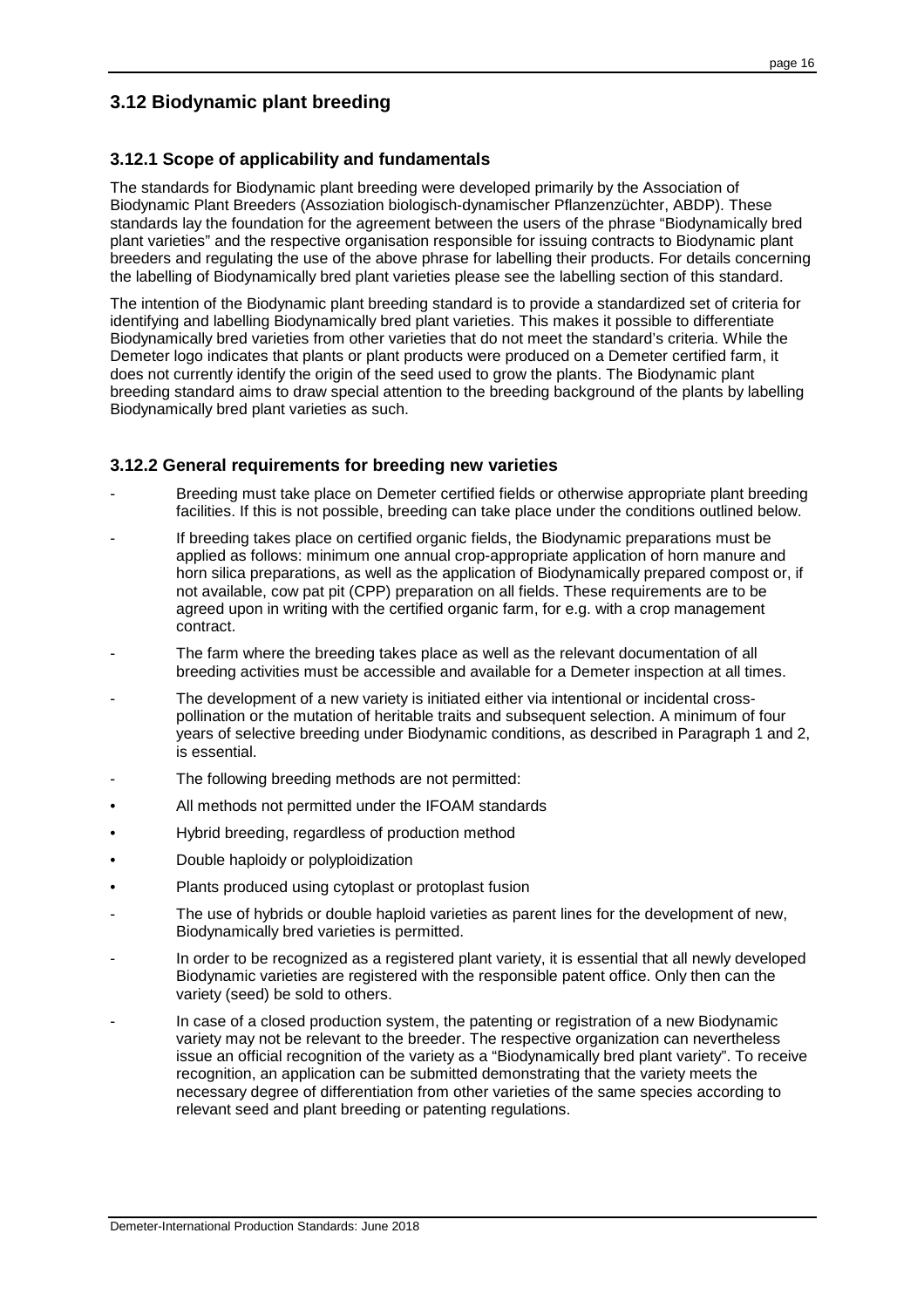# **3.12.3 Requirements for conservation breeding**

Conservation breeding inherently takes place on certified Biodynamic farms, or, as a minimum requirement, on farms adhering to the stipulations outlined in Paragraph 3.12.3, article 2, General Requirements for Breeding New Varieties.

#### **3.12.4 Special documentation requirements**

The first delivery of seed to the farm must be documented. (Delivery slip or shipping invoice/receipt/supplier/quantity/treatments/genetic modification risk analysis)

A crop plan must show which fields were used for growing and selecting the variety in question. The parent lines of the selected plants must be traceable using invoices or other supporting documents.

The sale of seed must be documented via a delivery order invoice as required for EU organic inspections. These invoices must state the name of the variety/lot/quantity/treatment of seed/recipient

The required documentation makes it possible to track the variety within the crop rotation and trace the development of the variety over the course of multiple generations.

#### **3.12.5 Transparency guidelines for plant breeding**

The development history of a variety includes the following information:

- Variety, cultivar, variety denomination, name of breeder, date, breeding aims
- Source of genetic (parent) material for breeding, description, supplier, first cultivation date, indication whether the parent material is a result of cross-breeding
- Under which conditions was or is the variety cultivated and selected? State location and cultivation methods.
- What selections methods are/were used? Mass selection (positive or negative): how many individuals from a total of how many are chosen? In case of single plant selection, are plants separated and grown out/reviewed according to individual traits or is a mixture of the prepared seed grown out (Pedigree method versus bulk-population method)? Was the procedure changed at any point over the generations? Were there times during the selection period where unique selection criteria were applied? Were specific testing methods used to support the selection process? Under which conditions did additional trials take place? Are there specific requirements that needed to be fulfilled when the variety was introduced for wider use?
- When was the variety registered with the responsible patent office?
- Description of the process of seed propagation used to produce seed for sale and distribution.
- A current description of the variety: typical characteristics, recommended cultivation methods and other practical guidelines for working with the variety, results of quality analyses.

# **4. Biodynamic Preparations** (see Appendix 10)

All the measures used on a biodynamically managed enterprise must be evaluated according to holistic principles. In a living totality, it is of real importance not only to balance out the material requirements of the system, but also as Rudolf Steiner explicitly indicated in the Agriculture Course, to balance the depletion of life forces. Conscientious attention to detail in the production, storage and usage of the preparations is of huge importance in this regard.

Spiritual scientific knowledge indicates that components of mineral, plant and animal origin can be metamorphosed by the effects of cosmic/earthly influences during the course of the year, into preparations imbued with forces. When used in the soil, on plants and manures, these preparations contribute to enlivening the earth, stimulating yield and quality in plants, and health, vitality and production of animals on the Biodynamic farm.

The preparations should be made on the farm, or in co-operation with other farms, if possible. The plants and animal sheaths for their production should come from the farm, or if possible from another biodynamically managed enterprise. The experience and knowledge gained to date from observation and experimentation is to be used in their production and usage.

**If possible, on-farm production of the preparations.**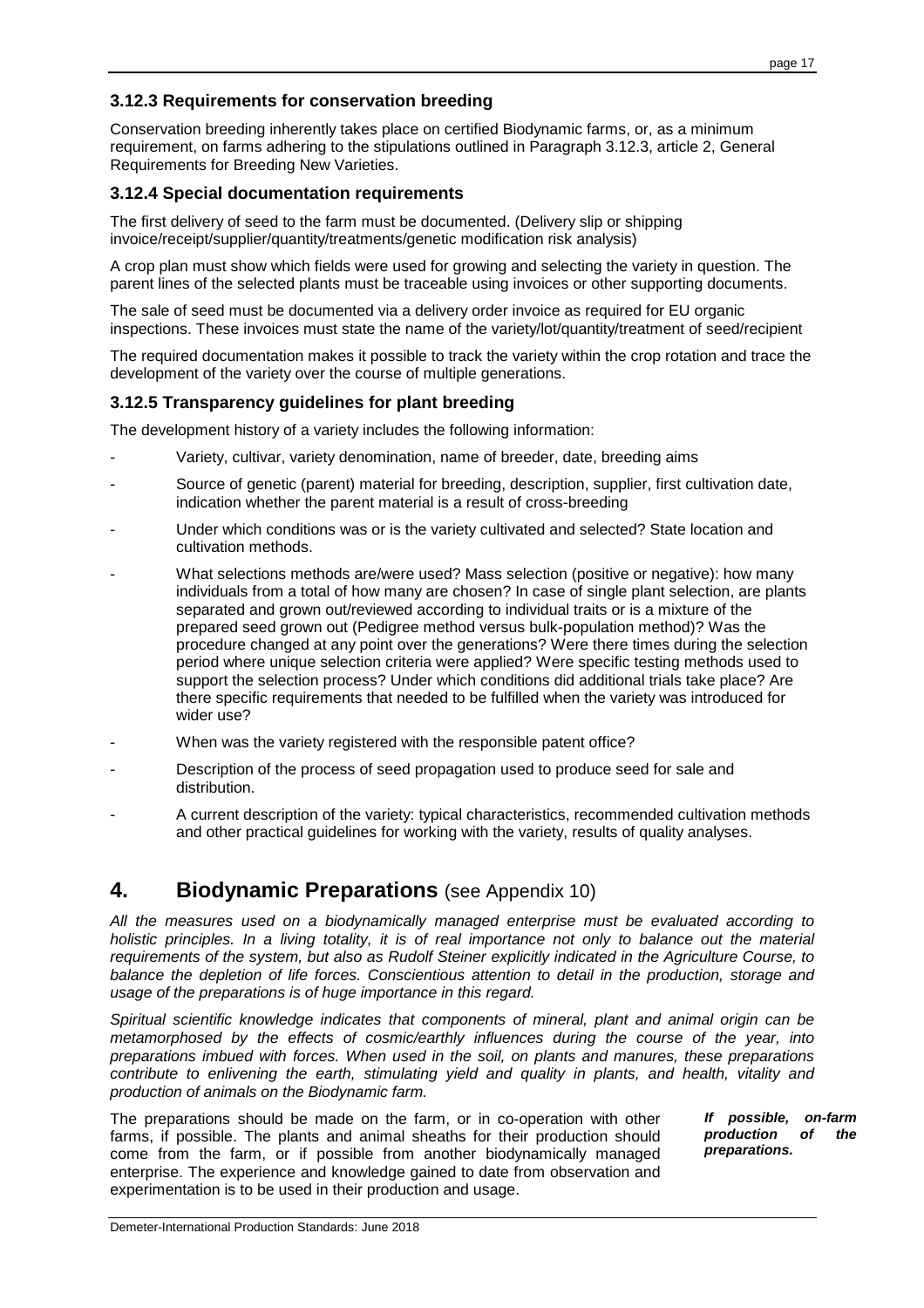The full effect can only be expected when all the preparations (compost, and spray preparations) are used in manures and for plant care throughout the year using appropriate methods and times (such as stirring for one hour). An effective method of stirring the preparations, or a contract with a stirring and spraying service, must be present on the enterprise, and inspected as part of the annual inspection.

The spray preparations are to be used as appropriate to the crop type:

Cow-horn manure or prepared cow horn manure (500P) is to be spread at the start of the vegetative phase, or after harvest of the certified crop, but in any case at least once a year at a rate of at least 50 gr/ha. Horn silica is to be sprayed as the plant stage of development dictates, however at least once a year at a rate of at least 2.5 g/ha.The spray preparations must be applied with clean equipment.

All organic manures (stable manure, compost etc.) are to be treated with the compost preparations. It is recommended to spread a composite preparation (such as cowpat prep, barrel compost, prepared 500 etc.) as a substitute on those areas, which receive no prepared manure in the course of the year.

A prerequisite for the certification of the farm as "In Conversion to **demeter**" after 12 months of farming to these standards is at least one application of the cow-horn manure and the horn silica, as well as the spreading of prepared manures (or the cow pat preparation produced with the compost preparations as a substitute) on all areas of the enterprise. This applies equally to new areas to be converted.

All farm manures must be prepared with the compost preparations. Intensively managed areas (arable, vegetables, vineyards and orchards) including those in mountainous regions and all land producing fodder must be completely covered with the spray preparations every year. This requirement does not apply to unused or other permanently non-productive areas.

An exemption can be granted for steep slopes in mountainous regions (providing they are not intensively managed, or mown), and for areas that cannot be driven on. This exemption can be considered by the respective national organisation when the licensee produces a preparation management plan describing the planned preparation usage (areas incompletely or not covered and with what frequency, stirring and spraying machinery available on the farm, proposed improvements to the coverage in the future, etc.) The exception has a time limit, but may be renewed.

(APP 4A: see appendix 7)

# **5. Animal Husbandry**

These standards indicate intentions for animal husbandry, giving mostly only the minimum requirements.

Domesticated animals, as ensouled beings, are particularly dependent on our care. Daily management should be carried out in such a way that the animal receives all due care, as well as provision for carrying out its innate behavioural traits. Imbalances at either the physical or soul level need to be recognised in time and carefully rectified. Continuous observant care of the animals is a prerequisite. Animal husbandry, with the accompanying fodder production is an important part of the agricultural enterprise. With respect to the development of the enterprise, the farm organism cannot do without live stock. This applies to the ruminant in particular. The fodder plants and the well-balanced manure that comes into being because of cattle, contribute considerably through the enlivening of the soil, to the long term flourishing of a farm. The harmonious co-operation of mankind with the three kingdoms of nature can lead to a living, ensouled farm organism.

**"You must know, for instance, that the cosmic influences that come to expression in a plant, come from the interior of the earth and are led upwards. Thus, if a plant especially rich in these cosmic influences is eaten by an animal, the manure that the animal's digestion system** 

**Preparations are most effective when used collectively.** 

**Preparation usage is a valuable aid in the conversion phase** 

**All farm manures are to be prepared. All intensively managed areas including those producing fodder must receive the spray preparations**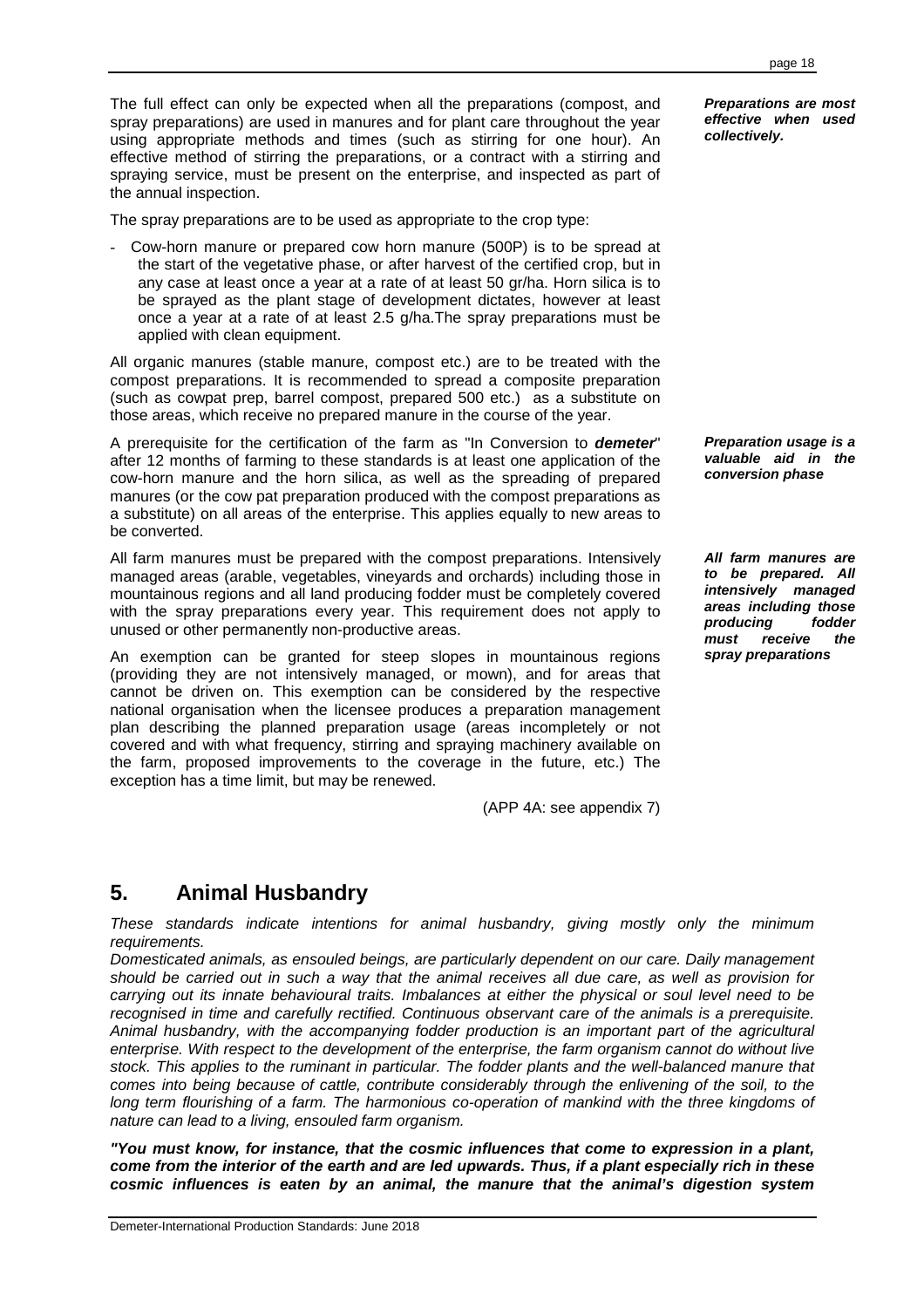#### **provides as a result of consuming such fodder, will be just the right thing for the soil where that plant grows."**

Rudolf Steiner

Experience shows that animals which are born and reared on a farm, which cares for their feed and husbandry needs in a loving way, have good health and fertility with a high lifetime production.

Therefore every effort must be made to organise optimal living conditions for the animals in each given situation, and to bring animals into the farm only from other equally well run enterprises.

# **5.1. Requirement to have livestock**

Demeter certification of agricultural enterprises without the incorporation of ruminants or Equidae on the farm is not possible.

Exemptions from this requirement have to be regulated by the respective organisation.

(APP 5: see Appendix 7)

In market gardens and in enterprises having solely perennial crops, the requirement to have their own animals is not obligatory if manures, compost, green manures, and preparation usage is particularly intensive.

# **5.2. Stocking rate**

The stocking rate is determined by the possibilities for fodder production, as dictated by climate and the local conditions. It is to take into account the maintenance and development of soil fertility.

The minimum stocking rate has to be defined by the certification organisation in each country. The maximum stocking rate may not exceed 2.0 livestock units/ha, corresponding to a maximum of 1.4 manure units/ha, if feed is brought in.

# **5.3. Co-operation between farms**

Co-operation between certified Biodynamic farms (e.g. the exchange of fodder or animal manures) in the sense of a biological unit is possible. The standards are to be applied to this new unit as a whole.

In cases where no biodynamic farm is sufficiently close by, co-operation can be organised between the certified Biodynamic farm and an organic farm. In either case, however, there must be a legal contract, which must be lodged with the respective organisation.

Before co-operation with an organic farm is permitted, the following conditions must be fulfilled:

- a) The co-operating partner farm must feed the animals with 100% organic fodder,
- b) The co-operating partner farm must be converted entirely to organic production.
- c) An exemption must be requested from the respective organisation.

(APP 5A: see Appendix 7)

d) Farmyard manure has to be prepared on the farm where it originates (ideally in the stable), or at least six weeks before application. The equivalent manure for the complete area may not exceed 1.4 mu/ha year.

**Demeter certification for agricultural enterprises without the incorporation of ruminants or Equidae is not possible as a rule.** 

**Stocking rate :** 

**2.0 livestock units/ha maximum if feed is brought in** 

**Co-operation between farms is to be regulated by contract.**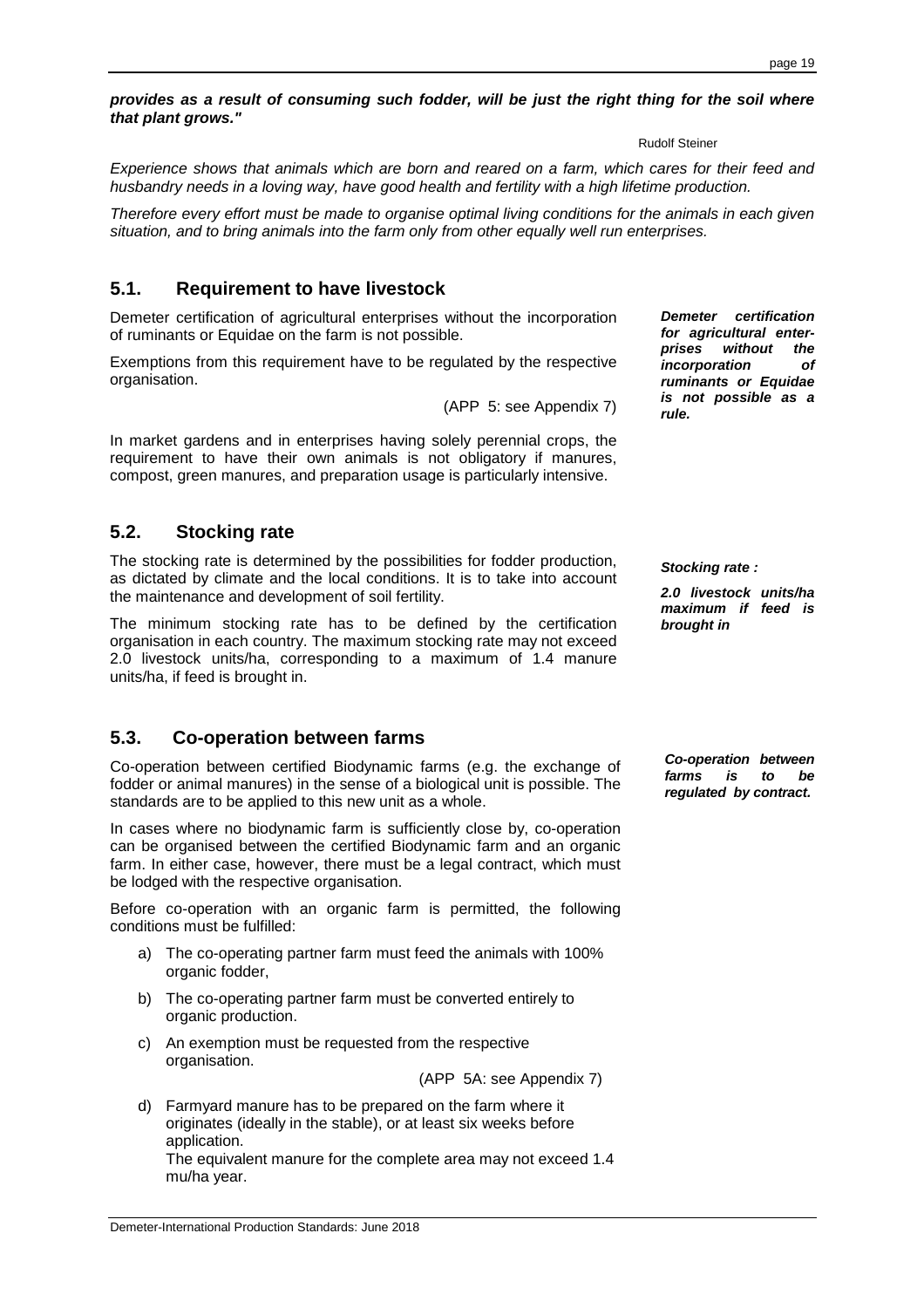- e) Fodder-cooperation with organic farms is only possible in cases of perennial fodder plant cultivation (at least three years). Application of preparations has to start at least one year in advance and has to be executed by the fodder absorbing biodynamic farm. If crop rotation enables food crops on the cooperation area, application of preparations has to be continued, if the fodder production is continued in the following years. Food crops produced in cooperation cannot be marketed as Demeter.
- f) Fodder-production in cooperation under the previous conditions can be treated as on farm production and Demeter amount for the purpose of 5.5 Feeding.

# **5.4. Management**

The management of animals is to follow principles of organic husbandry as well as those relating to the animal type and its being. Care for the animals showing respect and love promotes well being, health and their production capabilities.

The stable style and the other management conditions must be organised such that the animals can express normal behavioural characteristics and movement; e.g. they must be able to stand and lie down unhindered, and have a dry resting place. Stables in which the animals have freedom of movement are therefore preferred.

If stable construction advisory services make a sound argument justifying an extension to the conversion period, this may be extended.

The management system should allow the animals free contact with their natural surrounding (sun, rain, earth under foot etc.) if at all possible. This should be guaranteed in particular by access to pasture, or at least to the open air. Care must also be taken to provide sufficient light, a good stable environment and protection from the wind.

To tie up animals in housing is forbidden. For security or welfare reasons a limited exemption may, after approval by the respective organisation, be issued by the inspection-body for certain animals.

In stables which were built before the  $24<sup>th</sup>$  August 2000 tying up may only be allowed provided that the animals are comfortably littered, that individual management is guaranteed and that regular exercise is provided. (APP 6: see Appendix 7)

Small farms must also respect the innate needs of their animals. This means providing access to pasture and exercise as frequently as possible, ideally daily in summer and a minimum of twice a week in winter. Tethering must be restricted to a minimum.

Limited exemptions from the requirements governing housing and outside access may be issued by the respective organisation if the following conditions exist:

- Insufficient access to pasture
- Stable is too small
- access to stream lake or pond for water fowl is lacking
- poultry houses which do not fulfil all requirements
- open air run for poultry which is not covered with grass
- Shelter plantings or artificial shelter not available in the exercise area

(APP 8: see Appendix 7)

**The management conditions shall follow principles appropriate to the being of the animal and its type.** 

**Access to pasture, or at the very least access to the open air is necessary.** 

**A conversion period is allowed for the construction of suitable designs to meet the animal husbandry requirements of these standards.**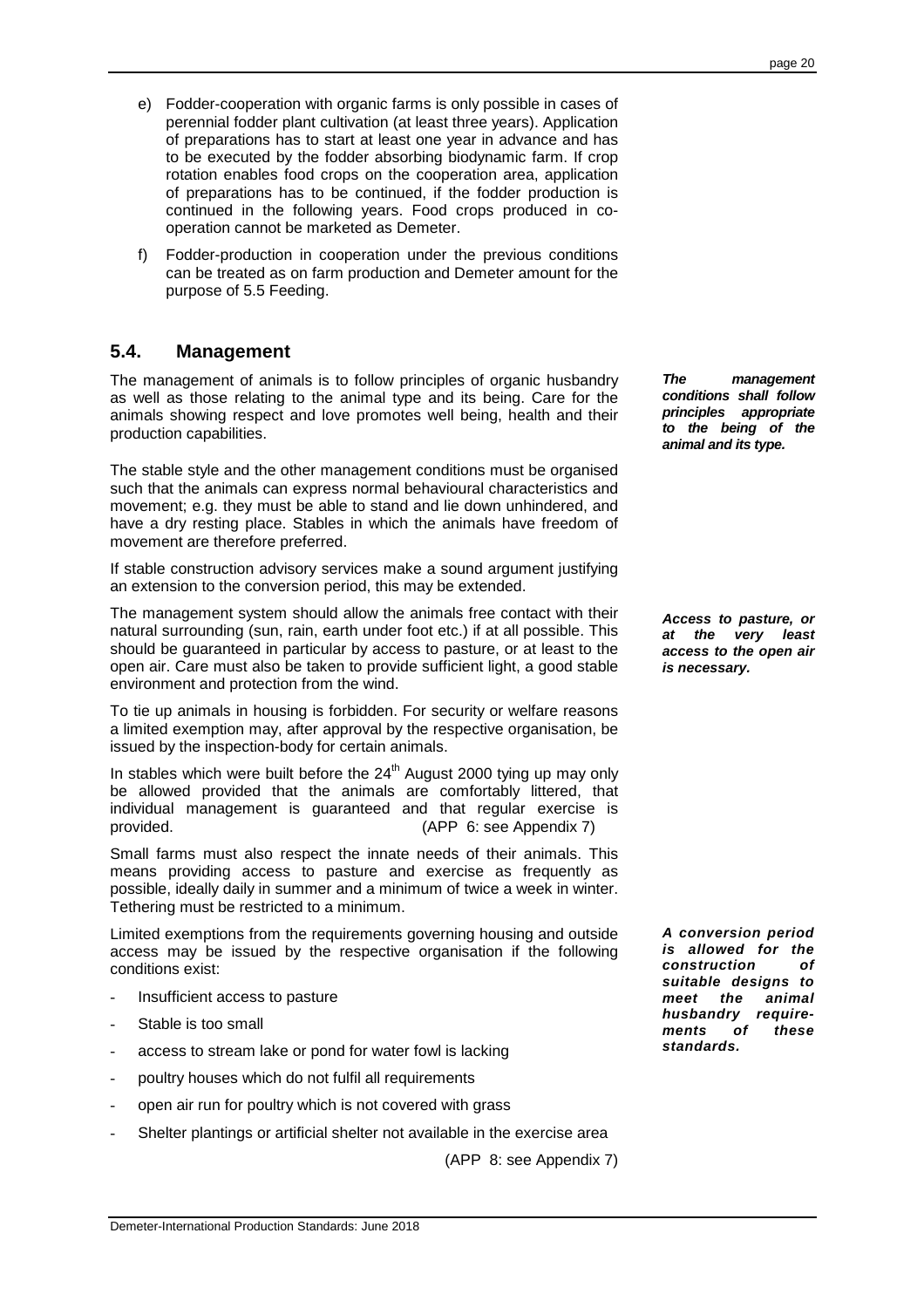Changes to the construction which are necessary from an appropriate animal husbandry viewpoint (e.g. the building in of access to pasture, bays for rearing groups of calves, rebuilding of fully slatted floors etc.) are to be completed inside a maximum five year conversion period. (APP 7: see Appendix 7)

#### **5.4.1 Cattle management**

The horns of ruminants have significance for the development of life forces. They provide an opposing balance of forces to the intensive digestion and absorption processes. They are a part of the total being of the cow. In comparison to other animal types, cattle manure has a particularly stimulating effect on soil fertility. The horns also have a large significance as a sheath in the production of the Biodynamic preparations.

Dairy cattle and cows suckling calves are to have access to pasture during the summer half-year. Where this is not possible, access to the open air must be available all year round. Young stock (breeding replacements) has the same requirement for freedom of movement reasons. To tie up young replacement or fattening stock in housing all year round is not allowed. Cows should be given freedom of movement at calving. A calving bay should be provided for if stable renovations occur.

In those enterprises where, because of their situation in the village, or the distance to/size of their outlying fields, or for other practical reasons, access to pasture land or open air ranging is not possible, an exemption may be approved.

(APP 9: see Appendix 7)

**Dairy cattle and cows suckling calves must have access to pasture in summer or access to the open air all year round.** 

**To tie up young and fattening stock all year round is not allowed.** 

**Access to the open air has to be available where ever possible.** 

The stable type and the internal arrangement and fittings must meet the following requirements:

- The sleeping stalls for cattle are to have appropriate bedding.
- Fully slatted floors (more than 50%) are not permitted and the slatted area may not be calculated as resting-place.
- Cow trainers are not permitted.
- Sufficient area to be provided and the herd managed to allow the expression of social behaviour and unhindered feeding.

There must be at least as many feeding/sleeping stalls as there are animals in the stable. In stables with ad lib feeding, fewer feeding stations may be offered.

Calves are to be given contact with each other as soon as possible. They are to be reared in groups from the second week on if there are sufficient numbers of animals of the same age. Boxes for calves are permitted only through the first week.

Dehorning of animals and dehorned animals are not permitted on the farm. In well-justified cases, an exemption may be approved by the respective organisation but must be reviewed annually.

Species of ruminants polled by prohibited forms of genetic engineering cannot be used to produce Demeter milk, meat and fibre; historic, land race and heritage breeds of naturally polled ruminants are permitted.

(APP 11: see Appendix 7)

**Sleeping stalls for cattle are to have appropriate bedding.** 

**Fully slatted floors are not permitted.** 

**Cow trainers are not permitted.** 

**Calves are to be reared in groups from the second week on.** 

**Dehorning of stock and dehorned animals are not permitted on the farm.**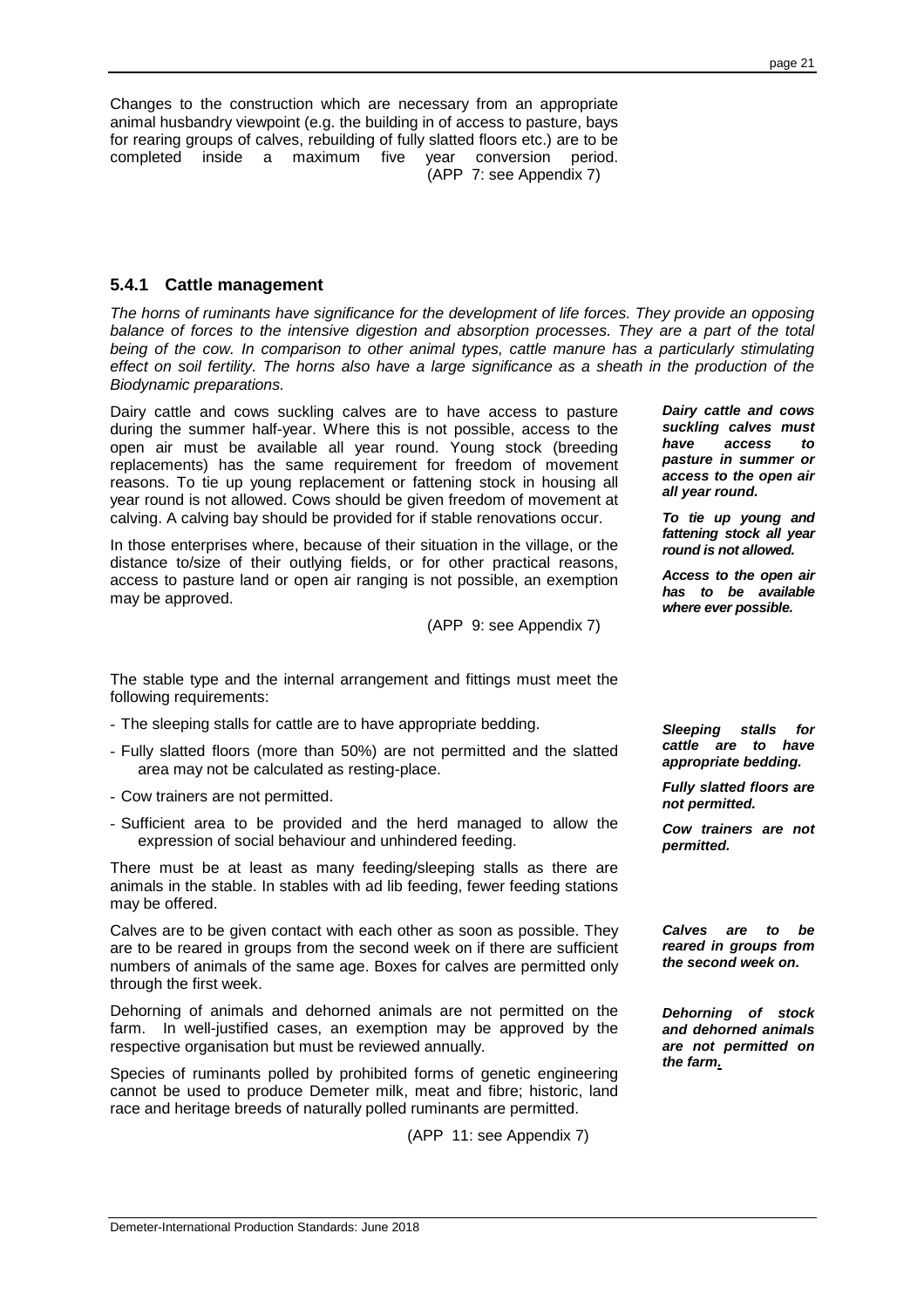It is permitted to castrate calves to improve the health, welfare or hygiene of the animals. The operation must be carried out at the most appropriate age by competent personnel and any suffering of the animals must be reduced to a minimum.

#### **5.4.2. Management of sheep, goats and horses.**

The conditions for cattle apply to sheep, goats and horses accordingly. In addition, operations such as castration, attaching elastic bands to the tails and tail docking must not be carried out systematically in Biodynamic farming. Some of these operations may be carried out to improve the health, welfare or hygiene of the animals. Such operations must be carried out at the most appropriate age by competent personnel and any suffering of the animals must be reduced to a minimum.

#### **5.4.3. Management of pigs**

Sleeping stalls are to be spread with straw (or other organic litter). Fully slatted floors (more than 50%) and management where animals are tied up are not permitted. Access to the open air where rooting is possible must be offered where ever possible.

(APP 10: see Appendix 7)

Sows may be contained for farrowing for the shortest time only until 14 days at the latest). They may not be tied up in housing. Sows must have access to the open-air wherever local conditions allow. Open sows, gilts and young sows are to be kept in groups.

Confining pens with narrow slatted floors or cages are not allowed for weaned piglets. Tooth cutting or other preventative tooth filing of piglets is not allowed and neither is tail or ear docking.

Nose rings or hog rings, which prevent the pigs from rooting, are forbidden.

It is permitted to castrate piglets for health, welfare or meat quality reasons. The operation must be carried out at the most appropriate age by competent personnel and any suffering of the animals must be reduced to a minimum. Immuno-castration is not allowed.

#### **5.4.4 Management of poultry**

#### **Basic regulations for species-appropriate Demeter poultry husbandry.**

All poultry species require management that allows their natural behaviour. For the improvement of the social structure in poultry flocks, two roosters should be kept for every 100 layer hens.

Sufficient feeding troughs and water-bowls must be provided.

For poultry that normally perches, elevated resting places appropriate to the species must be provided. Sufficient sand-bath area and areas for sun-bathing must be supplied, and water poultry must have an adequate water supply. Ducks need to have water areas for swimming; geese need a supply for plunging their heads and necks.

Stables, buildings and housing must be constructed and maintained in a way that meets the natural requirements of the birds. Sufficient daylight, good climatic conditions in the housing as well as low dust exposure are indispensable preconditions for the health and welfare of poultry. Any mutilations of poultry such as beak cutting, trimming, or castration are excluded. The keeping of capons is excluded as well.

**Dehorning of stock and dehorned animals are not permitted on the farm.** 

**Sleeping stalls are to be spread with organic litter. Fully slatted floors are not permitted.** 

**Access to the open air must be provided where ever possible.** 

**Caged systems are prohibited** 

**Open-air runs are required for young birds and laying hens** 

**Other poultry are to have access to an outside run, waterfowl also having access to open water.** 

**Nest boxes are to be provided for egg laying.** 

**Beak cutting is not permitted.**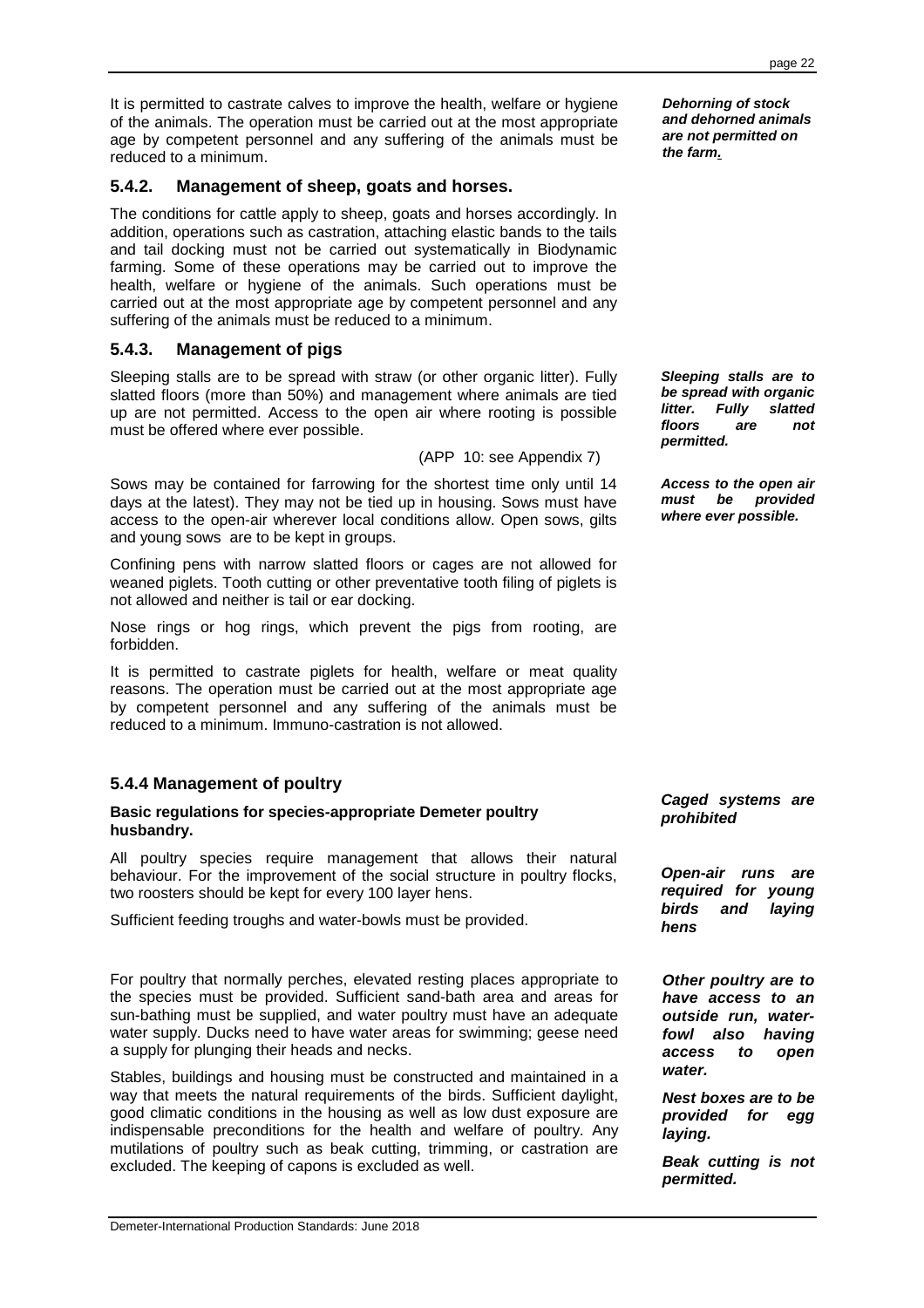In their active phase during the day, a maximum of 4.4 layer hens, parent stock or 7.1 young layer hens or a maximum of 16 kg of live weight (max. 18 kg life weight in mobile coops) per m2 can be housed. The minimum slaughter age for all kinds of poultry is given in appendix 8.

Daylight can be extended by illumination to a maximum of 16 hours a day. In the scratching area and in the area for feeding and water supply there must be sufficient daylight. For illumination only lamps without a stroboscopic effect are permitted.

The aforementioned requirements are obligatory for all operations regardless of the number of poultry kept.

#### **The following requirements are not obligatory on farms with a total number less than 100 layer hens, 100 chickens for fattening, 20 turkeys, geese or ducks.**

The housing may contain a maximum of 3.000 layer hens (preferably held in flocks of 1000 hens), or parent animals for layer hens or fattening animals, 6300 young layer hens and young parent animals separated into flocks of no greater than 4800 birds each), 10 x 200 layer quails; max. 1.000 turkeys, 2.500 cockerels or guinea fowl, 1000 geese, 1000 ducks and 10 x 500 quail for fattening. Exemptions may be approved by the respective organisation for existing buildings. All new facilities must comply with this standard.

#### (APP 12: see appendix 7)

Depending on the local climate of the country, it makes sense to offer stables with different climate areas (warm inner area and an outer area called winter garden, with an adjacent poultry run. Such a poultry run, which counts as open run area (pasture area), fenced in but not roofed, with pop-holes to the pasture, and covered with scratchable, humidity absorbing material, protects the pasture close to the housing from high input of manure.

For pasture for geese and ducks a shelter is sufficient.

In housing with different climate areas it is possible to keep layer hens during the night in the warm climate area at a higher stocking rate.

When a winter garden is offered, the maximum stocking rate per square meter is: 10 layer hens or parent animals or 16 young hens or 48 kg life weight of poultry for fattening.

In the inner part of the housing (warm climate area), when the pop-holes to the outer part of the structure (winter garden) are open, a maximum of 8 layer hens or 13 young layer hens or 24 kg live weight of poultry for fattening per m<sup>2</sup>can be kept. In this case the pop-holes must be selfopening (automated). Only under these preconditions is the winter garden estimated as stable area.

Stocking rate, number and width of pop-holes, equipment for feeding and water supply, higher perches and nests with litter or with a smooth inlay must be adjusted to the weight of the animals.

During the active phase the animals must not be hindered in their access to the different housing zones. Both the winter garden and the housing must be illuminated.

The width of the pop-holes between the different zones/areas must be a minimum of 1 m per 150 layer hens, 250 young layer hens and 500 kg live weight of poultry for fattening. The height of the pop-holes is to be adjusted so that animals can walk through upright. Raised slatted floors

must have pits for the manure. There must not be more than three slatted floors one upon the other. At least one third of the accessible housed area must be covered with litter.

**At night there must be at least eight hours of darkness.**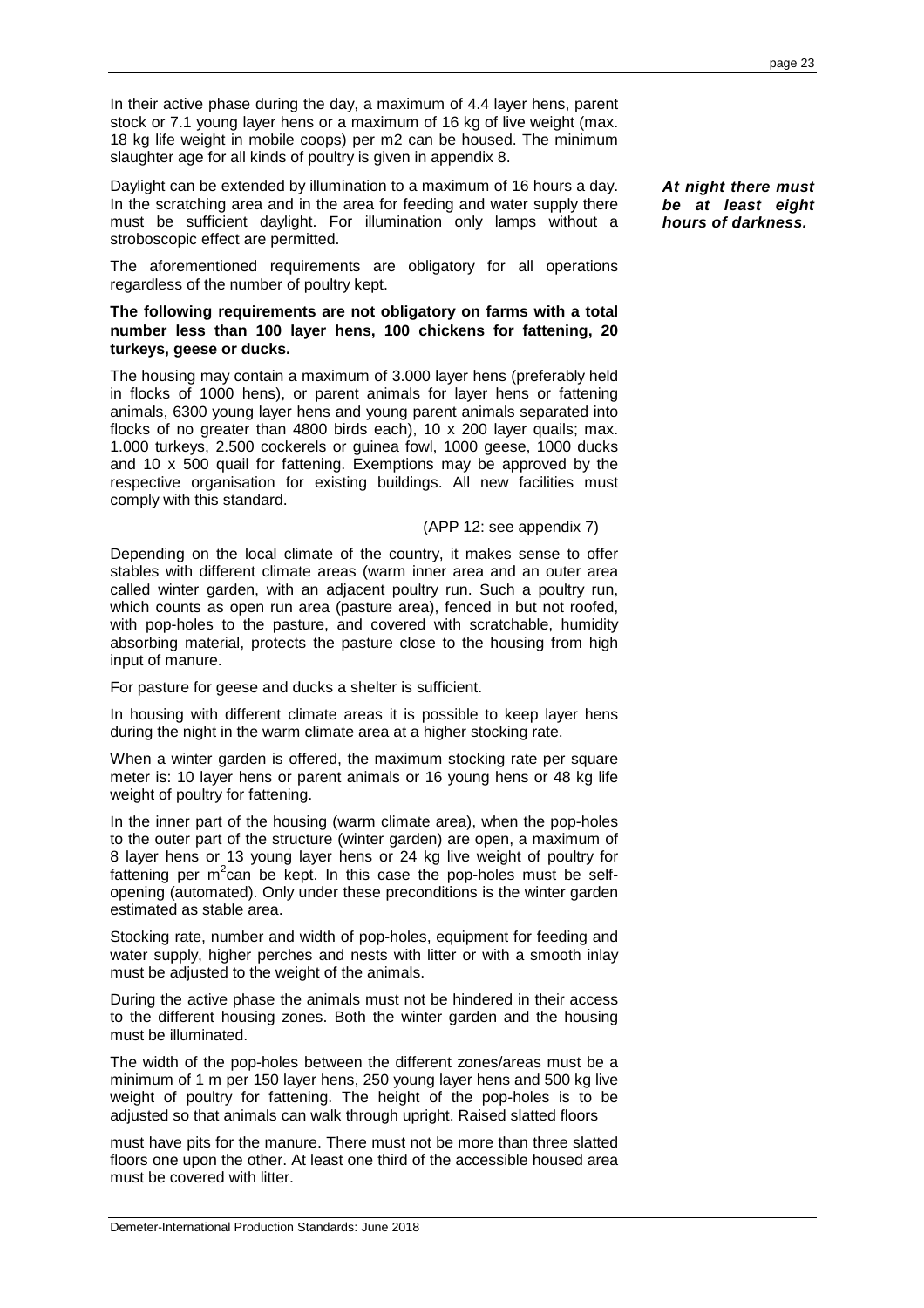The open air run area shall meet the natural requirements of the respective poultry species. For chickens at least 40% of the area must be evenly covered with perennial crops to provide protection, for example with bushes and trees. Annual crops or artificial protection can be used until permanent crop cover reaches 40% of the area. Mobile stables are exempted. The minimal area required per bird is: 4  $m^2$  for layer hens and breeding animals, 1  $m^2$  per kg live weight of poultry for fattening, but at least 4  $\text{m}^2$  per animal, 10 m<sup>2</sup> per turkey, 5 m<sup>2</sup> per duck. Geese need a minimum of 4 m<sup>2</sup> pasture area per kg live weight, and a minimum of 15 m<sup>2</sup> per goose and there is no limitation of fence distance to the stable.

Pasture must not be further from the housing than 150 m for layer hens, animals for fattening and turkeys, and 80 m for ducks. For geese the distances are unrestricted.

To minimise the risk of an infection with pathogens like Salmonella, Campylobacter, etc., during the rearing of young layer hens, a large open air run can be an alternative to pasture access.

The breeding and hatching has to be included in the inspection process.

In-egg sexing is not allowed as a method to separate male from female poultry.

# **5.5. Feeding**

Feeds must be appropriate to the class of animals, its age and its physiological needs, with care also being given to providing sufficient mineral nutrition. The necessary minerals and trace elements should be of natural origin as far as possible (Herbs, leaf forage etc.)

Fodder produced on the farm forms the basis of animal nutrition. At least 50% of the feed (DM) must originate on the farm or in co-operation with another Demeter farm.

(APP 14: see Appendix 7)

Each enterprise should strive for full self-sufficiency. Concentrates should comprise mainly grain and legumes. The feeding of by-products of industrial extraction is not permitted. Animal products are not permitted (except milk, milk products, whey and eggs).

Antibiotics, sulphonamide drugs, coccidiostats, hormones, synthetic compounds from organic chemistry and pharmaceuticals are not permitted as additives to feed. Isolated amino acids, growth promoters, production enhancers (feed antibiotics and enhancers) and synthetic chemical feed additives (except vitamins) are not allowed.

**Fodder produced on the farm is the starting point for a feeding regime appropriate to the animals carried on that farm.** 

**Feeding of extraction by-products is not allowed.** 

**Limits on the use of feed additives.**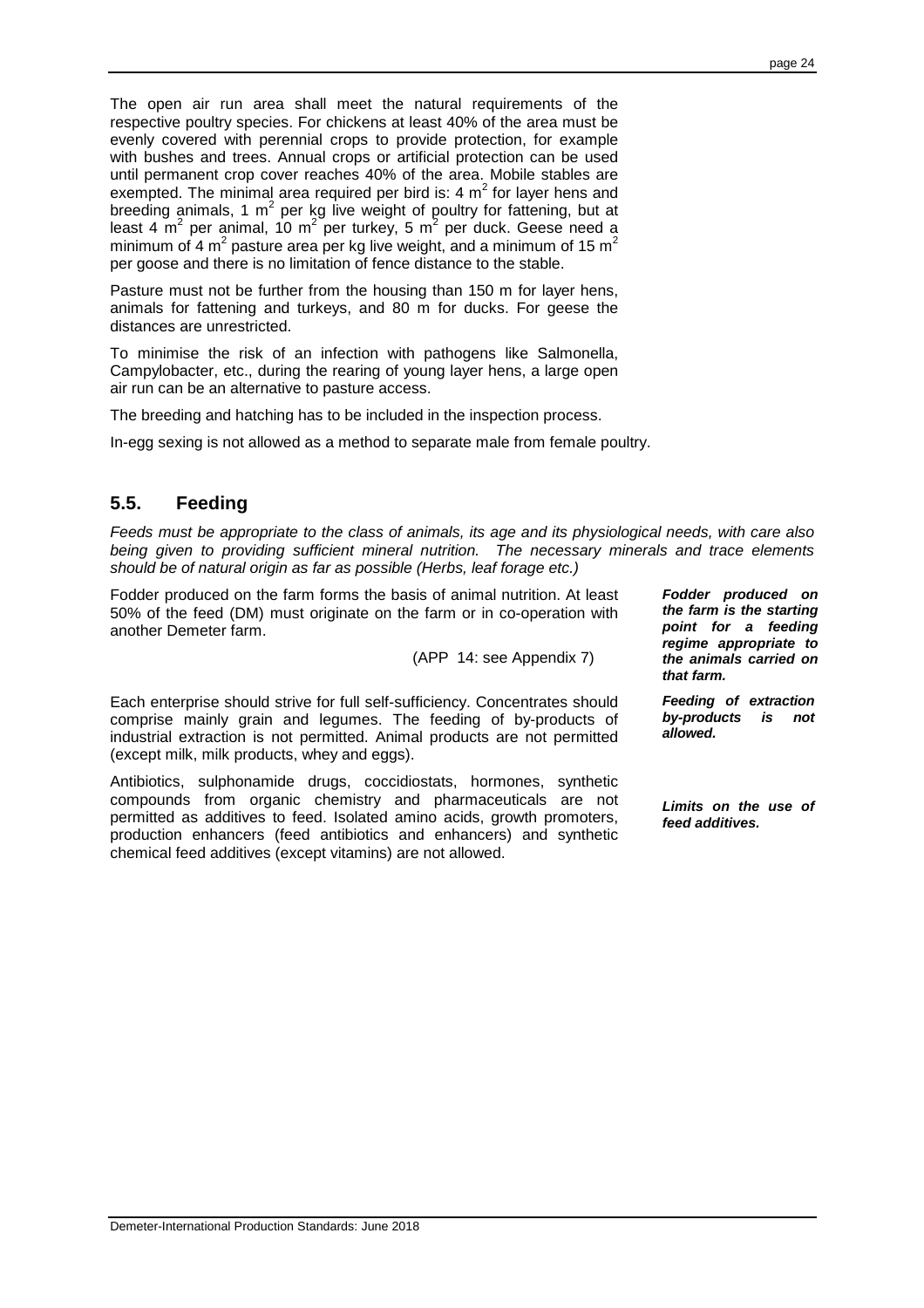# **5.5.1. Brought in feeds and in conversion feeds**

 If fodder is to be imported onto the enterprise, particular care in choosing feed quality suitable to Demeter production is to be taken.

Brought in feed should originate from Demeter production if possible.

- At least two thirds of the annual fodder requirements DM (dry matter) offered to the animals must originate from Demeter production
- With regard to fodder supplied in the feed ration and calculated on a **daily basis**:
	- Certified Demeter in conversion feeds, either brought in or from on-farm production  $(2^{nd}$  year of conversion and above) can be fed up to a maximum of 50% DM of the feed ration.
	- Feeds from on-farm production which is in the first year of conversion to Demeter can be fed up to a maximum of 20% DM of the feed ration.
	- Organic feeds and feeds in conversion to organic (2nd year) can be fed up to a maximum of 20% DM of the feed ration.
	- For a transition period, until supplies of Demeter feeds are more widely available, the limit on organic feeds can be increased to 50% DM of the feed ration if an exemption is obtained from the respective organisation.

(APP 13: see Appendix 7)

Certified Demeter in conversion feed, feed from land on the holding in the first year of conversion to Demeter, and organic feed may together not exceed 50% DM of the feed ration.

With regard to grazing of Demeter in conversion land by Demeter certified livestock (i.e. when a Demeter farm brings additional land into conversion):

- Grazing of Demeter in conversion land by Demeter livestock is limited by the requirement that at least two thirds of the annual fodder (DM) must be from Demeter production (see above), and by the relevant organic standards.
- Fodder produced on the farm from the first year of conversion to Demeter (the stand down year in which no certification exists) can comprise up to 20% of the annual fodder requirement for roughage consuming animals and 10% for other animals.
- Grazing of land that is Demeter in conversion should be restricted to young stock, dry cows and dry ewes wherever possible. Milking cows, ewes in milk, livestock within three months of finishing, and laying hens should be grazed on fully Demeter certified land wherever possible.

#### **Conventional fodder may not be purchased**

Each purchase of feeds, feed-preparations, feed additives minerals- and vitamin mixtures and silage making processing aids has to be registered according to the Demeter indications. In the same way it has to be checked that there are no genetically manipulated agents or their derivatives in the product. Proof of unavailability from Biodynamic sources is to be included as part of the annual certification process. Documentation showing the origin, designation, amount and how the feed was used must be supplied for every importation of feed.

**The importation of approved fodder is regulated in appendices two and three** 

**Imported fodder if possible from Demeter production.** 

**At least two thirds of**  annual **requirement from Demeter sources.**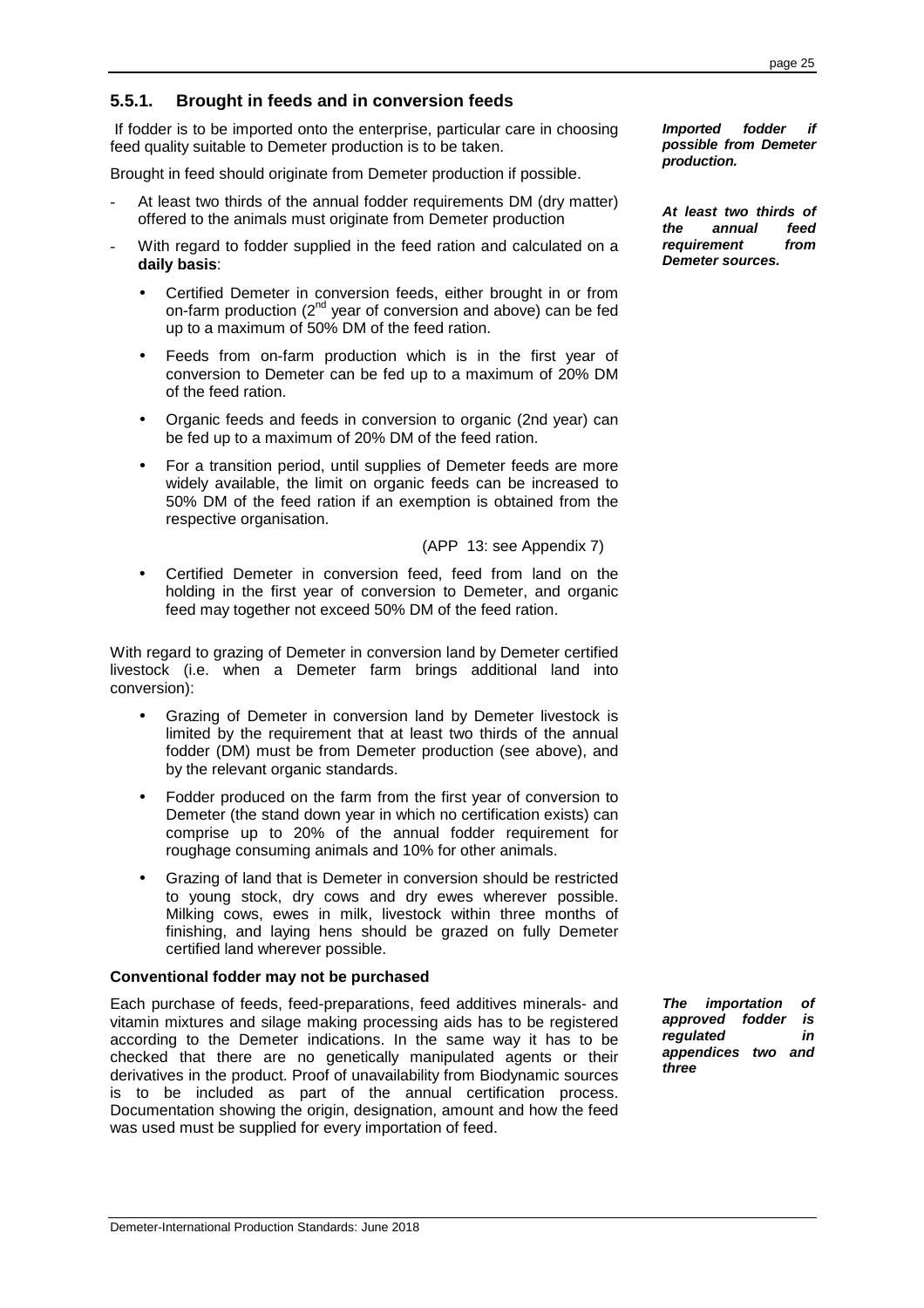## **5.5.2 Feeding of dairy cows, sheep, goats and horses.**

The fodder must be appropriate and contain as high a content of roughage (green-feed e.g. pasture, hay, silage) as possible, but at least 60% DM throughout the entire year. The majority of summer feeds must be green material, preferably grazed from pasture.

In winter the animals should get as much hay as possible (cows three kg per animal per day with small ruminants getting correspondingly less). If climatic conditions do not allow the harvesting of good quality hay, exemptions may be given by the respective organisation to feed silage of grass (clover) mowed after the start of flowering as a substitute.

The base fodder ration may not consist solely of silage over the course of the whole year.

The maximum amount of brought in feed from certified organic sources is limited to 20% (calculated on an annual dry matter basis).

Feeds of animal origin are excluded. This restriction does not apply to milk and milk products.

For purely pastoral farms, where grain growing because of climatic conditions is not practical, and for very poor or extreme locations, the respective organisation can make exceptions on documented reasons in the permissible amount of brought-in feed.

(APP 14: see Appendix 7)

# **5.5.3. Feeding of beef cattle**

The feed ration must be appropriately constituted for ruminants, with a proportion of at least 60% roughage in all seasons e.g. hay, silage or feed straw. Silage can form the majority of the feed ration, but summer feeding must include fresh green material.

#### **5.5.4 Feeding of replacement calves, calves for fattening, foals, lambs and kids**

The following feeds, as far as possible from on-farm production, can be used: milk, if possible mother's milk, roughage, milled grains. Calves and foals should get milk at least three months, sheep and goats 45 days. Fattening on milk alone without the addition of some form of roughage is prohibited.

Feeds of animal origin – except milk and milk products - are forbidden to be fed to ruminants.

Enterprises without their own dairy production must rear brought in calves on milk from a farm which is certified organic or buy in weaned animals from such farms.

#### **5.5.5. Nomadic livestock and grazing on uncultivated areas**

Products from nomadic livestock may be marketed as Demeter if two thirds of the fodder is from own production and half of the fodder comes from farm areas that are biodynamically managed. The balance may come from extensively managed areas, including nature reserves, which must have had no use of synthetic fertilisers or plant protection chemicals, where the preparations cannot be sprayed because of steep slope or inaccessibility. (APP 4A: see Appendix 7)

Animals reared in this way may only be marketed using the Demeter trademark six months after weaning, at the earliest, providing they have been fed and managed to the standards during this period.

A grazing diary must be kept.

**Fattening on milk alone is not allowed.** 

 **Milk and milk products are the only feeds of animal origin that are permitted.** 

**The feeding of nomadic livestock must follow the same principles as for livestock reared on the farm.**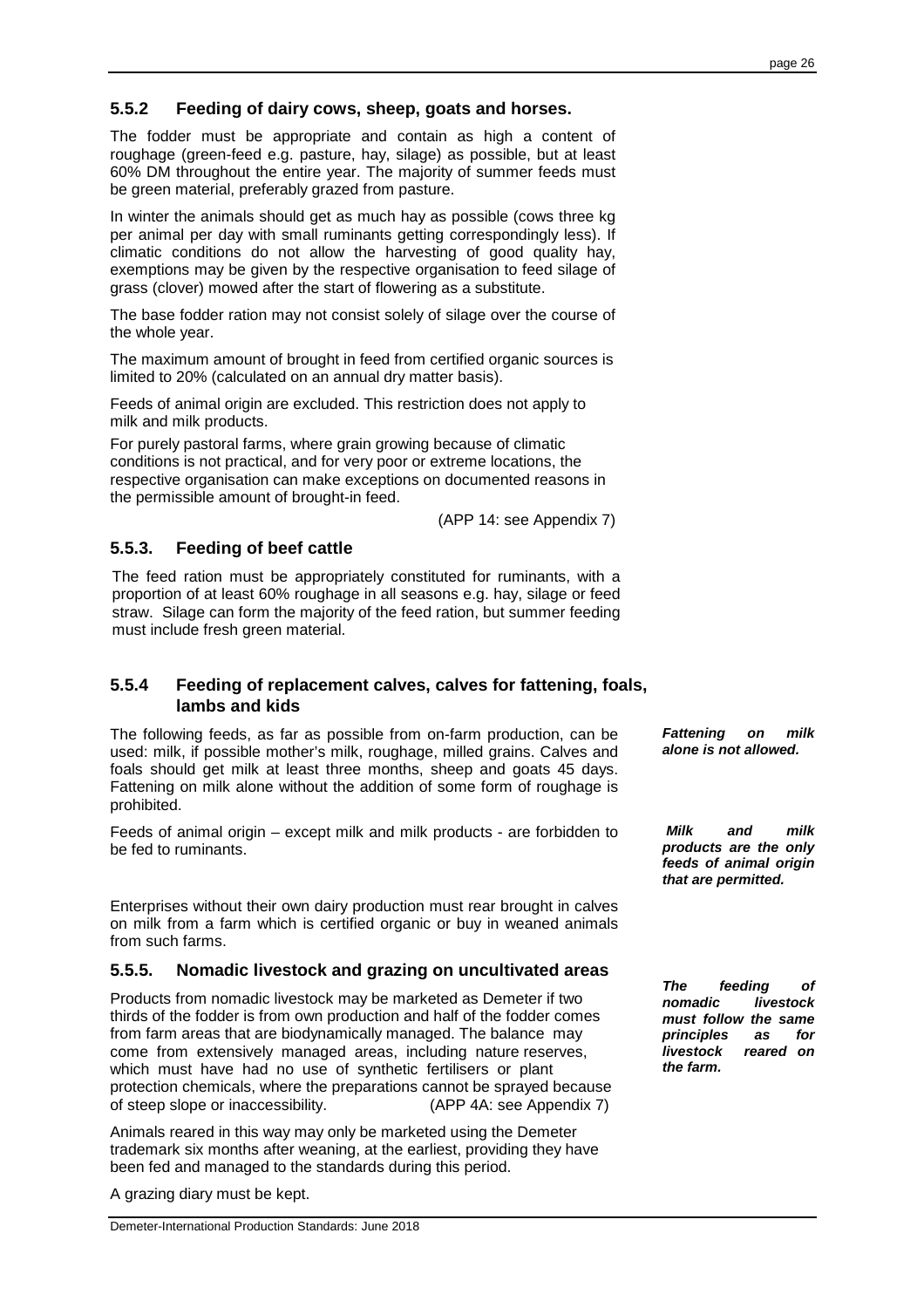page 27

# **5.5.6. Guest animals**

Animals of conventional origin can be kept on Demeter pastures for grazing as long as there are no Demeter animals present at the same time. An approved exemption is required from the respective organisation (APP 15: see Appendix 7)

## **5.5.7. Community pasture**

Animals from Demeter enterprises may be kept on community pastures if the pasture has not been managed conventionally for at least three years and if the conventional animals are from extensive conventional management. No conventional fodder supplements may be fed. Milk and meat maybe certified Demeter when the animals return to Demeter fodder. Exemptions are required from the respective organisation.

(APP 16: see Appendix 7)

# **5.5.8. Feeding of pigs**

The aim is to produce all the feed requirements for the pigs on the farm. They have to be offered a daily ration of roughage or possibly feeds of high moisture content (e. g. herbage, beets).

Average ration see chapter 5.5.1

- No brought in feed from conventional production is allowed.
- The total amount of brought in feed including biodynamically grown feed is limited to 50% (DM) in cases where more than 5 livestock units of pigs are held on the farm.
- The respective organisation may allow the purchase of certified organic fodder for pigs in amounts up to 50% if no Demeter fodder is available. The unavailability has to be proven.
- Self produced fodder from the first year in conversion with the certification status "in conversion to organic, but not yet certified", can be fed to the animals in amounts up to 10% of the averaged ratio. This regulation is restricted to newly acquired areas on certified Demeter farms.

# **5.5.9. Feeding of poultry**

A part of the diet must be given so that the animals can forage for food. Fowl-like birds must have 20% of their fodder as whole grains. At least 5% of the total fodder must be given in the litter or in the open air run so that they may forage for the food. Structured raw material has to be provided; for poultry for fattening as whole grain in the compound feeds.

All poultry must get some grit. The animals must be able to drink from open water sources, at least cups. Geese and turkey need green pasture during the vegetation phase. Demeter pasture geese need at least 35% of the feed dry matter as fresh pasture. Ducks must be able to dabble to take up feed.

The respective organisation may allow the purchase of certified organic fodder for poultry in amounts up to 50%, if no Demeter fodder is available. The unavailability has to be proved.

Self produced fodder from the first year in conversion with the certification status "in conversion to organic, but not yet certified", can be fed to the animals in amounts up to 10% of the averaged ratio. This regulation is restricted to newly acquired areas of certified Demeter farms. An exemption may be granted by the respective organization to allow conventional feeds up to a maximum of 10% DM to be fed to turkey chicks, for fattening, up to the 10<sup>th</sup> week. (APP 17 : see Appendix 7)

**conventional origin may be kept on pastures alone** 

**Guest animals of** 

**Animals have to be kept separate for Demeter marketing** 

**Pigs are to be offered a daily ration of roughage or feeds of high moisture content.** 

**The daily ration may not contain conventional feed** 

**Fodder from the first year in conversion can be fed in amounts up to 10% of the averaged ratio.** 

**Species specific feed requirements must be respected.** 

**Fodder from the first**  year in conversion **can be fed in amounts up to 10% of the averaged ratio**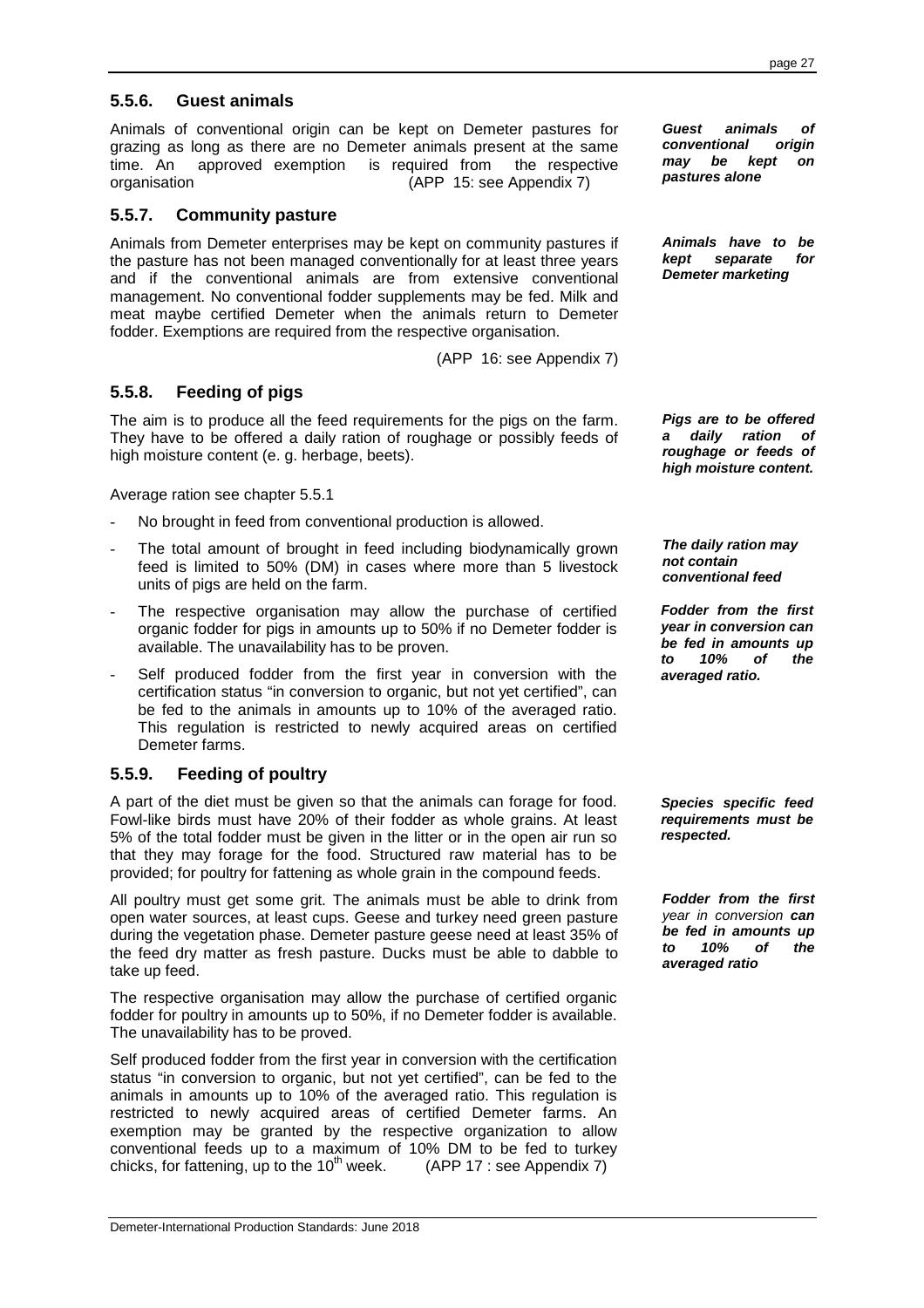No other feeds from conventional production are allowed.

## **5.6. Breeding and identification**

#### **5.6.1. Breeding**

The animals should be born and reared on a certified Biodynamic farm, if possible as part of a permanent herd. Poultry chickens should hatch after natural incubation.

A principle of the Biodynamic method is the keeping of male sires on the farm, and is therefore highly recommended. Artificial insemination cannot fully replace the effect of the male influence in the farm herd, and is not recommended. It is not permitted to produce animals using genetic manipulation, or by the use of biotechnology (embryo transfer, sperm separation for sex determination).

#### **5.6.2. Identification of stock and record keeping**

All farm-bred and brought in stock must be unequivocally and permanently identified with an earmark, or other marking. For poultry and other small live stock, group identification is adequate. Brought in animals must be accompanied by a certificate stating their origin. It must be possible to trace the animals back to the farm on which they were born, and to their parents.

A stock management diary is to be kept (see also section 5.8 Veterinary treatment of animals) which allows reconstruction from birth to the point of sale. Documents, which contain the same information (for instance a herd book), can replace the stock management diary.

**Embryo transfer and genetic manipulation are not allowed.** 

**A stock management diary or equivalent recording system must document all stock movements onto or off the farm, as well as exact identification and details of the origin of individual animals.** 

# **5.7. Origin of animals, brought in stock and marketing**

- **A) Brought in stock for breeding or herd expansion** should in preference come from certified Biodynamic enterprises. Only if they are not available may animals from certified organic farms be brought in. When animals from organic farming are not available the respective organisation can allow animals from conventional farms to be brought in ( up to a maximum of 40% of the herd), but only in the following cases:
	- rare breeds
	- to increase herd size
	- when a farm leases land complete with all the animals on it
	- sires (male breeding animals)
	- when a breed is changed
	- when a new livestock specialisation is developed

(APP 18 : see Appendix 7)

All purchased conventional ruminants must have a confirmation, that they were not fed with animal meal or meat-bone meal, if not already excluded by national law.

 If the brought in animals come from certified organic farms, they may be marketed as **demeter** after being managed and fed to these standards (see tables).

**Conventional animals can only be brought in if an exemption has been approved.**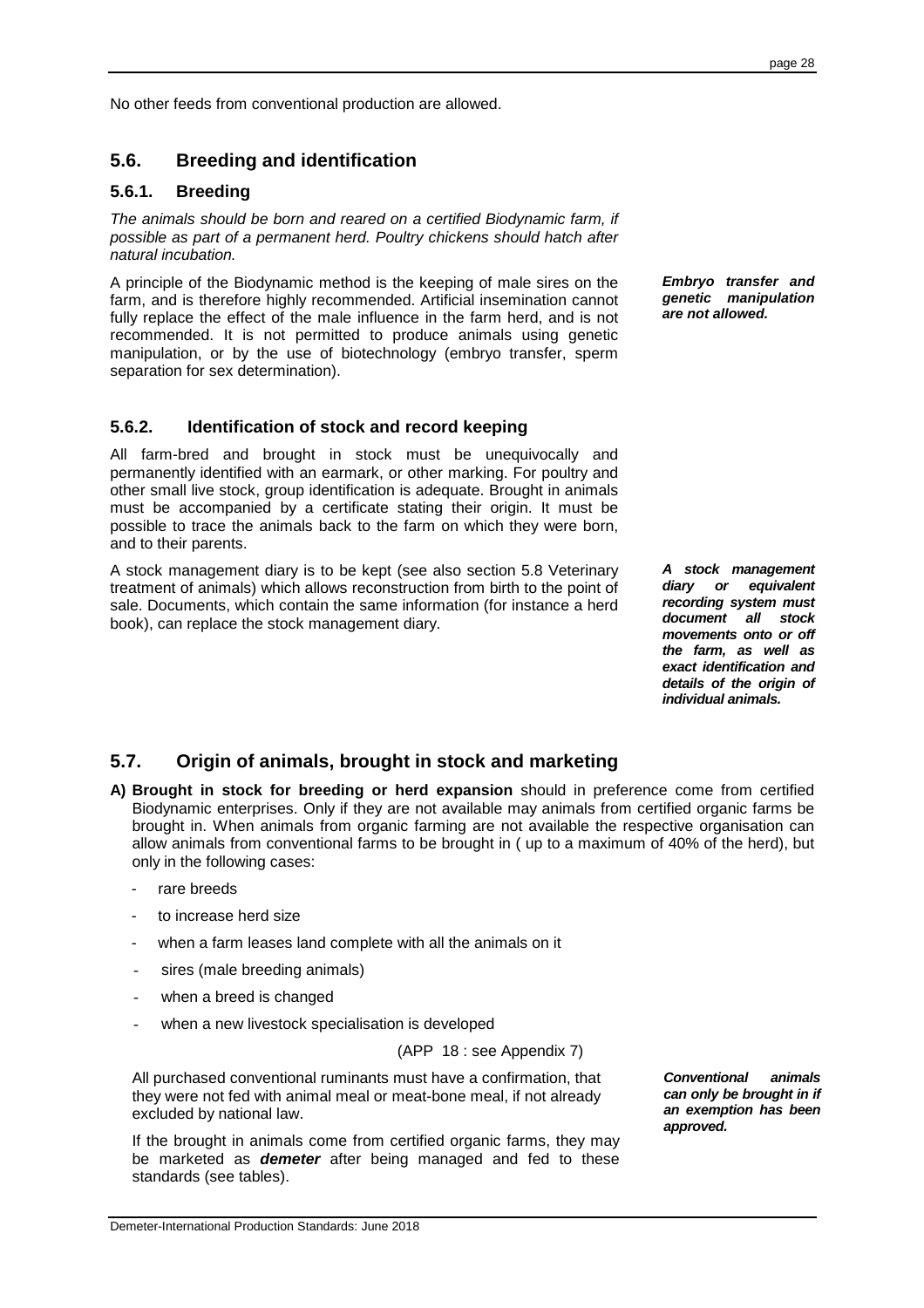**B) Animals brought in for fattening** to yield meat for sale with the Demeter logo shall come exclusively from Demeter enterprises, and only if unavailable may be sourced from certified organic enterprises.

 Smallholders who have a few animals for home consumption beside their main crop may bring in animals of conventional origin only for that reason. This is allowed in cases where no certified young animals from Demeter enterprises or certified organic enterprises are available. The animals should be fed and kept according Demeter Standards as much as possible. It is not allowed to market these animals under the Demeter trademark.

## **5.7.1. Milk, dairy cows and calves**

Milk may only be marketed under the label "In Conversion to **demeter**", if the dairy cows are fed from areas of the farm, which have this certification level.

In case of an application not conforming to the standards the label "in conversion to **demeter**" may be used only if the feed has been harvested at the earliest 18 months after the incident. Demeter certification of the milk is possible as soon as the feed comes from Demeter certified areas (see section 5.5.1.).

If single dairy cows of conventional origin are brought in their milk may be marketed as **demeter** or "In conversion to **demeter**", depending on the certification level of the feed, after 6 months of feeding and management to these standards.

Brought in animals for breeding from certified organic farms may be marketed as demeter after feeding and management to these standards for at least 12 month.

Calves brought in for rearing on nurse cows should be drawn preferably from Demeter farms. If this is not possible, they must come from certified organic farms. Calves for breeding that come from conventional management brought in only with an exemption to be approved by the respective organisation.

(APP 18: see Appendix 7)

#### **5.7.2. Beef cattle for fattening**

Brought in beef cattle for fattening, of organic origin, must be fed and managed for at least 2/3 of their lives according to these standards if they are to be marketed as **demeter**.

|  |  | LABELLING OF PRODUCTS FROM ANIMALS BROUGHT IN FROM ORGANIC OR CONVENTIONAL SOURCES |
|--|--|------------------------------------------------------------------------------------|
|--|--|------------------------------------------------------------------------------------|

| <b>Product for sale</b><br><b>Cattle</b> | <b>Certification</b><br>status of the<br>animal on arrival | Fed and managed<br>to the standards      | Labelling of the sale product |
|------------------------------------------|------------------------------------------------------------|------------------------------------------|-------------------------------|
| Milk                                     | Organic                                                    |                                          | <b>Demeter</b>                |
| Milk                                     | Conventional                                               | 6 months                                 | <b>Demeter</b>                |
| Beef from fattening cattle               | Organic                                                    | At least 2/3 of their<br>lives.          | <b>Demeter</b>                |
| Beef from<br>breeding/fattening cattle   | Conventional                                               | At least $\frac{3}{4}$ of their<br>lives | <b>Demeter</b>                |
| Beef from breeding cattle                | Organic                                                    | At least 12 months                       | <b>Demeter</b>                |

**Milk: The labelling is determined by the certification status of the feed.** 

**6 months withholding period before the milk from brought in dairy cows of conventional origin can be sold as demeter.**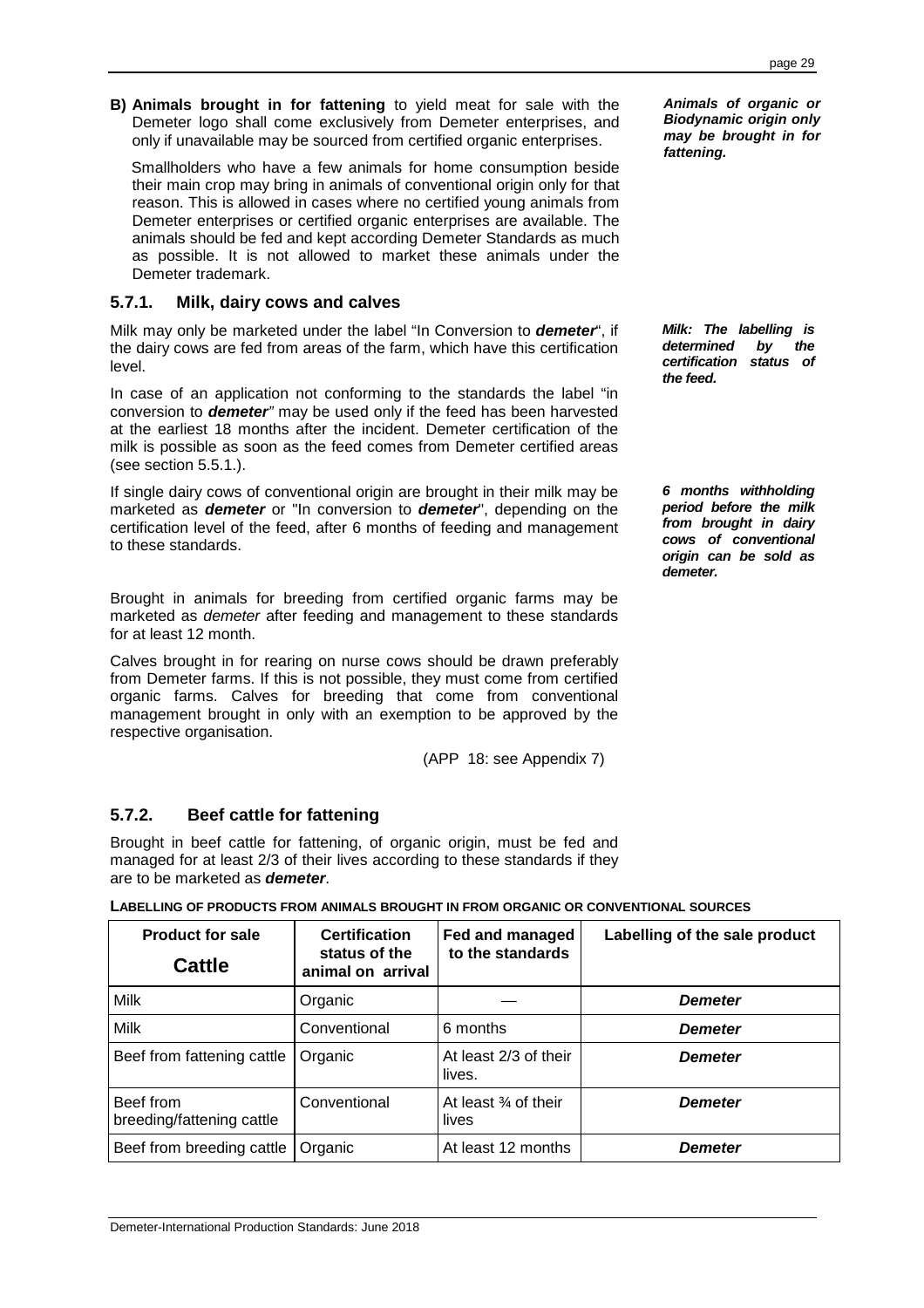# **5.7.3. Sheep and goats**

The order of rank described in section 5.7 (second paragraph) regulates brought in stock.

Milk from brought in conventional breeding stock may be marketed under the Demeter trademark after 6 month.

**6 month withholding period before the milk from brought in animals of conventional origin can be sold as demeter.** 

| <b>Product for sale</b><br>Sheep and<br>goats | <b>Certification status</b><br>of the animal when<br>brought in | Feed and<br>management<br>conforming to the<br>standards | Labelling of the sale products |
|-----------------------------------------------|-----------------------------------------------------------------|----------------------------------------------------------|--------------------------------|
| Milk                                          | Organic                                                         |                                                          | <b>Demeter</b>                 |
| <b>Milk</b>                                   | Conventional                                                    | 6 Months                                                 | <b>Demeter</b>                 |
| Meat                                          | Organic                                                         | At least 6 Months                                        | <b>Demeter</b>                 |
| Meat                                          | Conventional                                                    | More than 12<br><b>Months</b>                            | <b>Demeter</b>                 |
| Wool                                          | Organic or<br>conventional                                      | More than 12<br>months                                   | <b>Demeter</b>                 |

# **5.7.4. Pigs**

The order of rank described in section 5.7 restricts the purchase of female "young stock" and the other basic requirements.

Bringing in of piglets should preferably be from Demeter enterprises. If unavailable, animals from farms certified organic may be obtained.

Piglets for the purpose of fattening only of Demeter or organic origin may be brought in.

Piglets of conventional origin may only be brought in if no animals of organic origin are available, and then only with an exemption approved by the respective organisation.

#### (APP 19: see Appendix 7)

Newly weaned piglets of conventional origin weighing less than 25 kg may be brought in to start a new herd. Pigs which were brought in as conventional piglets may only be sold with the labelling "In Conversion to **demeter**" on the carcass if they have been fed and managed on the farm to these standards for at least 6 months. The piglets must weigh less than 25 kg; i.e. they have to be brought in directly after weaning.

Only piglets from management systems using floor litter and with undocked tails may be brought in.

**Bringing in conventional piglets when piglets of Demeter or organic origin are unavailable requires an approved exemption. Piglets for fattening only of Demeter or organic origin may be brought in.** 

**Pigs of conventional origin may be marketed as "In conversion to demeter" after feeding and management to these standards for 6 months.**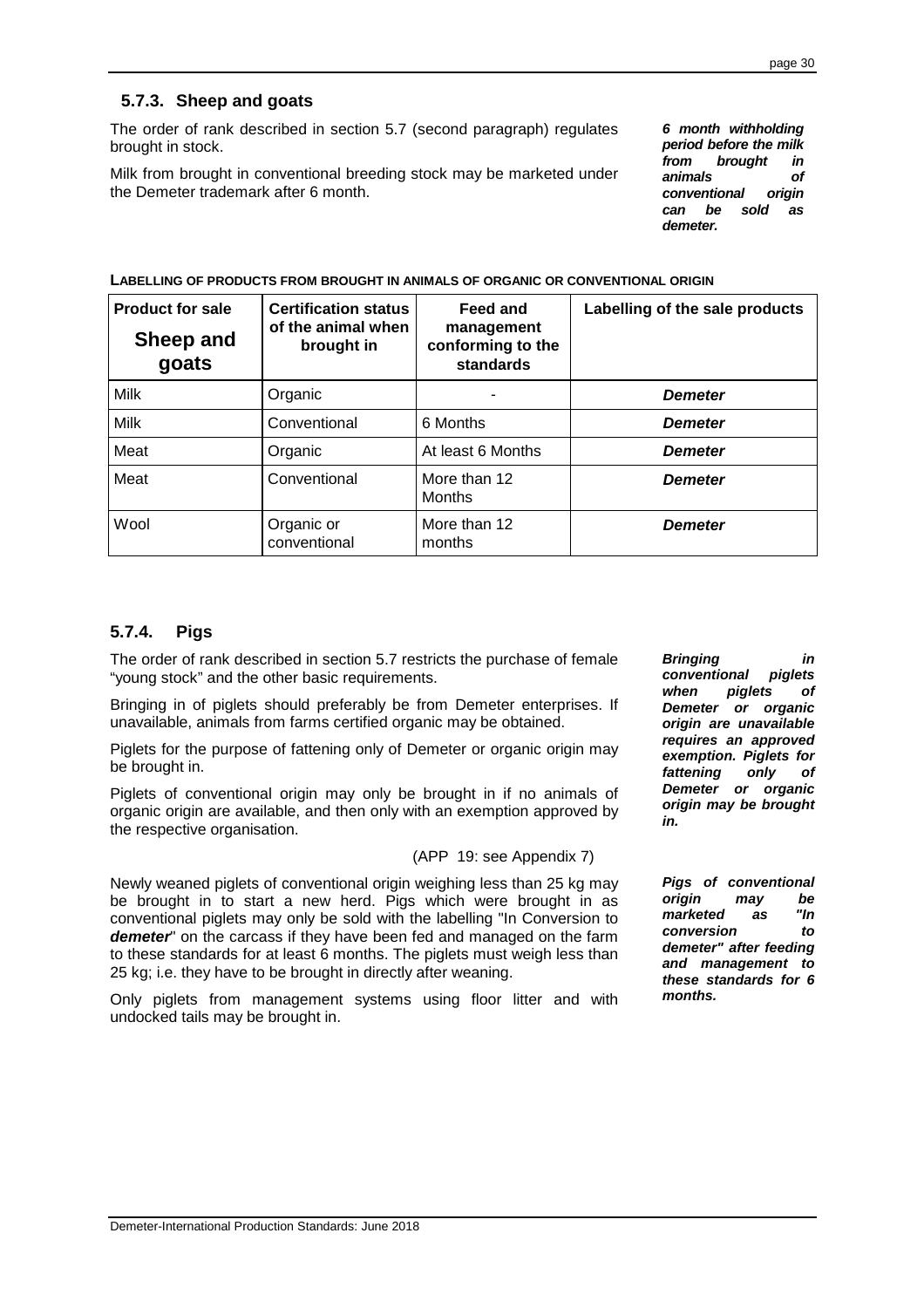| <b>Product for sale</b><br><b>Pigs</b> | <b>Certification</b><br>status of the<br>animal when<br>brought in | Age when<br>brought in                                  | Feed and<br>management<br>conforming to the<br>standards | Labelling of the sale<br>products |
|----------------------------------------|--------------------------------------------------------------------|---------------------------------------------------------|----------------------------------------------------------|-----------------------------------|
| Meat                                   | Organic                                                            |                                                         | At least 1/2 of life                                     | demeter                           |
| Meat                                   | Conventional                                                       | Piglets less<br>than 25kg,<br>directly after<br>weaning | At least 6 months                                        | In Conversion to<br>demeter       |
| Meat                                   | Conventional<br>(Breeding<br>animal)                               |                                                         | At least 2 years                                         | <b>Demeter</b>                    |

**LABELLING OF PRODUCTS FROM BROUGHT IN ANIMALS OF ORGANIC OR CONVENTIONAL ORIGIN** 

# **5.7.5. Poultry**

Day old chicks (a maximum of 3 days old) and pullets may be brought in. Purchase of conventional pullets is not possible.

Eggs from brought in organic pullets or conventional day old chicks may **standards.** be marketed under the Demeter trademark if fed and managed according to the standards

Cockerels for meat or other meat poultry, are to be brought in as "day old chicks" that means they must have left the breeding house at the latest 3 days birth. Brought in poultry comes in preference from certified Biodynamic enterprises. Only if they are not available may animals from certified organic farms be brought in. When not available also from organic farming the respective organisation can allow "day-old" chicks for meat to be brought in from conventional farms. (APP 20: see Appendix 7)

Meat poultry of conventional origin which is fed and managed to the standards can be marketed as **Demeter**. The minimum time limits for slaughtering are to met. (see Appendix 8)

Slow growing breeds are to be preferred. **Slow growing breeds** 

**Marketing of the eggs using the Demeter label after feeding and management according to the** 

**Meat cockerels of conventional origin are to be brought in as three days old chicks.** 

**Other meat poultry must be younger than three days when brought in.** 

**are to be preferred.** 

# **LABELLING OF PRODUCTS FROM BROUGHT IN ANIMALS OF ORGANIC OR CONVENTIONAL ORIGIN**

| <b>Product for sale</b><br><b>Poultry</b>          | <b>Certification</b><br>status of the<br>animal when<br>brought in | Age when<br>brought in | <b>Feed and</b><br>management<br>conforming to the<br>standards | Labelling of the sale<br>products       |
|----------------------------------------------------|--------------------------------------------------------------------|------------------------|-----------------------------------------------------------------|-----------------------------------------|
| Eggs                                               | Organic pullets                                                    | 18 Weeks<br>maximum    | The same<br>certification status<br>as the feed                 | Demeter/<br>In conversion to<br>demeter |
| Eggs                                               | Conventional day<br>old chicks                                     | 3 days<br>maximum      | The same<br>certification status<br>as the feed                 | Demeter/<br>In conversion to<br>demeter |
| Meat poultry<br>(including layer<br>hens for meat) | Conventional day<br>old chicks                                     | 3 days<br>maximum      | From arrival to<br>slaughter (slaughter<br>age see Appendix 8)  | <b>Demeter</b>                          |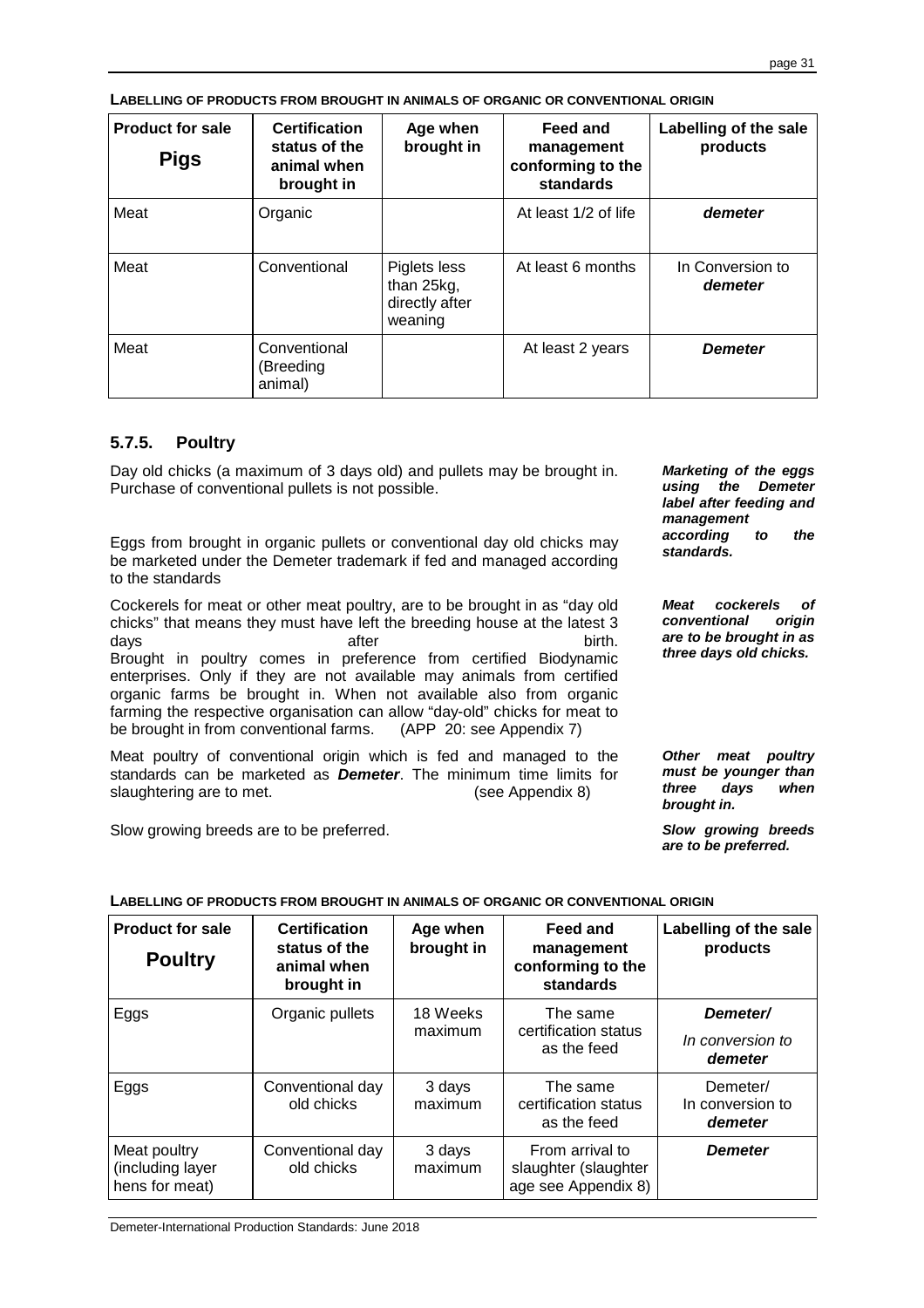| Meat poultry<br>(including layer<br>hens for meat) | organic | 3 days<br>maximum | $\frac{1}{2}$ lifetime | <b>Demeter</b> |
|----------------------------------------------------|---------|-------------------|------------------------|----------------|
|----------------------------------------------------|---------|-------------------|------------------------|----------------|

#### **5.7.6. Bee products**

The production and certification conditions for honey and hive products are regulated in Standards for Beekeeping and Hive Products for the use of Demeter, Biodynamic® and related Trademarks.

# **5.8. Veterinary treatment of animals**

Animal health is primarily to be assured by observant animal husbandry, breeding and feeding, choosing the right breed, as well as through the use of prophylactic measures such as management appropriate to the livestock species. If however health problems occur, treatment to alleviate the condition must be given immediately. If the treatment is under direction of a vet, and documented exactly, the remedy chosen may deviate from these guidelines in order to find the best solution for animal health, management of resistance and environmental aspects.

Remedies containing organophosphate materials and treatments with hormones to synchronise oestrus or to increase the growth rate or production of animals are not permitted.

**Use of antibiotics: Large and small Bovideae, Camelides, Equideae, deer and sows.** The aim is to be largely free of antibiotics, with use occurring only in pure emergencies. Individual animals may receive a maximum of three courses of treatment per year. They may not be used prophylactically and only under the direction of a vet. Antibiotics of critical importance for human medicine may only be used as a last resort. In cases of persistent herd problems, it is highly recommended to consult with a professional in order to improve herd strength through the breeding programme

**Natural treatment methods are to be used as first preference.** 

**The treatment with hormones to synchronise oestrus or to increase growth rates of animals is not permitted.** 

**Synthetic chemical veterinary remedies, including antibiotics must be given by a vet, or following his/her direction.**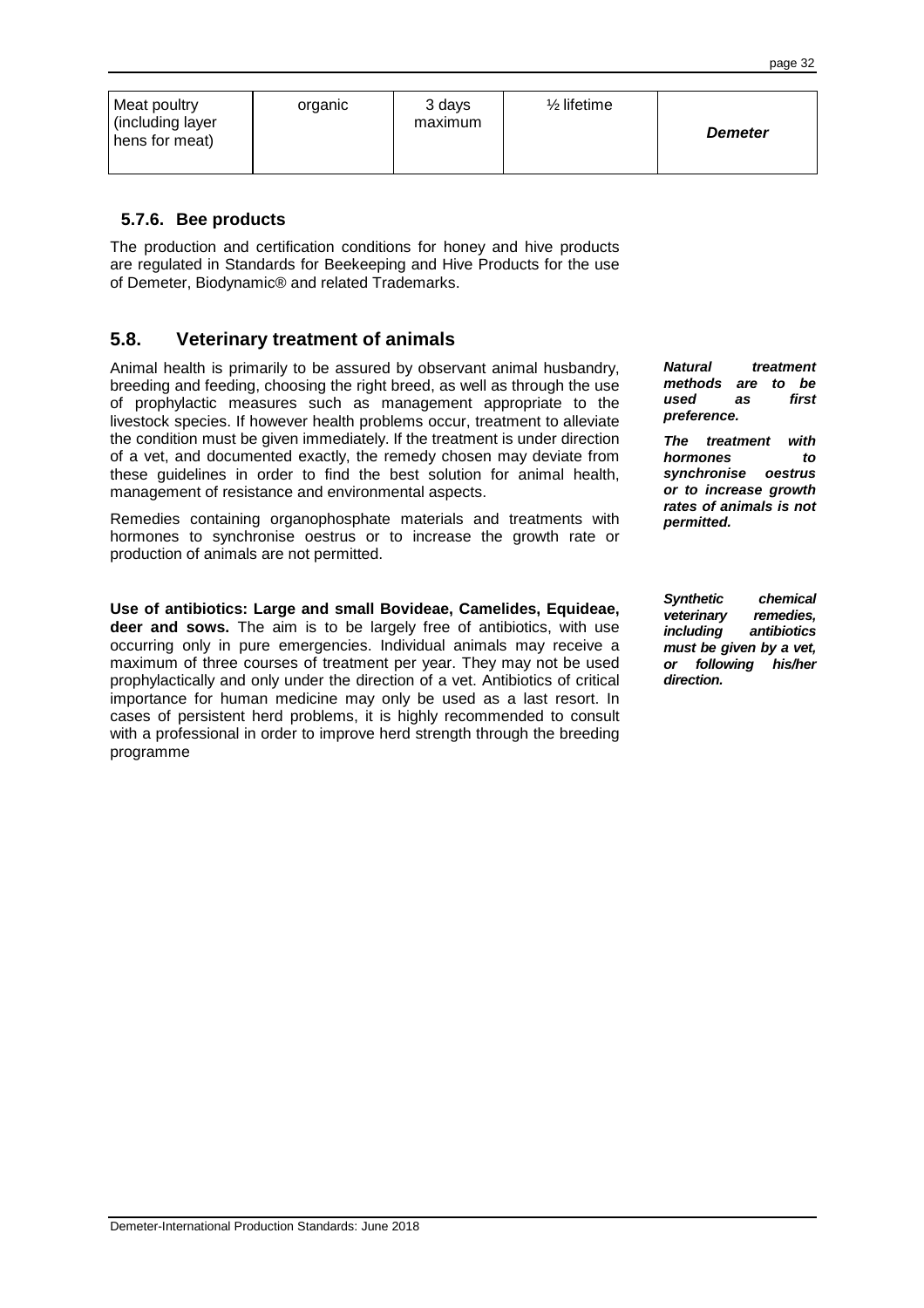**Ecto-parasites**: Individual animals may receive only one application per year of Ivermectin/Doramectin for the treatment or prevention of miasis and scabies. Whole herd treatment is permitted only with other remedies for ecto-parasites.

Pyrethroids, as local applications (no whole animal dipping), are permitted for ticks, horn flies, dermatobia etc. Other solutions must be integrated into control measures. Spinosad for lice and/or miasis control in sheep/goats is permitted.

**Internal parasites** - Anthelmintics may only be given in conjunction with a diagnosed presence of parasites, and an appropriate clean-pasture grazing regime. Whole herd treatment is permitted but the use of Ivermectins and doramectins are generally excluded as remedies for internal parasites with the exception of liver fluke and oestrus ovis if there are no alternative materials available. Oral administration is preferred, pour-on or injectable administration is permitted only as a last resort under the direction of a vet.

**Additional requirements for poultry, fattening pigs, rabbits and other small animals:** In the case of an outbreak of disease in poultry, small animals and fattening pigs, the whole flock may be treated. Fattening pigs and rabbits may receive only one application per year of Ivermectin/doramectin for the treatment of scabies.

Animals with a productive life of less than one year may have only one course of treatment.

Other treatments must be limited to not more than 3 per year.

Routine and/or prophylactic treatment with materials that are not termed natural remedies (e.g. synthetic allopathic medicines, antibiotics, anthelmintics) is not permitted unless legally required. An exception to this is the use of permitted anthelmintics (see above) in those cases where parasitism is endemic in the area in which the farm is located.

Every treatment given to an individual animal, or to the herd as a whole, no matter what the treatment was, is to be recorded in detail in the appropriate farm records. This record must state, for each treated animal, the treatment, the method, the medicine used, the withholding time and the date of treatment. These records are to be kept and made available when requested.

When using veterinary allopathic remedies, twice the legal withholding period, at least 48 hours if there is no waiting period mentioned, is to be observed. (Except in the case of a negative bacteria inhibiting test following the use of antibiotics.)

If any animal receives more than the permitted number of treatments, or is treated with a non-permitted material, it is not to be marketed as Demeter.

# **5.9. Transport and slaughter of stock**

The slaughtering of animals requires particular care and attention. One must be conscious, that all processing of meat begins with the death of a living being with a soul. Ethical and moral considerations require that the animal is handled all the way from transport to slaughter such that stress, fear, thirst and pain are avoided as far as possible. Transport distances should be kept as short as possible and therefore animals should be slaughtered in the region in which they were reared.

The driving of animals with electric prods is forbidden. Transport distances shall be kept short, if possible not more than 200 kilometres.

**Antibiotics may not be used as a routine or prophylactic treatment** 

**Anthelmintic usage only in conjunction with faecal analysis and a clean pasture grazing regime.** 

**Ivermectins and doramectins are not permitted against internal parasites and for any whole herd treatments.** 

**Withholding times to be doubled.**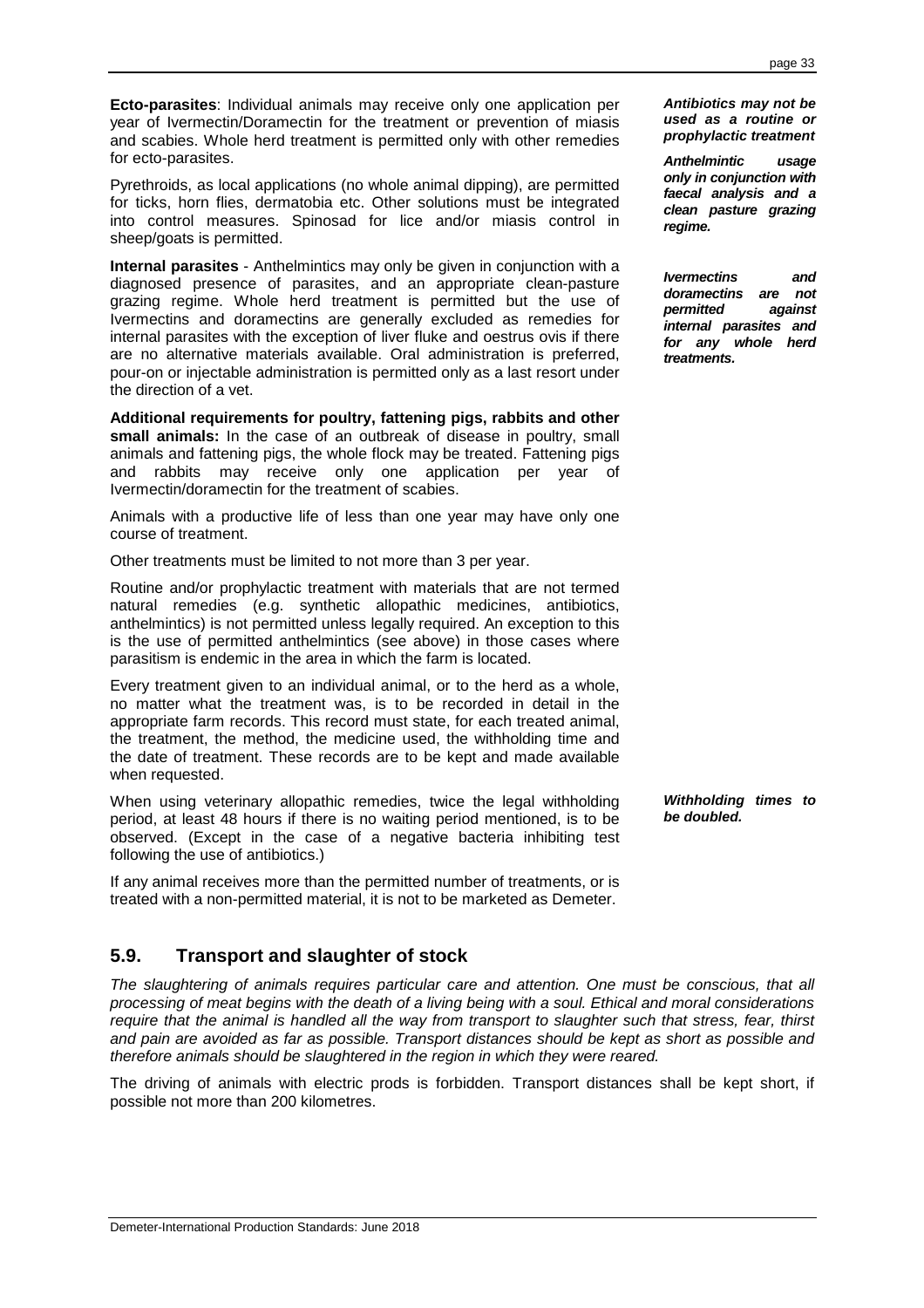# **5.10 Cleaning and disinfecting**

Allowable measures are detailed in Appendix 9

# **6. Exclusion of genetically modified organisms and nanotechnology**

The use of genetically modified organisms (GMO), or products from them, is not allowed. All products used in certified production have to be produced without GMOs or products from them. Particular feeds and seeds of conventional origin require a declaration from the supplier confirming that the product contains no genetic modification (see appendix 2).

Because the impact on the environment and on human and animal health is unclear Demeter-International adopts the precautionary principle concerning man-made nanoparticles. It does not permit their usage in Biodynamic agriculture, or in any Demeter certified products. Particles less than 100 nanometres in size shall be excluded from farm inputs, ingredients, aids and additives as far as practicable. However, this requirement cannot guarantee freedom from man-made nanoparticles due to the pervasiveness of these materials, the lack of a legal obligation to label them and the difficulty of analytical determination.

**The use of genetically modified organisms or their products are prohibited.** 

**Description of the farm organism and the conversion plan.** 

# **7. Conversion, Certification, Contract**

Conversion is a process of change encompassing the many developmental steps that the enterprise goes through on the way to a new state of equilibrium.

# **7.1. Conversion and the production manager**

Essential agricultural knowledge and skills based on interest in the Biodynamic method, its background and principles, are important prerequisites for successful farming. Membership in a Biodynamic working group is recommended to guarantee the exchange of ideas, communal work assistance and support.

# **7.2. Conversion of the enterprise**

To convert an enterprise into a Biodynamic one, an individual guiding template, defining the developmental direction of the enterprise, should be drawn up. Following this guide a conversion plan can be produced in conjunction with advisors, which contains a description of the fields belonging to the enterprise (size, crops), a detailed picture of the farm organism, a rotation plan, a fertiliser plan, a picture of the animal husbandry intentions, origin of existing animals as well as measures to minimise the effects of environmental contamination (e.g. from industry, or roads with heavy traffic densities) or spray drift from conventionally farmed neighbouring land.

The detailed picture of the enterprise is to contain a description of the conditions of the soils and the most recent usage of materials prohibited in these standards as well as an exact farm map.

The respective organisation can request tests for residues from agricultural chemicals, or investigate other exceptional environmental influences. **Total conversion of the enterprise;**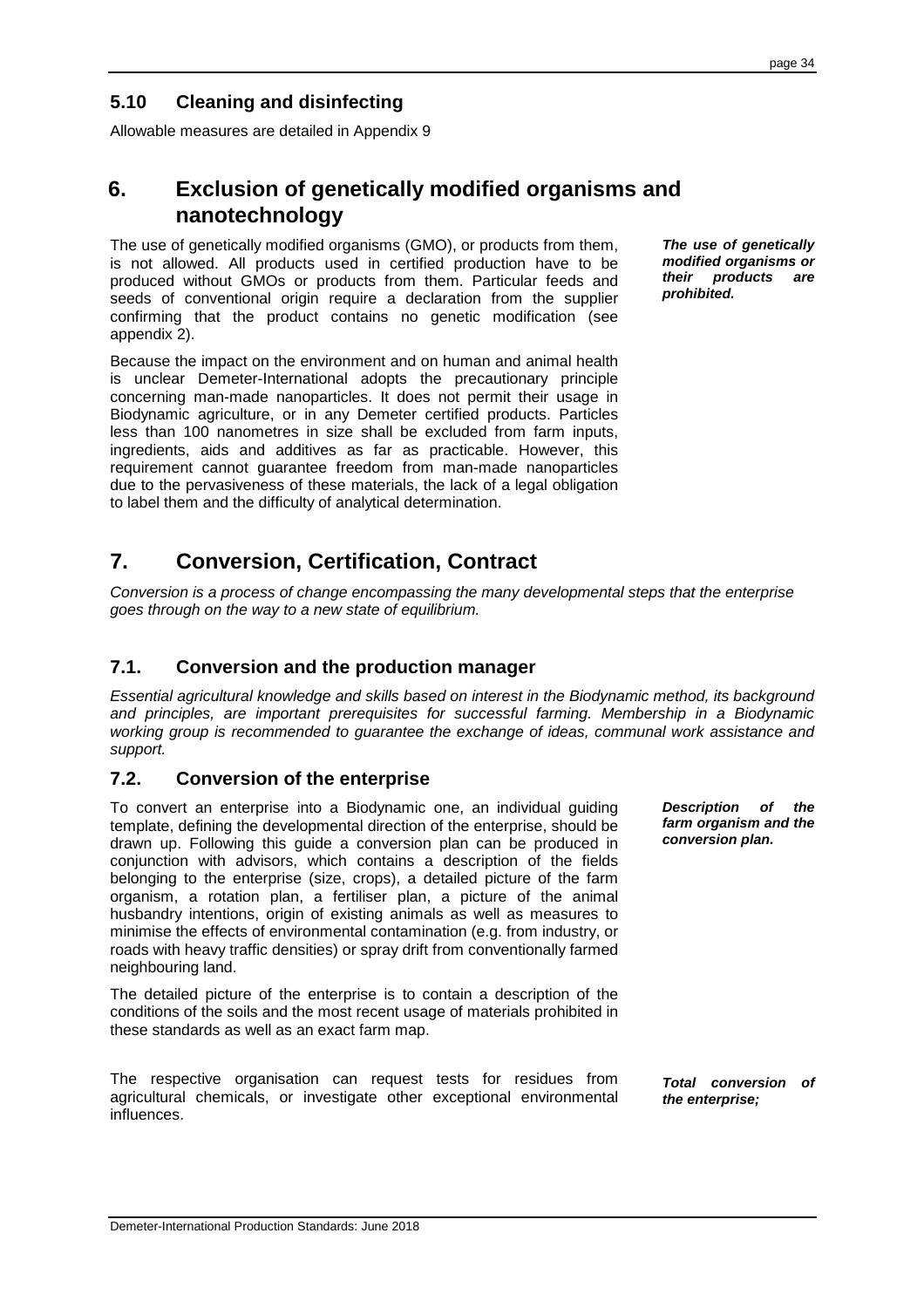The enterprise is to be converted in its entirety, in one step, to the Biodynamic method. Where it can be justified, certification of the individual areas can follow the crop rotation as long as the whole farm is managed organically. (APP 21: see appendix 7)

The areas that have not yet been certified are to be managed as a fully separate unit during this period. Parallel production is not allowed. Production of the same crop on areas carrying differing levels of certification leads to downgrading to the lower status of the whole crop. In cases where a comprehensive protocol defining separation procedures exists, the respective organisation can allow the planting of different varieties of the same crop in the case of cash crops, cereals and grain legumes for fodder. Exceptions for perennial crops require approval.

(APP 22: see appendix 7)

Exact documentation is required in all these cases. The entire enterprise must reach full Demeter certification no longer than five years after the first conversion certification. Conversion over a longer period requires approval. **Conversion in five years at the most** 

(APP 23: see appendix 7)

One and the same farm manager may not manage a Demeter farm and a conventional farm. **Jurisdiction of the farm manager** 

# **7.3. Demeter certification and use of the trademark**

 "Demeter certification" is granted to an enterprise annually if it has been farmed to these standards, and that has been confirmed by the relevant approved organic inspection body as well as the "Demeter-inspectors" and the certification committee of the respective organisation (in consultation with the Demeter-International). The enterprise then has the right to label all its produce with the Demeter trademark ("In conversion to Demeter" and "Demeter") according to its certification status.

The farm manager applies annually to be recertified. An annual farm inspection comprising of a full organic inspection as well as a full Demeter inspection is a pre-condition for continuing certification. The Demeter inspection shall be carried out by an inspector approved by the respective organisation. Part of the certification is the filing of a farm report. A certification committee or certification officer grants certification. A stock management diary is to be kept which records all animal movements onto or off the farm, what fodder is brought in, and what veterinary remedies are used. Representatives of the respective organisation must be part of the initial certification. The forms to be completed will be sent out automatically. Any intended management changes, or other measures, which could have a substantial influence on the farm as a whole, must be discussed with the representatives of the respective organisation. Records of all the agricultural produce sold (type, amount, buyer, or if it is to end consumers - daily sale volumes), must be kept. If written confirmation of the farm management conforming to these standards is not provided after two written requests, the respective organisation may immediately cancel the contract.

# **7.3.1. Certification in conversion**

The prerequisite for conversion certification is management of the whole enterprise to these standards, as defined in the section "Conversion". The use of the trademark is then governed by the following time line:

- Marketing of produce from the first conversion year with labelling that implies that it is a product of organic agriculture e.g. "from organic production" or "from Biodynamic production" or similar wording is not allowed.
- Produce harvested 12 months after the start of conversion, may, if certification has been granted, be marketed as "In conversion to **demeter**". Crops harvested more than 36 months (perennial crops), or sown more than 24 months after the start of conversion can be marketed as "**demete**r" once certification is granted.

These time periods may be extended in exceptional cases: If an enterprise or part of an enterprise has been intensively conventionally farmed, a so called zero year may precede the above listed times.

**No parallel production**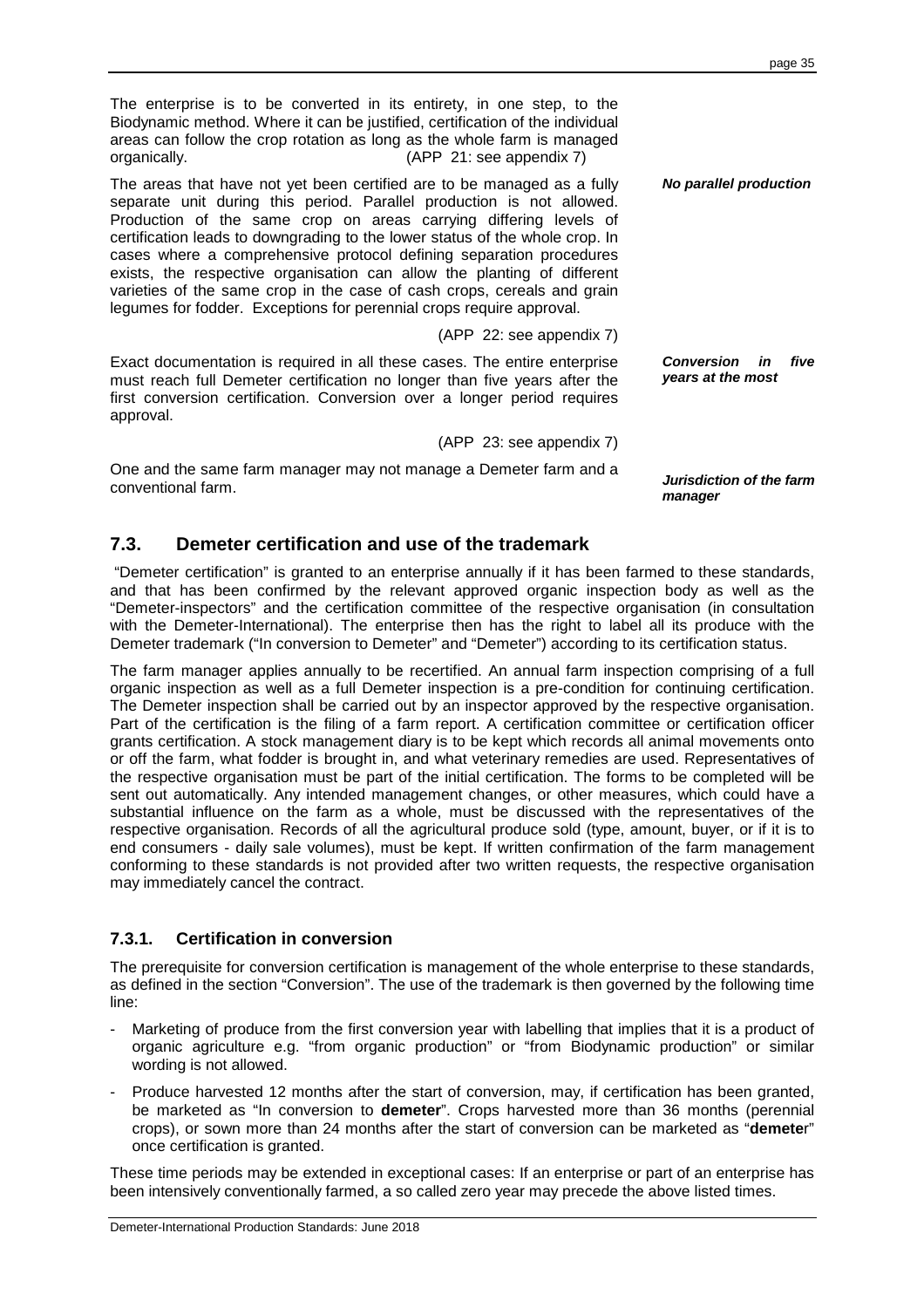These time periods may be shortened in exceptional cases:

- If an enterprise can be shown to have been managed extensively, products after the first conversion year can be labelled "In conversion to **demeter**". After the second conversion year, full Demeter certification is possible.
- If an enterprise or major part thereof is certified organic for a minimum of one year, products in the first conversion year can be labelled "In conversion to demeter". In the second conversion year, full Demeter certification is possible.
- If an enterprise or major part thereof is certified organic for a minimum of three years full Demeter certification can be given for the first harvest, provided that all provisions of these standards have been implemented.
- For perennials in tropical or subtropical climates, which are harvested all year round, it requires at least 3 months from the first complete round of BD applications before "in conversion to demeter" is possible. It requires at least another 9 months before the first "Demeter" certification is possible

Partial conversion and new areas follow the above regulations with the additional requirement for documentation.

For animal products, certification corresponds to the certification status of the fodder. See the tables listed in 5.7

#### **7.3.2. Contract**

The farm manager applies to the respective organisation for certification which must be accepted in writing. If all the conditions are met, the enterprise receives a contract for the use of the trademark, and an additional agreement to take up membership in the regional working group. Only when the contract and the agreement have been signed are the rights to use the trademark given to the applicant for one year.

The manager of the enterprise itself must be a member of the respective organisation, which in turn must be a co-operating member of Demeter-International. The conversion contract must document, because of the current situation, in particular the origin of cattle.

#### **7.3.3 Sales of Demeter products**.

Sales to a processor or trader require that the processor or trader has a valid contract with a Demeter certifying organisation. If not, the products may not be marketed using Demeter or Biodynamic labels or logos, or be implied to be Demeter or Biodynamic products. A Demeter licensee may sell products to single retail shops without restriction.

# **7.3.4 Principle of social responsibility**

Social responsibility, which includes respect for and observance of human rights, is one of the basic principles of the Demeter standards. The requirements of the International Labour Organisation (ILO), enshrined in the legal framework of many countries, are valid for all people and govern all human resource relations also in Demeter certified enterprises. People working on a Demeter operation receive equal opportunities independent of their ethnic background, creed and gender.

Management is responsible that health and security of all persons is guaranteed on the enterprise and that no one is endangered through their work. All co-workers have the possibility to avail themselves of their rights. They have the right to congregate, to participate in collective bargaining and to make representation to management without discrimination. Demeter enterprises aim to eliminate social inequity including lack of social rights, forced or inappropriate child labour, below standard working conditions and/or wages, occupational safety and health issues etc. As part of the annual inspection and certification process all licensees shall make a self- declaration confirming that these guidelines have been met.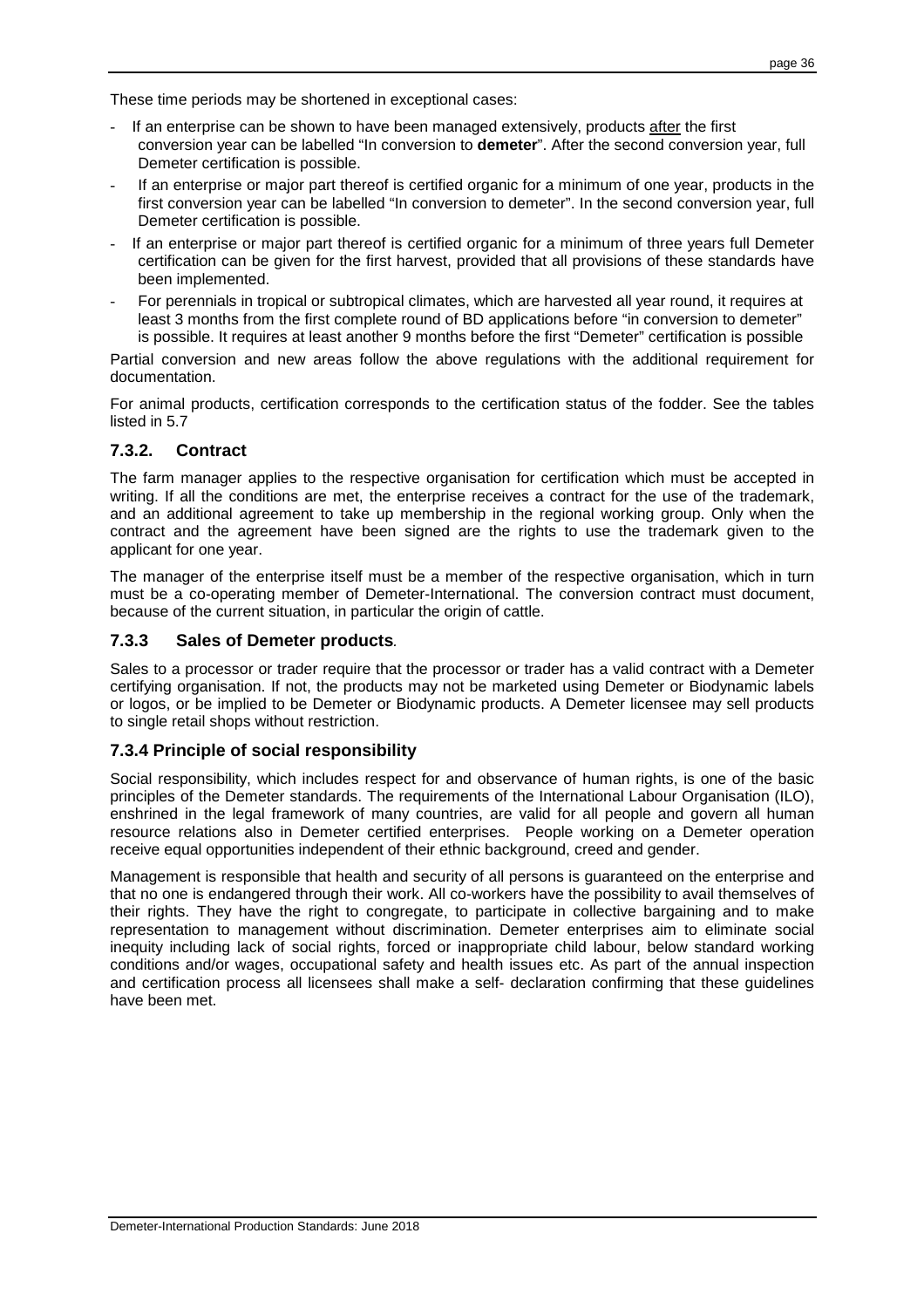# **Appendix 1 Calculation of the stocking rate**

The manure units determine the stocking rate.

One manure unit corresponds to 80 kg N and 70 kg P2O5. One livestock unit (e.g. a cow with a nominal live weight of 500kg) excretes 0.7 manure units in a year.

| <b>Animal type</b>                                   | <b>Livestock Unit/Animal</b> |
|------------------------------------------------------|------------------------------|
| <b>Breeding bulls</b>                                | 1.2                          |
| Cows                                                 | 1.0                          |
| Cattle over 2 Years old                              | 1.0                          |
| Cattle 1-2 Years old                                 | 0.7                          |
| Calves                                               | 0.3                          |
| Sheep and goats up to 1 year old                     | 0.02                         |
| Sheep and goats over 1 year old                      | 0.1                          |
| Horses under 3 Years old, ponies and small<br>breeds | 0.7                          |
| Horses, 3 years and older                            | 1.1                          |
| Pigs for meat production (20-50 kg)                  | 0.06                         |
| Pigs for meat production over 50 kg                  | 0.16                         |
| <b>Breeding boars</b>                                | 0.3                          |
| Breeding sows (including piglets to 20 kg)           | 0.55                         |
| Breeding sows without piglets                        | 0.3                          |
| Piglets                                              | 0.02                         |
| Laying hens (without replacement stock)              | 0.0071                       |
| <b>Pullets</b>                                       | 0.0036                       |
| Table birds (chickens, Cockerels for meat)           | 0.0036                       |
| Ducks for meat                                       | 0.005                        |
| Turkeys for meat                                     | 0.0071                       |
| Geese for meat                                       | 0.0036                       |

For those animals which produce differing amounts of manure because of their breed or production level, adjustments up or down are to be made.

The manure units are to be calculated on the average number of animals stocked on the farm during the year.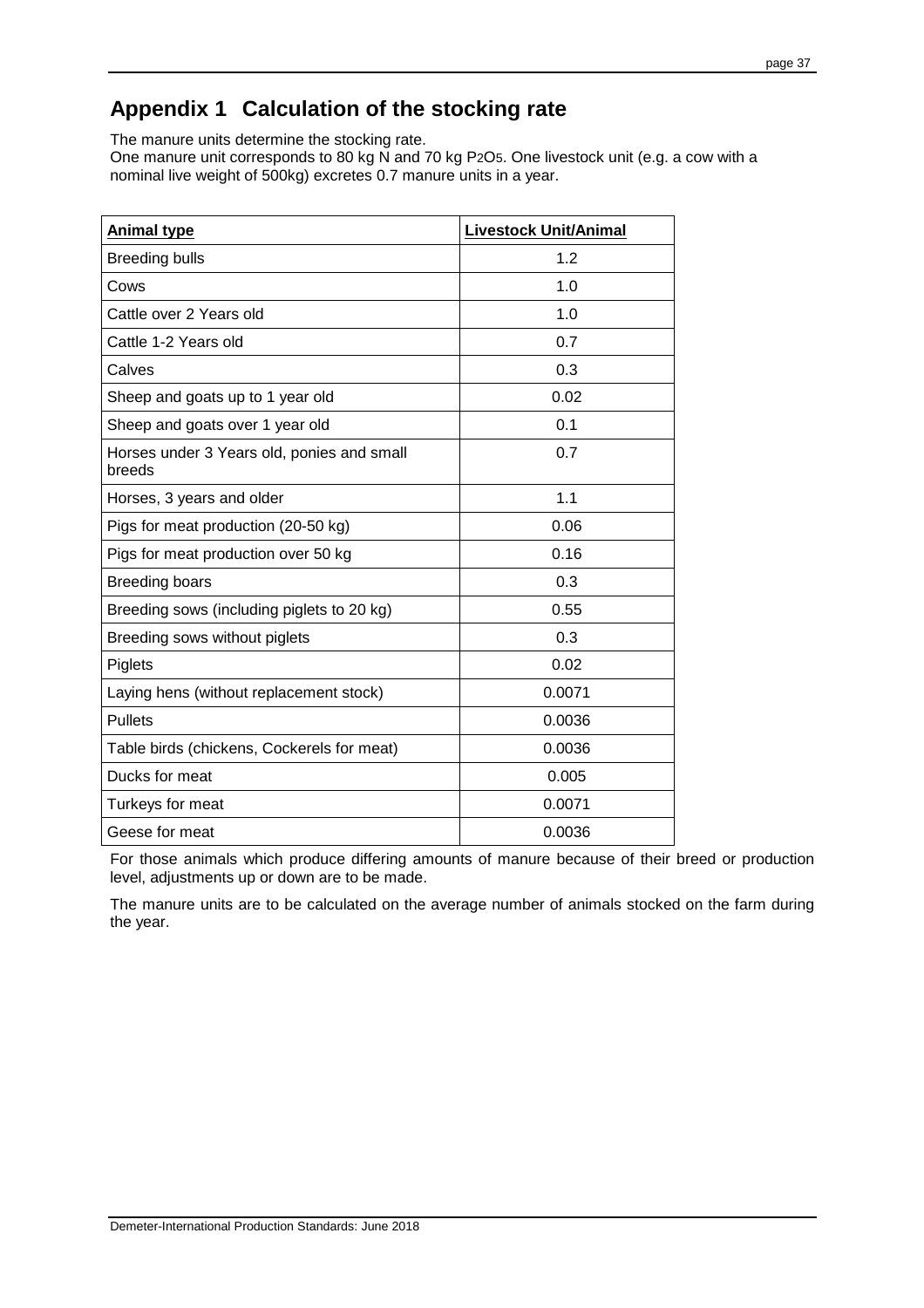# **Appendix 2 Allowable brought in feeds (only feeds of certified organic origin may be brought in)**

Fodder produced on the farm forms the basis of animal nutrition; complete self-sufficiency is the aim. If, however, fodder must be imported, particular care must be exercised that the choice is appropriate to the production of Demeter quality products. Brought in feeds are to be chosen in the following priority: 1) fodder from certified Demeter enterprises, 2) from enterprises certified organic which is a member of a certified organic organisation, 3) from enterprises inspected to the EC reg. 834/2007 and 889/2008 (or comparably controlled enterprises) 4) from extensively managed areas including nature reserves, which must have had no use of synthetic fertilisers or plant protection chemicals.

Up to 50 % DM of the fodder in an average ration may come from areas not yet certified fully, but farmed biodynamically, and up to 20 % DM from organic areas. Imported Demeter in conversion feed and organic feed may together not exceed 50% DM of the daily intake. **The bringing in of feeds of conventional origin is not allowed.** The respective organisation is allowed to approve the import of a maximum of 50% of organic feeds for pigs and poultry, if Demeter feeds are not available. This nonavailability has to be substantiated.

Imported feeds must be documented and be declared as part of the annual return proving that the standards have been followed.

- a) Ruminant diets:
	- Basic staple feeds like hay, straw, silage, maize and beets
	- grain, bran, Grain offal
	- **Pulses**
	- Hay made from foliage
	- Herbs
	- Molasses
	- Grassland and arable products not mentioned elsewhere
	- Fodder mixes containing the above mentioned ingredients
	- Litter of fruits and vegetable
	- By-products of processing (products of animals are excluded)
- b) pigs :
	- In addition to a) above the following may be used:
	- Skim milk powder without additives, and milk products
	- Plant oils of natural origin(providing there is no concern about residue levels)
	- Clean vegetable litter
- c) poultry:
	- In addition to a) and b) above the following may be used:
	- milled dried herbage
	- Paprika powder
- d) The following brought in conventionally produced basic, staple feeds to meet structural and energy requirements may be used in cases of need (e.g. unforeseeable occurrences such as natural catastrophes, damage due to fire etc.) with approved exemptions from the inspection body and not genetically modified:
	- Staple fodder such as hay, grass silage, as far as possible from enterprises of low production intensity
	- Grain and by-products from grain processing and grain offal's from milling
	- Legumes: (no extraction cake)
	- Oil seeds, oil press cake, expeller cake
	- Fodder beet

This procedure under d) is subject to approval as an exemption by the respective organisation

(App 24: see appendix 7)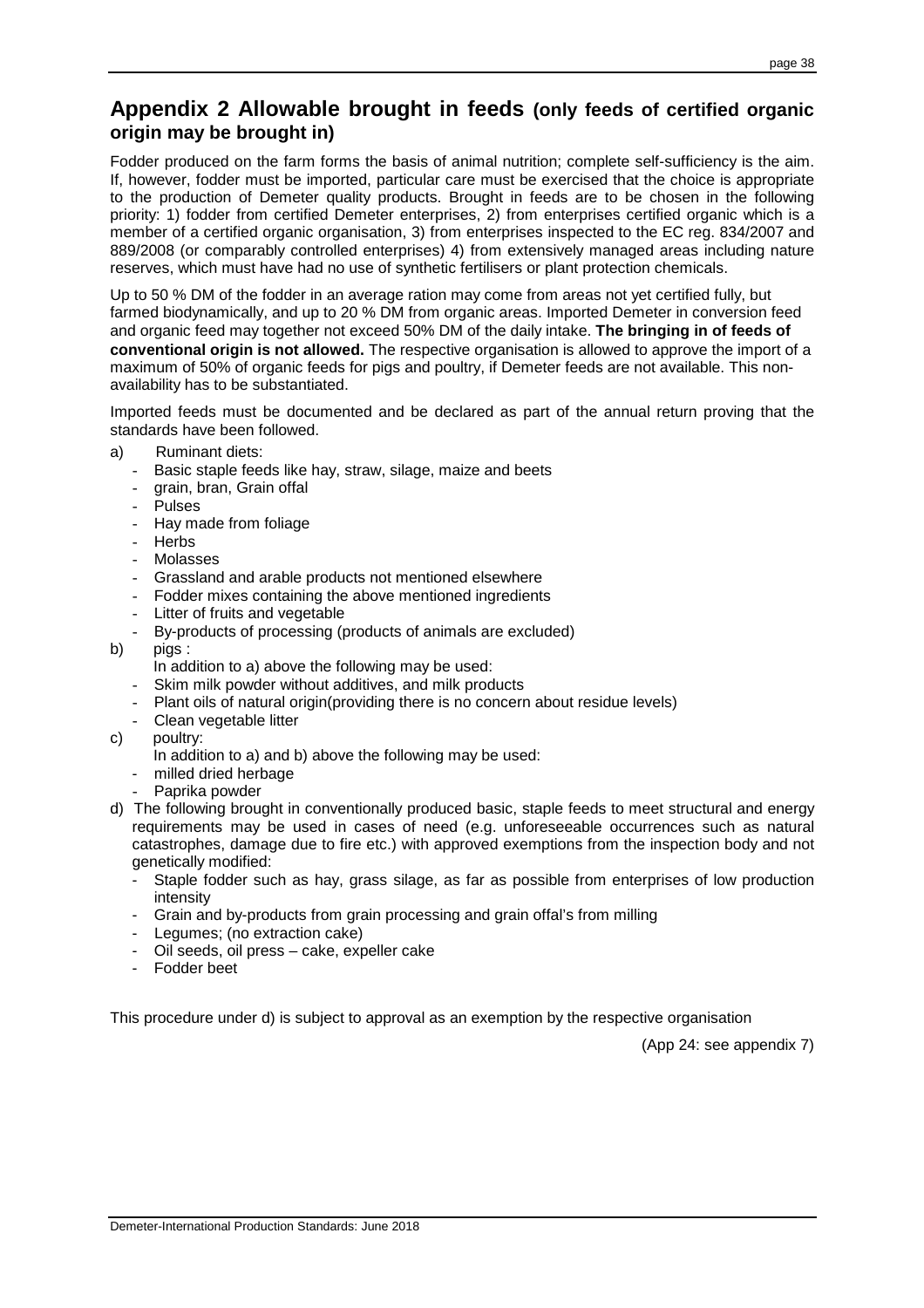# **Appendix 3 Allowable feed extenders and additives**

- Stock salt
- Calcified seaweed, feed lime, lime from seashells
- Seaweed
- Mixtures of minerals and vitamin preparations (= Premix: no individual amino acids, preferably of natural origin)
- Rock flour, Cod-liver oil (Non-herbivores only), carob
- Plant oil, bran, brewers yeast, molasses as a carrier in mineral concentrates or as an aid to reduce dust, or as an aid in pressing (max. 2% of the production ration)
- For beekeeping: sugar (refer to Standards for Beekeeping and Hive Products for the use of Demeter, Biodynamic® and related Trademarks. for the allowable limits).

Premixes must not contain any genetically modified substances, or be produced with the help of gene technology. Written proof to this effect must be supplied to the inspection body.

The following are allowed as aids in the silage making process:

- Feed grade sugar
- Grain meals from grain produced to these standards
- Lactic acid promotion agents
- Whey
- Molasses, salt, wet and dry cuttings
- To ensure the quality of fodder in years with bad weather conditions:
	- Organic acids (GMO-free)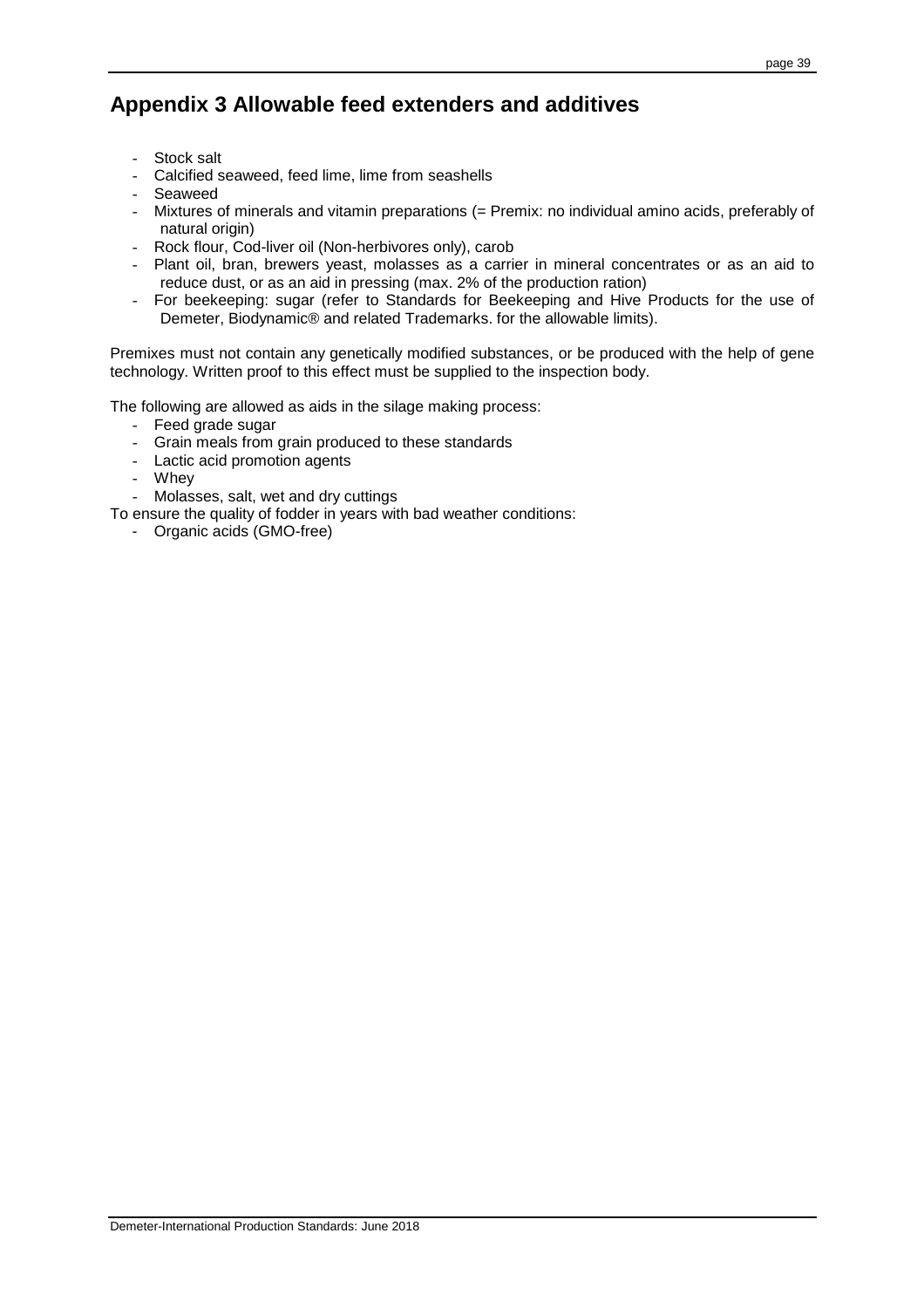# **Appendix 4 Permitted/Restricted Fertilisers and Soil Conditioners**

In principle, the enterprise is to aim for self-sufficiency in its manures and fertilisers. Importation of the brought in fertilisers listed in 1. to 4. below may only be as demand dictates. The use of brought in materials requires particular care with respect to their effects on the quality of Demeter products. The Biodynamic preparations are to be used if possible. Brought in materials are to be declared in the annual certification procedure. In some cases the results of a residue test are to be supplied (e.g. for compost from green material). New fertilisers may be trialled only with the agreement of the Demeter-International, or other authorised organisation.

# 1**. Fertilisers and Soil Conditioners brought in from Demeter or Organic certified sources:**

- **Compost**
- Stable manure, semi liquid manures from animals (even after biogas extraction)
- Liquid manures from plants
- Organic wastes (harvest residues etc.)
- **Straw**

# **2. Fertilisers and Soil Conditioners brought in from non-certified sources:**

- Manures as far as possible prepared at the place of origin (no liquid or semi liquid manures of conventional origin).
- Straw and other plant materials.
- Processing by-products (fertilisers made from pure horn, bone meal or meat-bone meal, dried blood, where possible from organic or Biodynamic certified stock\*, hair and feather, and other similar products) as an addition to the farmyard manure that is composted with the preparations.
- Fish, composted or fermented with the preparations. Testing for heavy metals maybe required. Factory fishmeal or fish wastes from fish farming are excluded.
- Seaweed products
- Fresh wood products: saw dust, bark, and wood wastes (as long as they are not contaminated with fungicides and insecticides) and wooden ash from untreated wood
- Peat without synthetic additives for growing seedlings, in as far as no alternatives are available;
- (Seaweed products and peat are to be used sparingly for reasons of resource depletion)
- Fermented molasses\*. Bruised castor seeds

# **3. Fertilisers and Soil Conditioners of natural mineral origin:**

- Rock dusts (composition must be known)
- Pulverised clays (e.g. bentonite)
- Calcium chloride (CaCl<sub>2</sub>; against bitter pip in apples)
- Lime fertiliser, slow release types to be used in principle (dolomite, calcium carbonate, seashells, calcified seaweed - only from dead marine deposits or fossil forms on land). Fast release: quicklime\* is permitted for disinfection purpose only

#### **3.1. Only if the results of soil testing, tissue/leaf analysis or other deficiency symptoms prove the need may the following materials be used:**

- Natural phosphate rock, low in heavy metals
- Ground basic slag
- Potassium salts, Potassium magnesium sulphate and potassium sulphate (Chloride content max 3%), only minerals from natural sources (only physical separation of the salts is allowed).
- Magnesium sulphate
- Sulphur
- Trace elements

# **4. Miscellaneous:**

- Water soluble seaweed extracts
- Extracts and preparations from plants
- Microbial or plant based compost activators
- Soil inoculates (e.g. alga extract, grain ferments, N-fixing bacteria, Mycorrhiza, Rhizobia bacteria)
- Seed aids (e.g. rock flour, naturally occurring polymers)
- Fertilizer additives (e.g. calcium carbonate, zeolite)

#### **5. Substrates, soils, pots and technical aid material**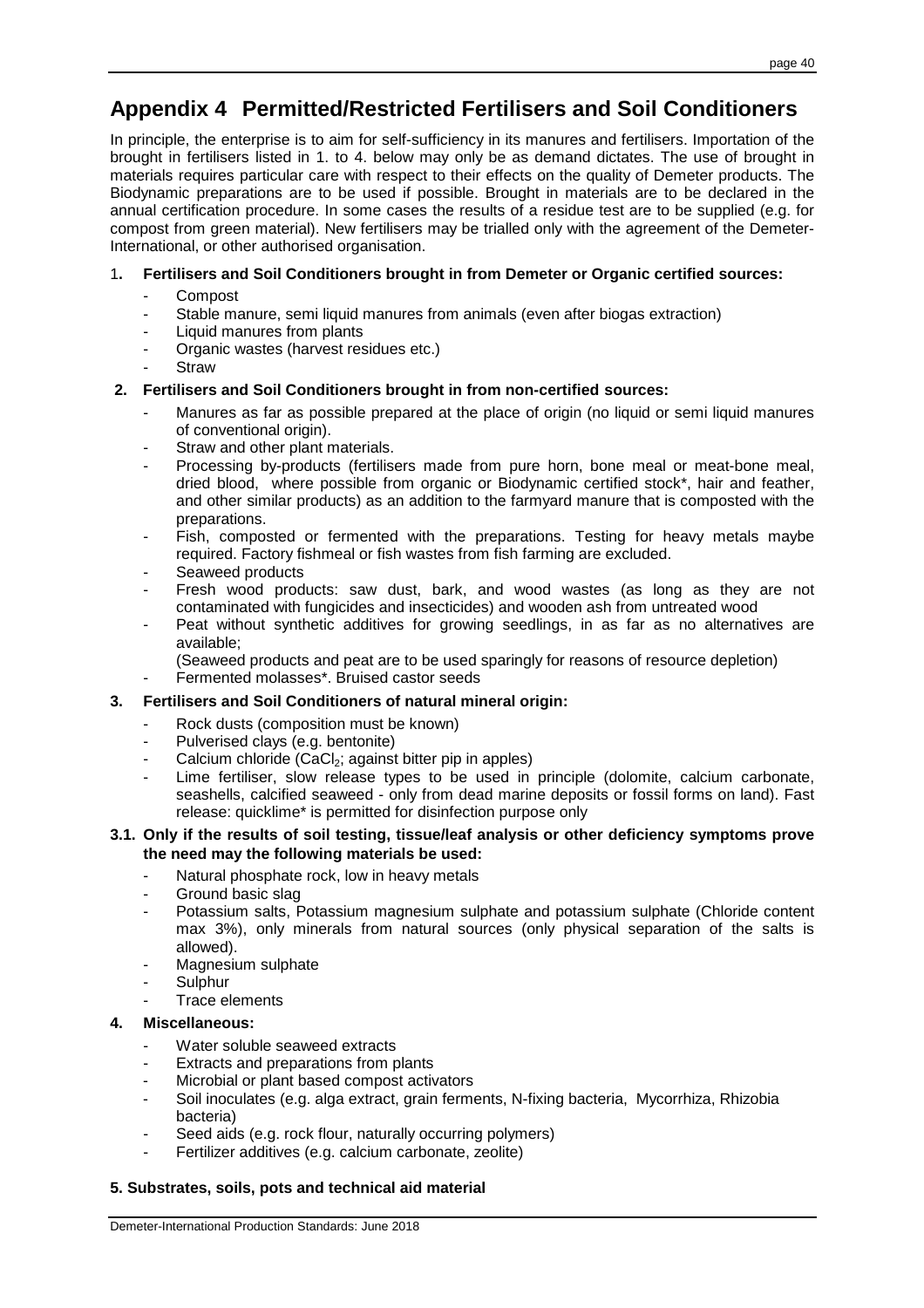- Degradable pots
- Degradable binding material
- Substrate for pressed pots (according to these standards)
- Cultivation substrate (according to these standards)
- Substrate additives (vermiculite, lava rock, perlite)

\*) In as far as it meets the requirements of Annex I EC regulation 834/2007 and 889/2008 or in the case of bone meal or meatbone meal fulfils the requirements of the EC Regulation 1069/2009 for Category 3.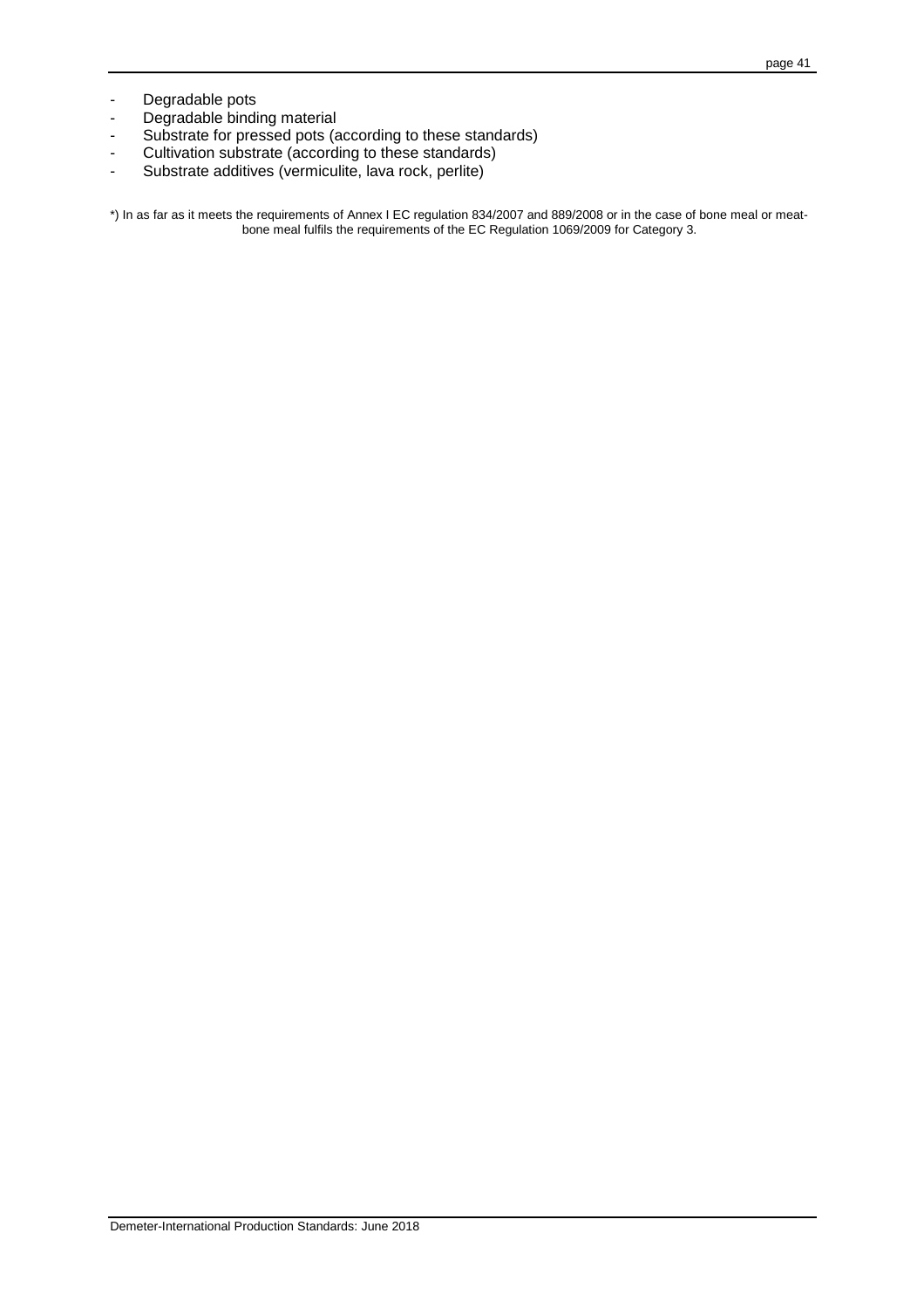# **Appendix 5 Allowable materials and methods for plant care and protection**

The material listed here, especially under 3. and 4., may only be used in cases of proven need, and only if the Biodynamic measures (e.g. rhythmical use of horn silica for insect control, peppering) can't bring the problem under control. It should be kept in mind that use of some materials (e.g. Microfine sulphur, pyrethrum) could possibly endanger predator insect populations. New materials and methods may be trialled only with the agreement of the Demeter-International Standards Group. If commercial preparations are bought in, care must be taken that they are free from constituents prohibited in these standards and are not produced by transgenic methods.

- 1. Biological agents and technologies
	- Encouragement and use of natural control agents for plant pests (predator populations of mites, parasitic wasps etc).
	- Sterilised male insects
	- Insect traps (Coloured boards, sticky traps, attractants).
	- Pheromones (Sex-attractants; attractants in traps and dispensers)
	- Mechanical repellents (Mechanical traps, slug and snail fences and such methods)
	- Repellents (non synthetic agents to deter and expel pests). Application only on plant parts not for consumption by humans and animals
	- Painting (e.g. insect lime)
- 2. Adhesion aids and materials to promote plant health.
	- Preparations that promote plant disease resistance, and inhibit pest and diseases: e.g. Plant preparations (Stinging nettle liquid manure, equisetum tea, wormwood tea etc.), propolis, milk and milk products, homeopathic preparations
	- Waterglass\* (sodium silicate, potassium silicate)
	- Quartz sand, aluminium silicate
	- **Chitosan**
	- Additives: Adhesion aids, wetting aids, emulsifiers, oil
	- Additional products approved and published by the Demeter International Standards **Committee**
- 3. Agents for use against fungal attack
	- Wettable sulphur and flowers of sulphur
	- Waterglass\* (sodium silicate, potassium silicate)
	- Potassium bicarbonate\*
- 4. Agents for pest control
	- Microorganisms, Virus, fungal and bacterial preparations (e.g. Bacillus thuringiensis, Granulose virus) spinosad with approval of the respective organization.
	- Pyrethrum extracts, and powder, but not for mushroom production (no synthetic pyrethroids). The use as protection in storage is allowed only if no chemical synergists are included in the formulation. The same regulation applies in agricultural production if materials with equally effective natural synergists are available.
	- Quassia tea
	- Oil emulsions (without synthetic chemical insecticides) plant based (all crops).
	- Oil emulsions (without synthetic chemical insecticides) based on mineral oil in the case of perennial crops only before flowering (Plants that flower all year are exempt), and only if effective plant oils are not available.
	- Potassium soaps (Soft soap)\*, fatty acids
	- Gelatine\* hydrolysed proteins
	- Fe(III) Orthophosphate (Molluscicide)\*
	- Azadirachtin (Neem insecticide)\*
	- Anti-coagulant rodenticide for use in stables or other housing. (only in baitboxes or similar such that predators are not jeopardised)
	- Rock flour\*, coffee\*
	- Agents for use in stables and on animals: Diatomaceous earth, sticky fly-tapes, etheric oils
- 5. Allowable aids on specialised crops, perennial crops and ornamental plants
	- Diatomaceous earth\*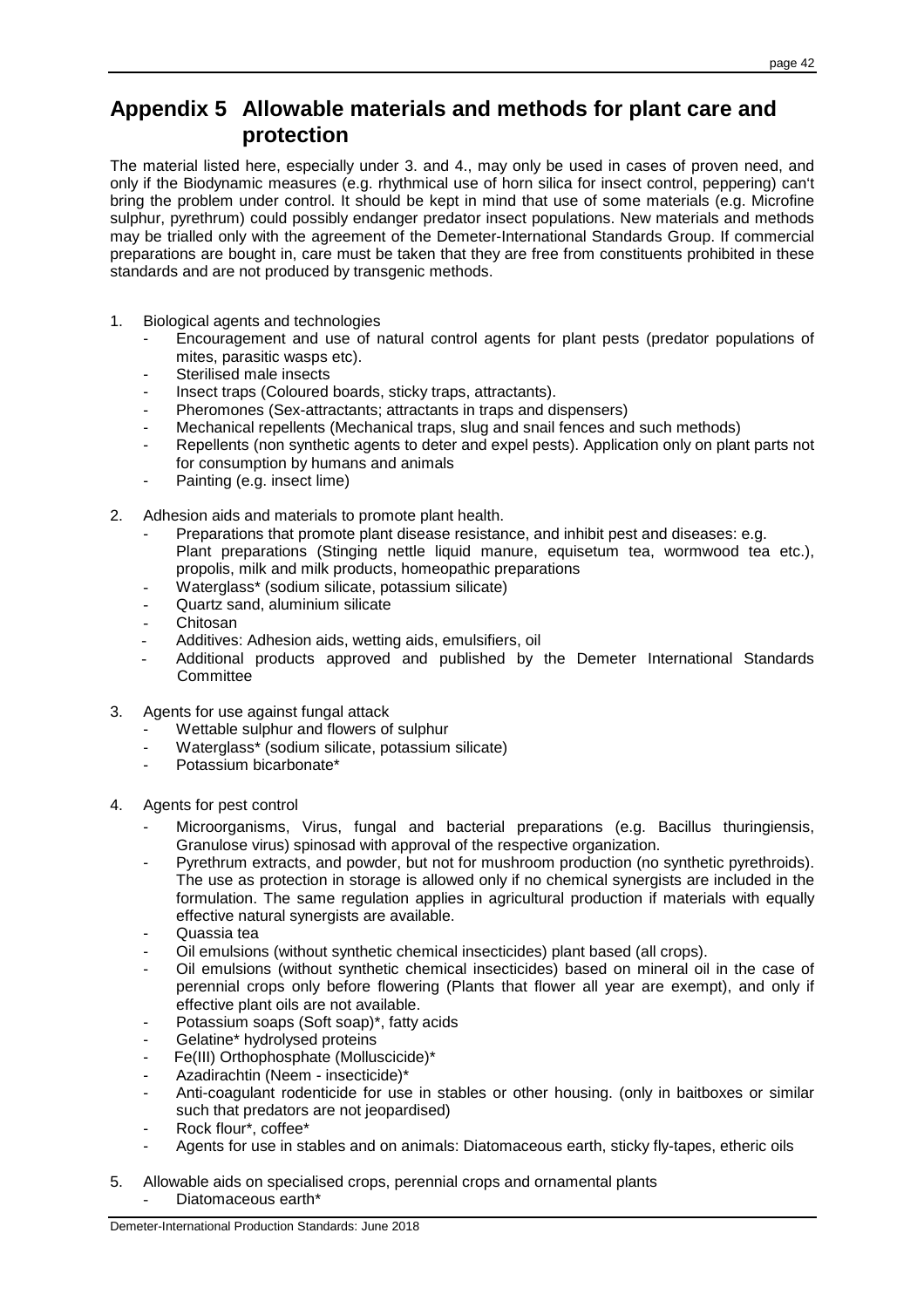- Calcium hydroxide
- In cases of need, copper may be used such that the average amount used over 5 years shall not exceed 3 kg/ha/year, preferably with a maximum of 500g/ha/spray. In wine and hop growing regions with high fungal pressure the respective organisation may grant an exemption to use an average amount of up to 4 kg/ha/year over 5 years. This is restricted to grapes and hops only (APP 25, see Appendix 7).
- Sulphur preparations such as Hepar Sulphuris\*, lime sulphur (fungicide, insecticide, acaricide). \*.
- Ethylene for flower induction in pineapples.

\*) In as far as it meets the requirements of Annex II, EC regulation 834/2007 and 889/2008.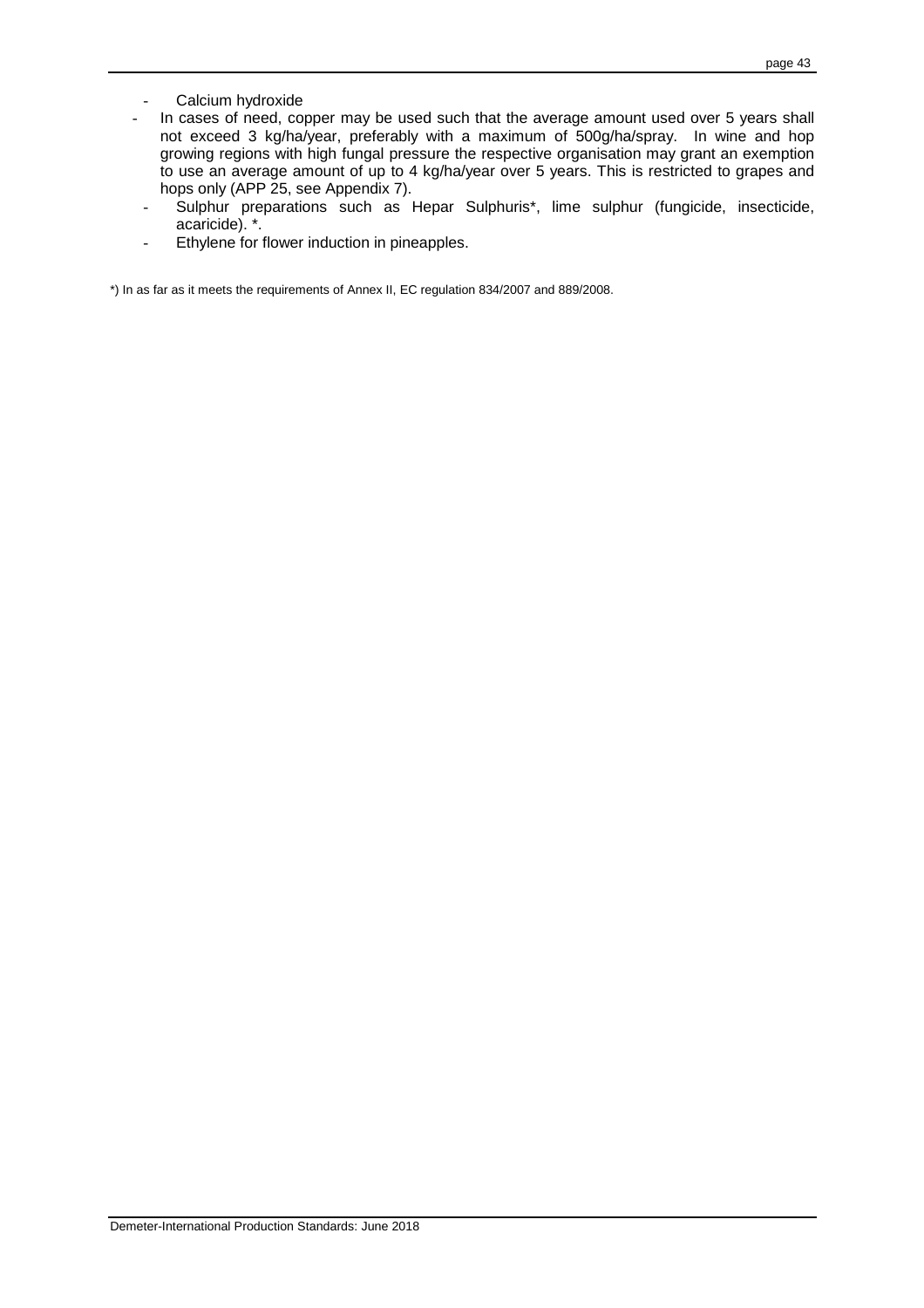# **Appendix 6 Example of progress through the conversion phase**

The usual time for areas of land, or crops to be in conversion can be seen in the following diagram. If the land had been previously farmed intensively using conventional methods, conversion may take longer. In favourable cases the conversion period can be shortened (see section 7.3.1.).

|                                          |                               |                                                    | <b>Full certification</b> |  |
|------------------------------------------|-------------------------------|----------------------------------------------------|---------------------------|--|
|                                          |                               | 12 Months                                          |                           |  |
|                                          | 12 Months                     | Harvest = $d$ emeter                               | $Harvest =$               |  |
| 12 Months                                |                               | (crops sown 24 month<br>after conversion)          | demeter                   |  |
| Biodynamic<br>standards have been<br>met | $Harvest =$                   | or Harvest $=$                                     | (perennial crops)         |  |
|                                          | "In conversion to<br>demeter" | "In conversion to<br>demeter" (perennial<br>crops) |                           |  |
|                                          |                               |                                                    |                           |  |
| $\Omega$                                 | າ                             |                                                    | 3 Years                   |  |

Point of time 0: The clock begins i.e. the last use of materials prohibited in these standards. From this point on the enterprise is managed to the requirements of these standards. In the first year, counted from the start of the clock, all produce harvested has no certification.

- Point of time 1: 12 Months after the clock begins; products harvested from this time on can carry the certification "In conversion to **demeter"**
- Point of time 2: 24 Months after the clock begins; products sown 24 month after the start of conversion can be marketed as "**demeter**" once certification is granted. Perennial crops harvested from this time on can carry the certification "In conversion to **demeter**".
- Point of time 3: 36 Months and longer after the clock begins; Products harvested from perennial crops can carry the "Demeter" certification.

#### Example 1. Grain:

Rule of thumb: The third harvest has Demeter certification.

#### Example 2. Milk:

If milk or milk products (e.g. from on-farm processing) are to be marketed with the label "In conversion to **demeter**" at least 80% of the feed fed to the animals must be certified "In conversion to **demeter**". A maximum of 20% of the feed ration fed may come from the first year of conversion.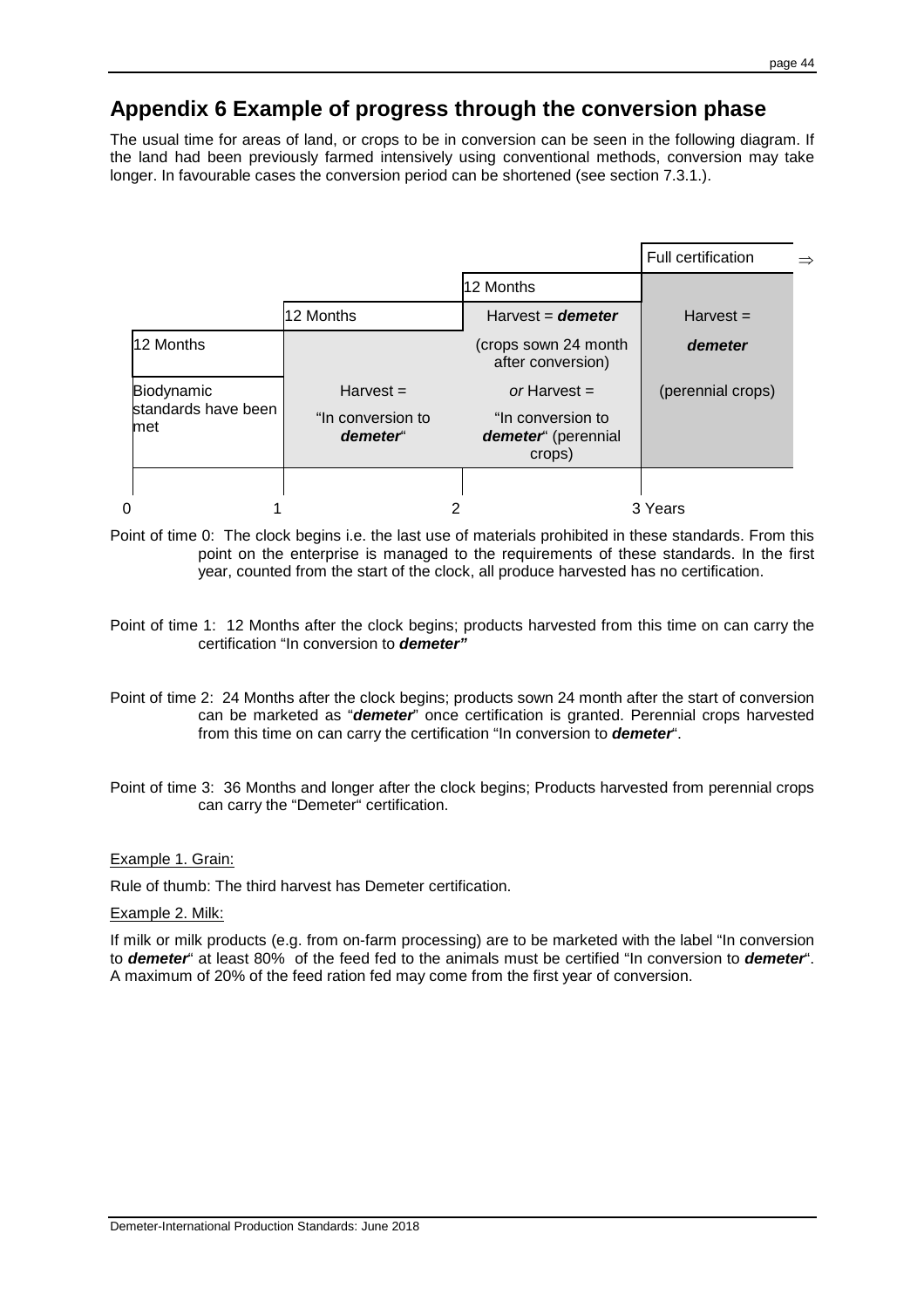# **Appendix 7 Approval of exemptions (APP)**

The following exemptions are foreseen in the International Demeter Standards, and can be approved by the national organisation. All approved exemptions are to be listed and reported annually to the AC.

| APP No.        | Description                                                                                               | Page |  |
|----------------|-----------------------------------------------------------------------------------------------------------|------|--|
| 1              | or propagation material of conventional origin                                                            |      |  |
| 1A             |                                                                                                           |      |  |
| 1B             |                                                                                                           |      |  |
| 2              |                                                                                                           |      |  |
| 3              | New crops and production methods (e.g. new fertilisers, plant                                             |      |  |
| 4              |                                                                                                           |      |  |
| 4A             | No preparations used on steep and inaccessible land 18, 26                                                |      |  |
| 5              |                                                                                                           |      |  |
| 5A             |                                                                                                           |      |  |
| 6              |                                                                                                           |      |  |
| $\overline{7}$ | Renovation of buildings taking longer than five years                                                     |      |  |
| 8              |                                                                                                           |      |  |
| 9              |                                                                                                           |      |  |
| 10             |                                                                                                           |      |  |
| 11             |                                                                                                           |      |  |
| 12             |                                                                                                           |      |  |
| 13             |                                                                                                           |      |  |
| 14             |                                                                                                           |      |  |
| 15             |                                                                                                           |      |  |
| 16             |                                                                                                           |      |  |
| 17             |                                                                                                           |      |  |
| 18             |                                                                                                           |      |  |
| 19             |                                                                                                           |      |  |
| 20             |                                                                                                           |      |  |
| 21             |                                                                                                           |      |  |
| 22             | The same variety on certified and conventional areas of the<br>enterprise (parallel production): only for |      |  |
| 23             |                                                                                                           |      |  |
| 24             |                                                                                                           |      |  |
| 25             | To use an amount of up to 4 kg/ha/year of copper averaged over 5 years43                                  |      |  |
|                |                                                                                                           |      |  |

An application for an exemption that is not foreseen must comply with the "Procedure to gain a country exemption" contained in the Directions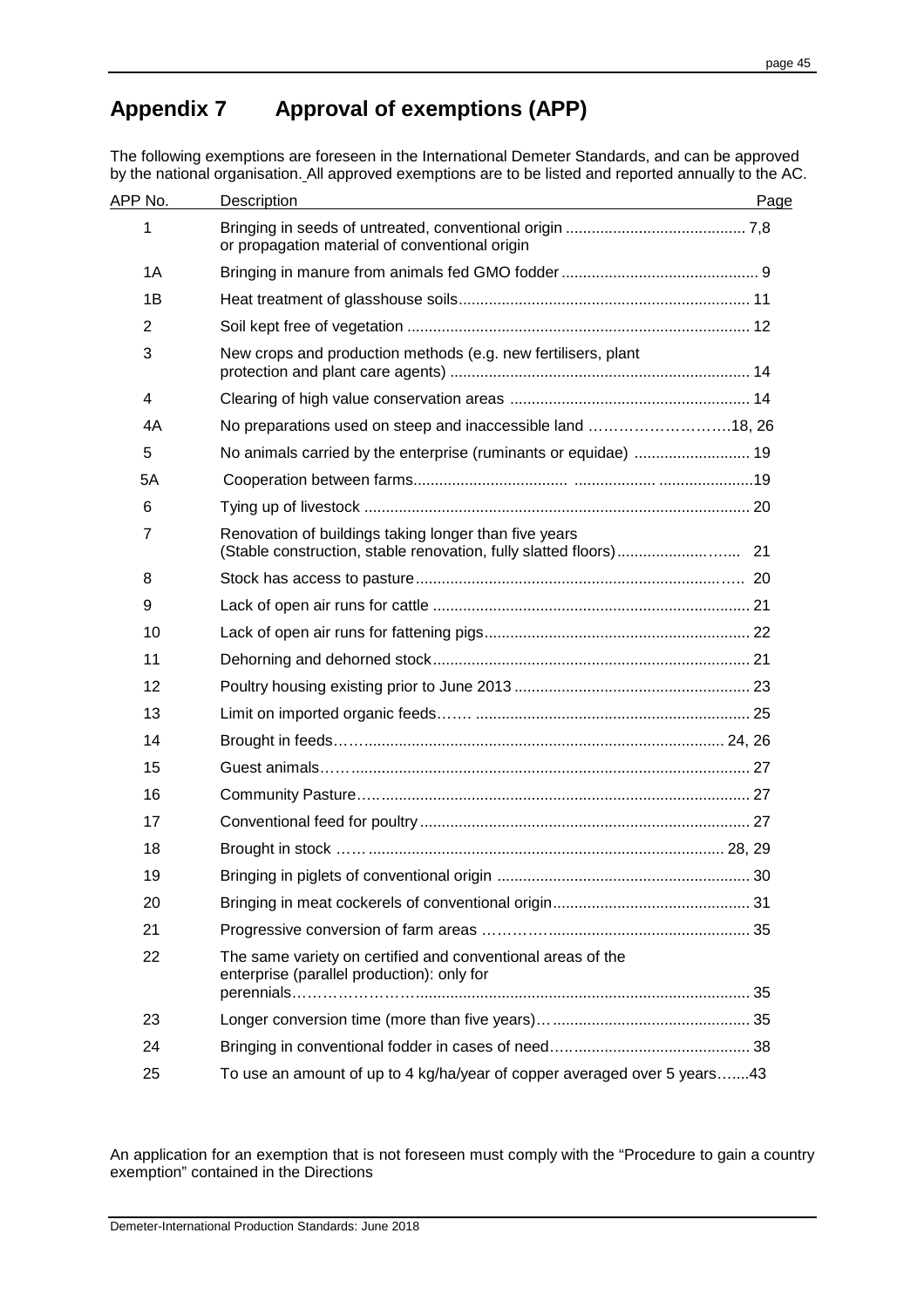# **Appendix 8 Minimum age at slaughter for poultry**

| species                    | Minimum age (days) |  |  |
|----------------------------|--------------------|--|--|
| chickens                   | 81                 |  |  |
| Peking ducks               | 49                 |  |  |
| female Muscovy ducks       | 70                 |  |  |
| male Muscovy ducks         | 84                 |  |  |
| Mallard ducks              | 92                 |  |  |
| guineafowl                 | 94                 |  |  |
| Turkeys and roasting geese | 140                |  |  |

# **Appendix 9 Products authorised for cleaning and disinfection of livestock buildings and installations (e.g. equipment and utensils)**

Potassium and sodium soap Water and steam Milk of lime Lime Quicklime Sodium hypochlorite (e.g. as liquid bleach) Caustic soda Caustic potash Hydrogen peroxide Natural essences of plants Citric, per-acetic acid, formic, lactic, oxalic and acetic acid Alcohol Nitric acid (dairy equipment) Phosphoric acid (dairy equipment) Cleaning and disinfection products for teats and milking facilities Sodium carbonate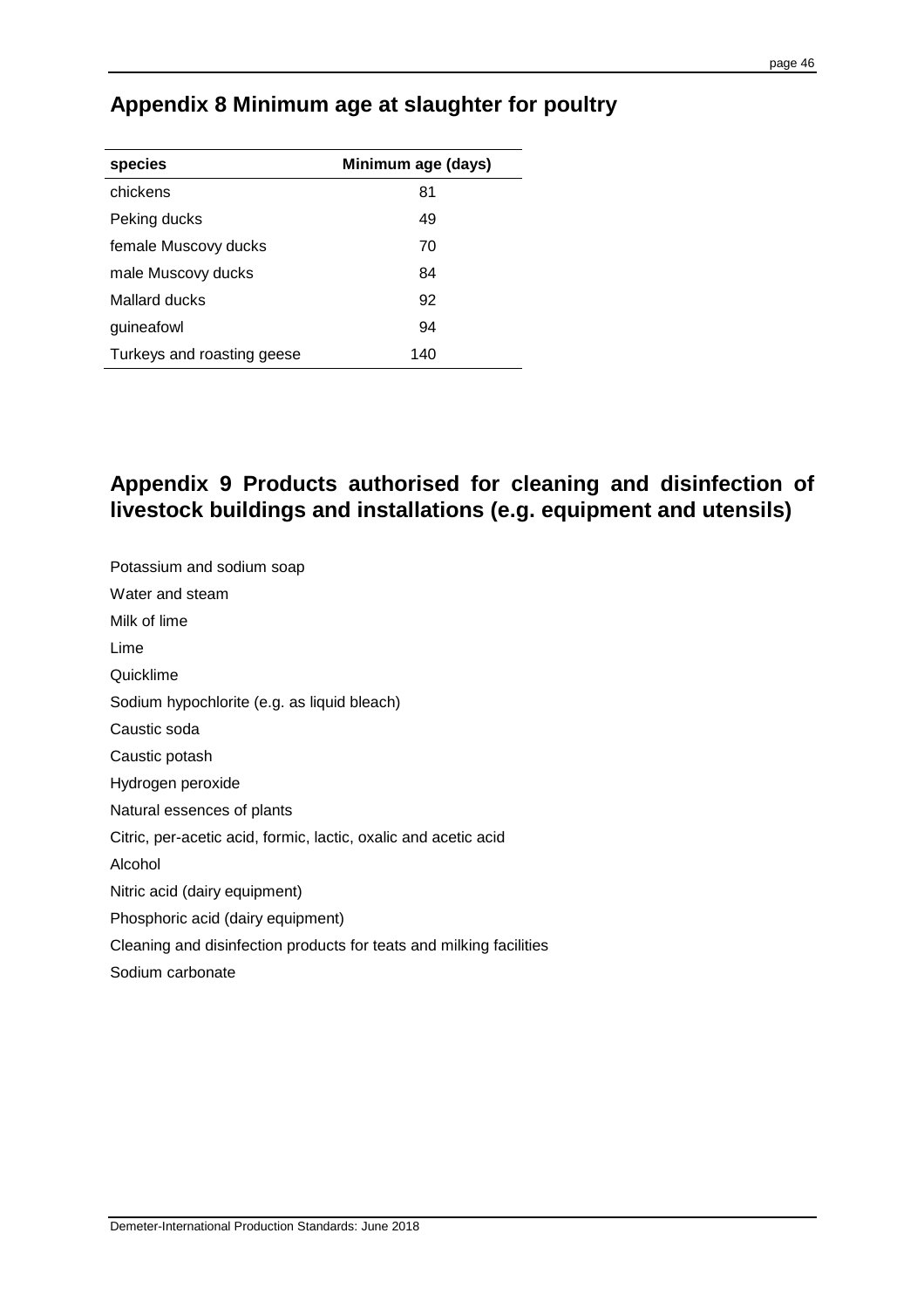# **Appendix 10 Biodynamic preparations**

**Quality assurance for the production of the biodynamic preparations.** This appendix gives guidelines for preparation production and use. It is a recommendation only. The Biodynamic measures which are required for Demeter certification are contained in Section four.

#### **General aspects**

The biodynamic compost and spray preparations (="preparations") created out of natural and organic substances are used in minute doses to enhance soil life, plant growth and quality and animal health. They act as a kind of "bio regulator", forcing the self regulation of biological systems, e.g. the farm's whole biological cycle (1).

They are essential to biodynamic agriculture and their use is a recognised requirement of the Demeter Standards.

The production of preparations takes place on the farm. The method of production involves taking certain plant materials (e.g. camomile flowers, grated oak bark and dandelion flowers), cow manure or quartz meal, placing them in selected animal organ parts and fermenting them in the soil for certain period of time, usually half a year. After the preparation has been dug out remaining residues of animal organs are disposed of according to the current regulatory requirements.

Application rates for the field sprays are 50-300g/ha (Horn manure) and 2.5-5g/ha (Horn silica) and 1-2  $\text{cm}^3$  each of the compost preparations per 10  $\text{m}^3$  of compost or deep litter manure/slurry.

For full details on the application and use of the biodynamic preparations see (2)(3).

#### **Basic principles for making the preparations**

The biodynamic preparations will be produced under the use of natural processes (e. g. winter soil rest and summer soil life) at the best in the farm on which they are to be applied. All the materials used for making the preparations should originate from this farm as far as possible.

Living biological processes are essential during production. The organs used are chosen for the unique properties they possess as a result of their former function within the animal organism. Their function is to concentrate the constructive and formative living forces into the substances of the preparations.

The animal organs used need to be of food quality standard. Disinfectants are deleterious to the process.

Produced in this special way, the preparations develop a strong yet subtle power whose effect may be compared to that of homeopathic remedies.

#### **The materials required for the production of preparations**

The following materials are used in the production of the biodynamic preparations and the estimated quantities of organ material required per acre.

| Preparation                  | Material                                   | Animal Organ        | Quantity/year       |  |  |  |  |
|------------------------------|--------------------------------------------|---------------------|---------------------|--|--|--|--|
| <b>Field Sprays</b>          |                                            |                     |                     |  |  |  |  |
| Horn manure                  | Cow manure                                 | Cow horn            | 1 Horn / ha $(*)$   |  |  |  |  |
| Horn silica                  | Quartz meal                                | Cow horn            | 1 Horn / 25 ha      |  |  |  |  |
| <b>Compost Preparations:</b> |                                            |                     |                     |  |  |  |  |
| Camomile                     | <b>Flowers</b>                             | Intestine $(2^*)$   | 30 cm $/$ 100 ha    |  |  |  |  |
| Oak Bark                     | Bark                                       | Skull $(3^*)$       | 1 skull / 300 ha    |  |  |  |  |
| Dandelion                    | <b>Flowers</b>                             | Peritoneum (4*)     | 30 x 30 cm / 100 ha |  |  |  |  |
|                              | Not affected by Regulation (EC) 1774/2002: |                     |                     |  |  |  |  |
| Yarrow                       | <b>Flowers</b>                             | Stag's bladder (5*) | 1 bladder / 250 ha  |  |  |  |  |
| Stinging nettle              | whole plant                                | none                |                     |  |  |  |  |
| Valerian                     | Flower extract                             | none                |                     |  |  |  |  |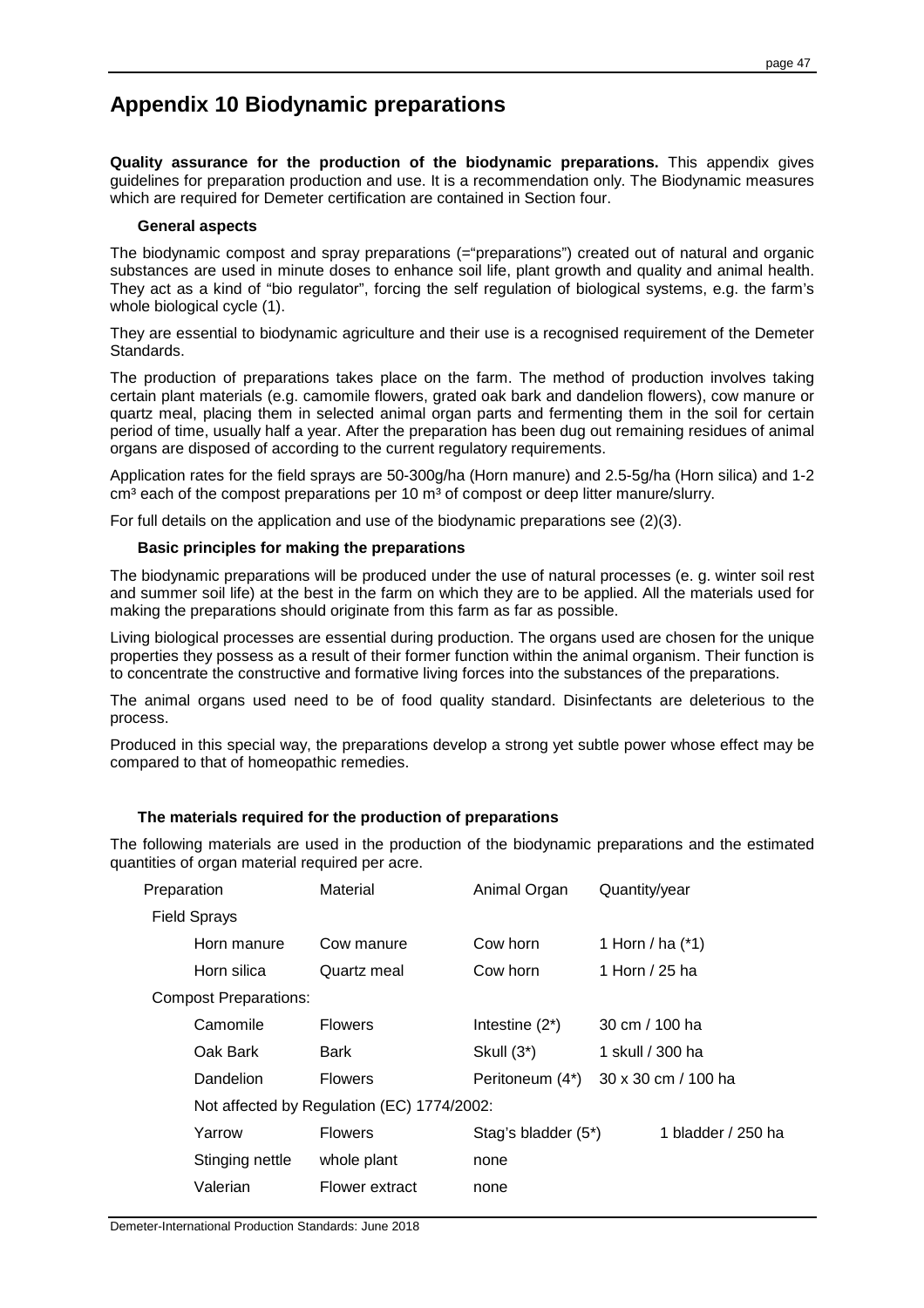Annotation: (1\*): if 5-time used; (2\*): Bovine intestine, from BSE free countries (3\*): Skull (only bone) from cows (< 1 year old), pigs or horses; (4\*): Bovine peritoneum; (5\*): Stag's Bladder (not originated from North America)

#### **The origin and treatment of the animal organ material**

The required animal organ material should be taken from fully certified organic animals originating from the farm wherever possible. The origin of other horns used in the production of Horn Manure is possible too.

Currently bovine intestines can only be used from BSE free countries.

All animal organs (except of stag's bladder and horns) are material of category 3 qualified for food according to Regulation (EC) 1774/2002.

The organs are used either fresh or dried.

The skull is before filling with oak bark placed in a closed container filled with saw dust and left for a period of time during which it is cleaned of any fleshy remains by means of a process of microbial maceration. After the skull is removed waste material is disposed of in accordance with current regulatory requirements.

During the production process, the filled organ material is carefully protected from disturbance by wild animals (through the use of unglazed pots, careful fencing etc.)

After the production of preparations is completed all remaining animal residues are disposed of in the required way.

#### **Record keeping**

Careful records are kept of the entire production process so that checks can be made of the following:

- The origin of the organ material (abattoir, type and origin of the animal, quantities)
- Site where preparations are being made (sketch of site)
- Date of insertion in the soil and of its extraction
- Confirmation of the disposal of any remains.

#### **Control**

Records will be checked as part of regular Demeter inspection.

#### **Risk assessment**

The application of the biodynamic preparations presents no additional risk, because

- the organ material used is of food standard quality (skull, bovine intestine, peritoneum) or permitted fertiliser (horn),
- Remaining material is removed and disposed of when production is complete,
- Biological stabilisation and the neutralisation of pathogens takes place during the half-year fermentation period,
- The amounts of prepared substance applied is extremely low (very few grams per acre),
- The compost preparations are applied to the manure and compost and not directly on the plants.

Considering the extremely small quantities used and the natural micro-biological breakdown processes involved, the production and application of these preparations is virtually risk free.

#### Recommended literature:

Raupp, J. & U. J. König (1996): Biodynamic preparations cause opposite yield effects depending upon yield levels. Biol. Agric. & Hort. 13, 175-188

Wistinghausen, C.v.; Scheibe, W.; Wistinghausen, E.v.; König, U.J. (2000): The Biodynamic Spray and Compost Preparations Production Methods. Booklet, Vol. 1, Stroud: 1<sup>st</sup> Ed.